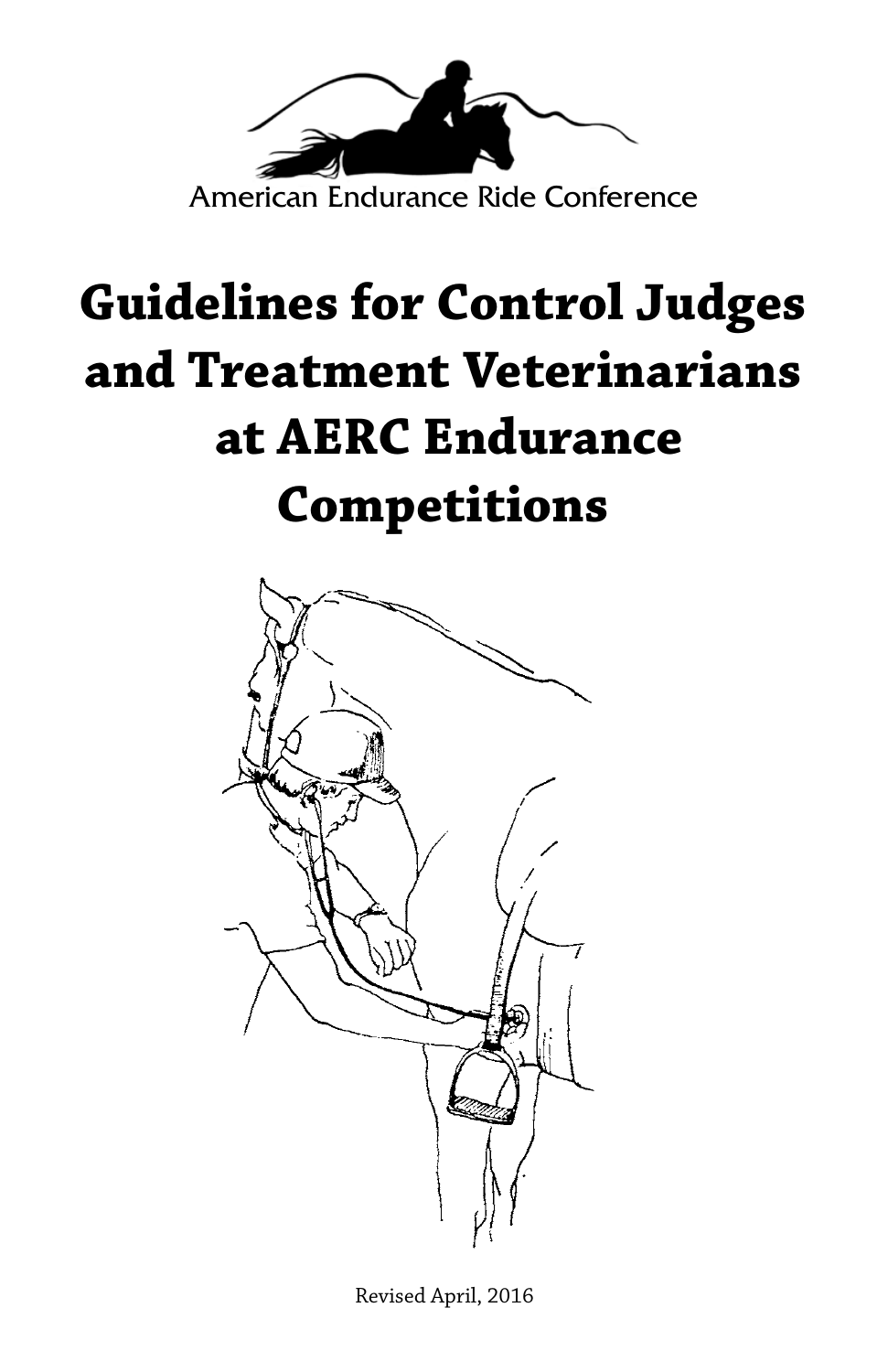# Published by the **American Endurance Ride Conference** P.O. Box 6027 • Auburn, CA 95604 866-271-AERC • 530-823-2260 • Fax 530-823-7805

E-mail: office@aerc.org Website: www.aerc.org

Originally prepared by: Matthew Mackay-Smith, DVM Bill Bentham, DVM Mort Cohen, DVM Todd Nelson, DVM Kerry Ridgway, DVM Jim Steere, DVM

Revised by:

AERC Veterinary Committee Members Jeanette Mero, DVM, Chair Duane Barnett, DVM Jim Bryant, Jr., DVM Julie Bullock, DVM Trisha Dowling, DVM Wesley G. Elford, DVM Greg Fellers, DVM Langdon Fielding, DVM Susan Garlinghouse, DVM Jerry Gillespie, DVM Lynne Johnson, DVM Nick Kohut, DVM Julia Lynn-Elias, DVM Greg Fellers, DVM Robert Marshall, DVM Troy "Ike" Nelson, DVM Dave Nicholson, DVM Melissa Ribley, DVM Olivia Rudolphi, DVM Dennis Seymore, DVM Meg Sleeper, VMD Thomas R. Timmons, DVM Alina Vale, DVM Martin Vidal, DVM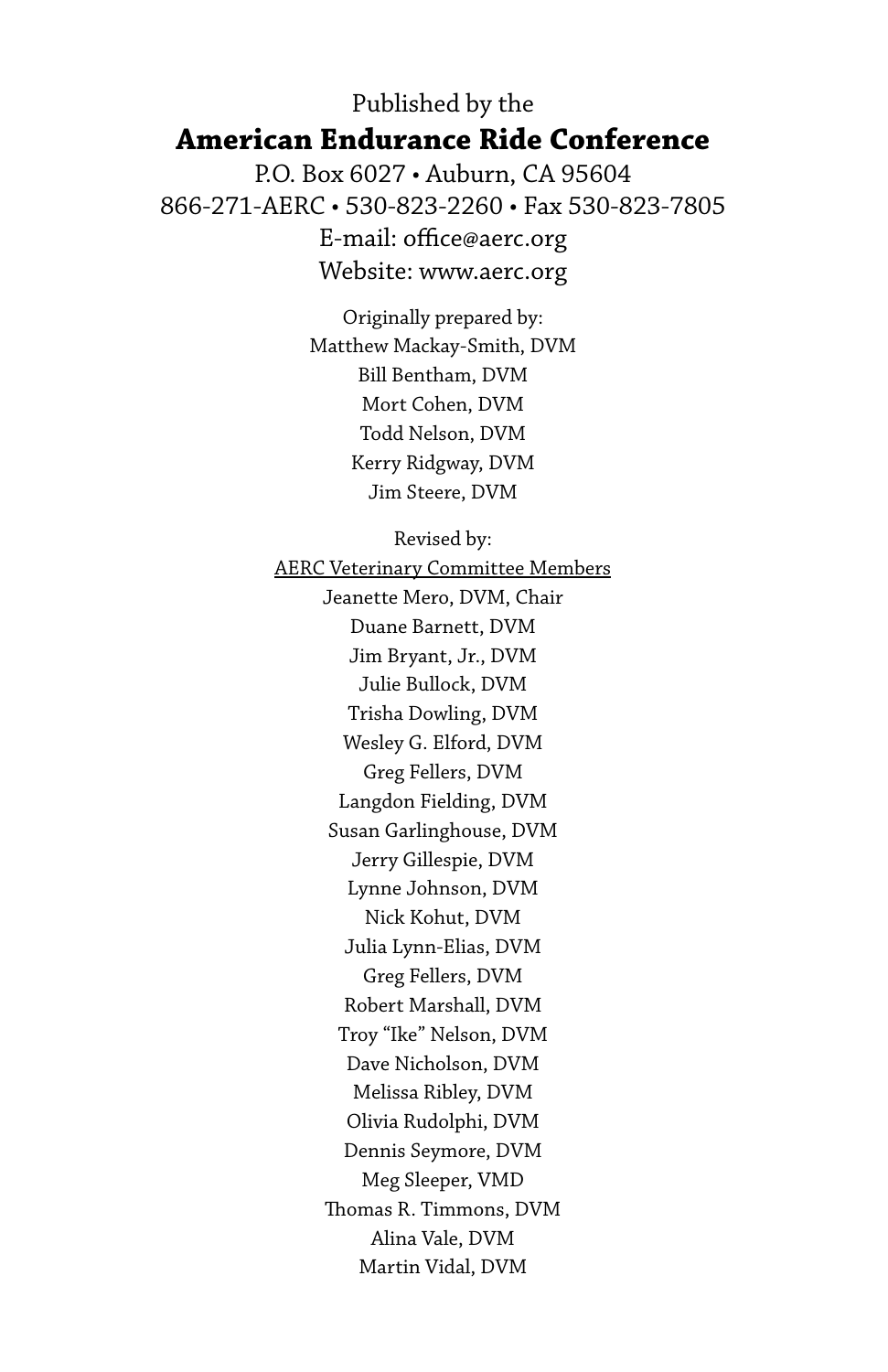# **TABLE OF CONTENTS**

| Principles and Procedures for Control Check Examinations 14 |  |
|-------------------------------------------------------------|--|
|                                                             |  |
|                                                             |  |
|                                                             |  |
| Post-Ride Control Judge and Veterinary Treatment Report 29  |  |
|                                                             |  |
|                                                             |  |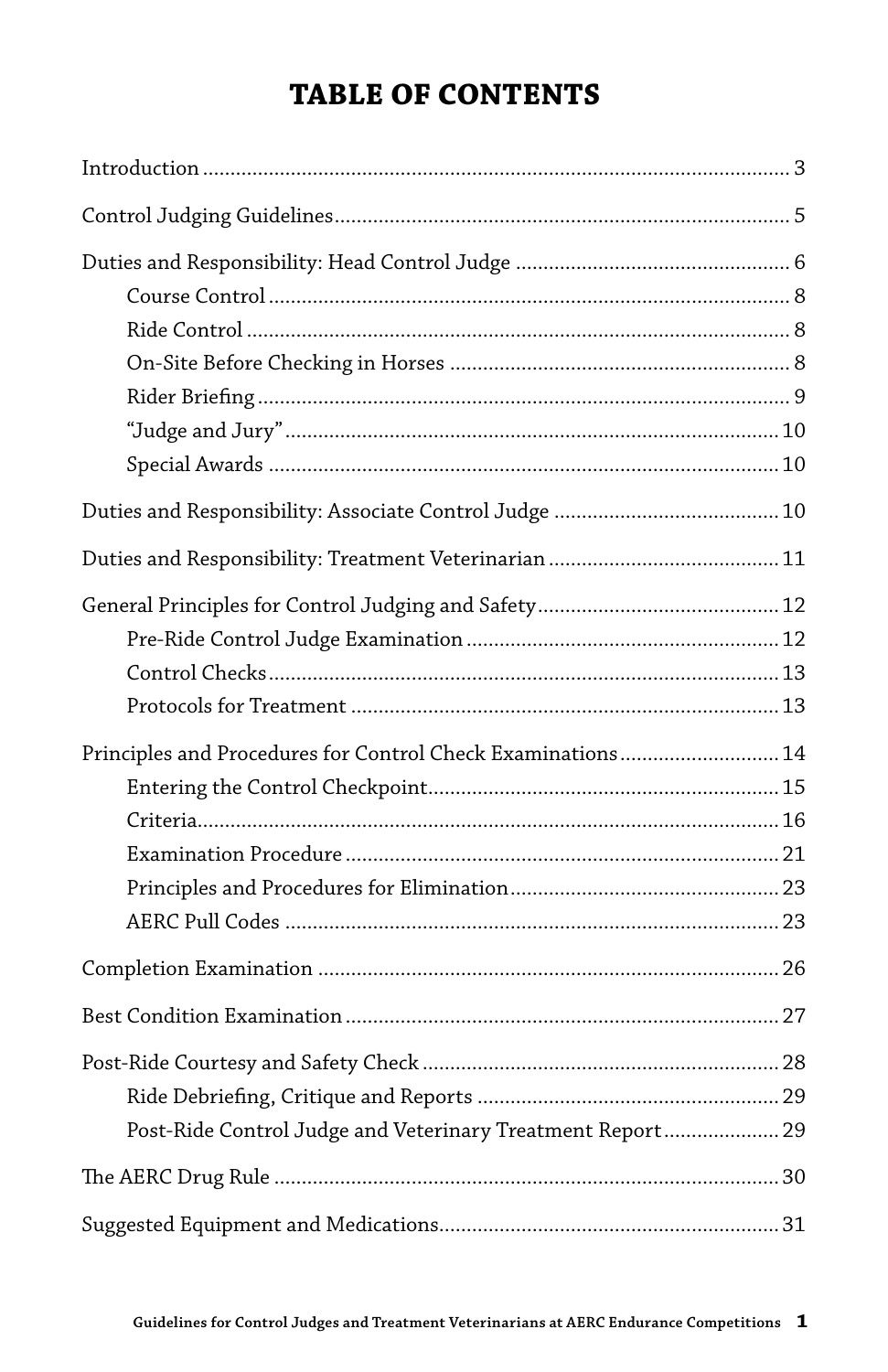| Treatment Principles for Metabolic Conditions in Distance Horses 33 |  |
|---------------------------------------------------------------------|--|
|                                                                     |  |
|                                                                     |  |
|                                                                     |  |
|                                                                     |  |
|                                                                     |  |
|                                                                     |  |
|                                                                     |  |
|                                                                     |  |
|                                                                     |  |
|                                                                     |  |

#### Appendices

| B. Pre-Ride Checklist for AERC Head Control Judges 45              |  |
|--------------------------------------------------------------------|--|
|                                                                    |  |
|                                                                    |  |
|                                                                    |  |
|                                                                    |  |
| G. AERC Post-Ride Control Judge and Veterinary Treatment Report 53 |  |
|                                                                    |  |
|                                                                    |  |
|                                                                    |  |

# **PREFACE**

The rapid expansion of distance riding throughout the world requires an ever-increasing number of qualified control judges. This handbook serves as a guideline for the effective control of endurance competitions. Only the broadest principles are stated and more detailed information can be obtained from a member of the AERC Veterinary Committee. Call the AERC office (866-271-AERC), visit www.aerc.org, or see a copy of *Endurance News* for the list of current Veterinary Committee members.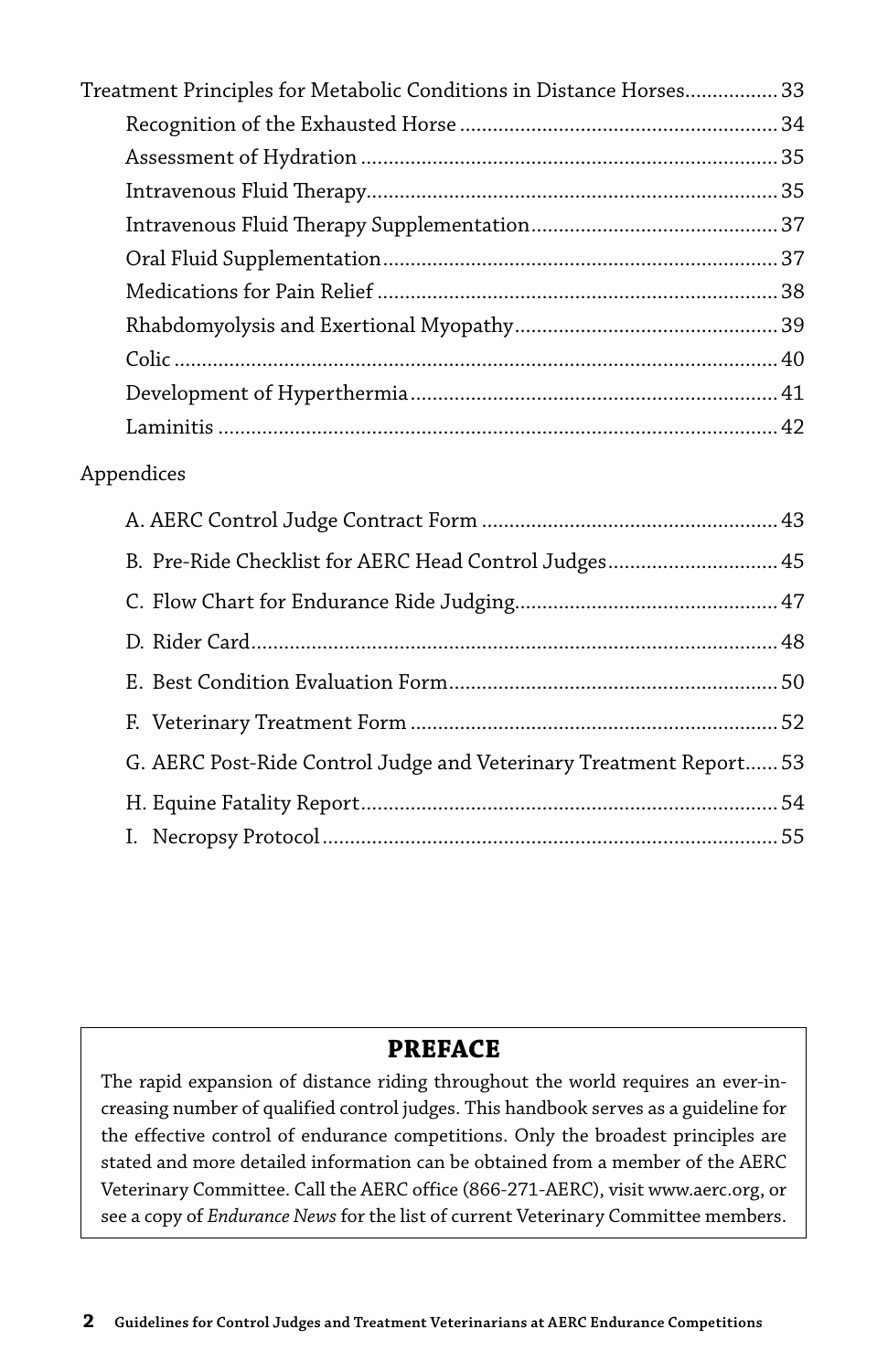# **INTRODUCTION**

The purpose for knowledgeable control judge guidance is to ensure the health and welfare of the horses competing in endurance rides. The level of metabolic and physical stress is high, and the rider must learn to read his/her horse to reach optimal performance for that horse on that day. During the course of a ride, the control judge sees the horse only periodically. Therefore, the responsibility of the horse's welfare and performance clearly remains with the rider.

The rules of this sport are ever evolving to allow for a competition that is fair and consistent for horses and riders at all AERC rides. These guidelines have been developed by experienced and knowledgeable endurance control judges. It is the duty of every control judge to know the rules to the best of their ability and to consider the medical safety and health of the horse participants. The arrangement of personnel and supplies for medical treatment or a referral system for medical treatment and the dissemination of this information to riders is the responsibility of the head control judge working in consultation with ride management.

The ride control judge should understand all of the AERC rules. Read, review, and reacquaint yourself with all rules and these guidelines prior to taking on this responsibility. These guidelines may be superseded by any rule changes made by AERC. Please refer to the most current AERC Rule Book.

We have made an effort to make these guidelines readable and understandable, and they have been prepared to provide assistance to the ride control judges, but do not constitute or replace the professional standards of care or conduct. Common sense and good clinical judgment must prevail in each situation. Factors such as ride location, space, time and manpower, as well as trail and environmental conditions, may demand different practices. Realize that, at times, it is difficult to differentiate between a horse that is tired, and needs to cease work, versus one that is in serious metabolic trouble and needs aggressive treatment.

As control judges, it is our duty to note clinical signs of metabolic or mechanical distress and to refer those horses in need of diagnostics and treatment to appropriate personnel. As control judges, we are not employed to be providing diagnostic or treatment services. Guidelines for diagnostic and treatment principles are included in this handbook to assist those control judges who choose to provide these veterinary services in addition to their duties as control judges. Attempting to follow these guidelines will help to protect the well-being of endurance horses. Thank you for your time and effort in making our sport the best that it can be.

*2016 AERC Veterinary Committee*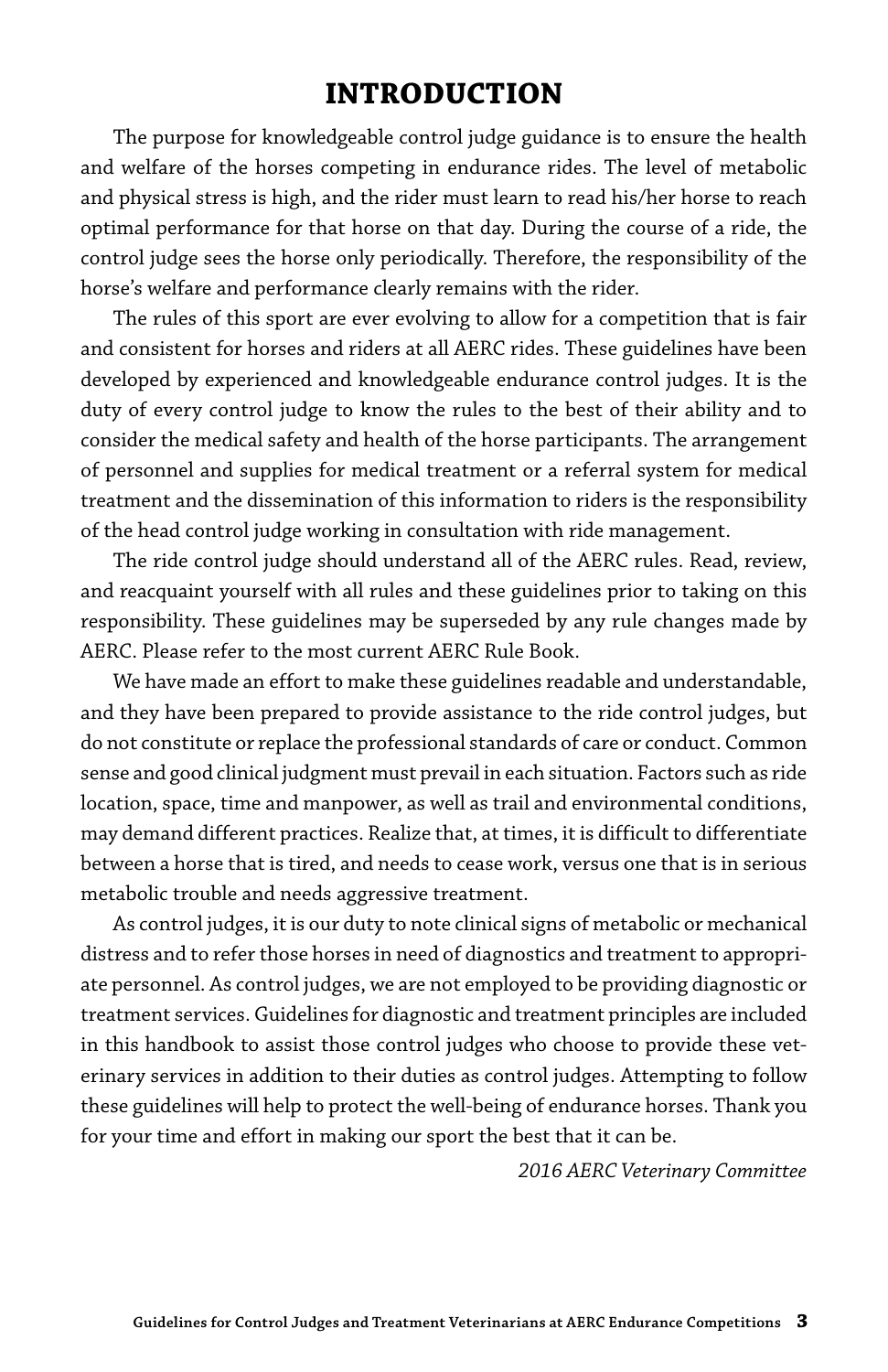# **Control Judge: A Definition**

**Control judges are persons that have graduated with a Degree in Veterinary Medicine or its equivalent from an institution of recognized accreditation. A control judge will provide judgment as to an equine's ability to remain in competition. Control judges are not hired to provide a diagnosis, and should refer equines identified as requiring diagnostics and treatment to a veterinarian legally licensed to practice in the relevant jurisdiction. A control judge who is a veterinarian legally licensed to practice may perform concurrent duties outside the role of control judge, such as providing a diagnosis and/or medical treatment.**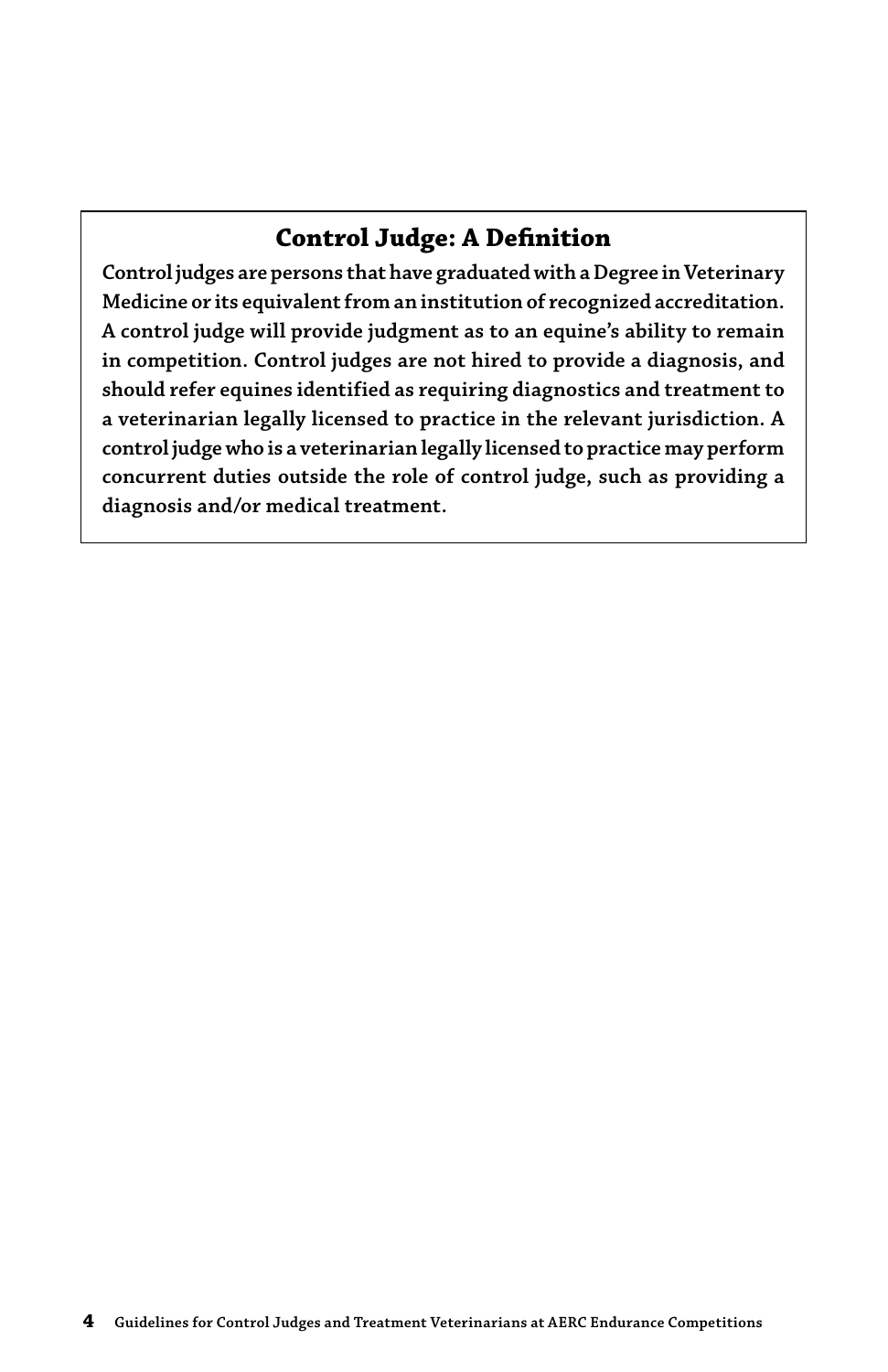# **CONTROL JUDGING GUIDELINES**

**Qualifications:** Control judges should systematically qualify themselves for endurance judging. This implies not only extensive self-preparation and evaluation for those who have never been involved in this professional activity but also the constant updating and reevaluation of one's skills.

**Familiarization:** It is not advisable for a control judge to undertake endurance judging without any previous acquaintance with the sport. If you are invited to judge and have never done so, try to familiarize yourself through literature, becoming AERC certified through the open-book exam process, discussions with other control judges or by observation or providing assistance at other endurance rides. Likewise, if you have been away from the sport for a period of time, it may be beneficial to attend a ride to see if there has been an evolution in judging since you were last active.

**Professional Qualifications:** Control judging of endurance riding requires rapid and critical decision-making based on thorough acquaintance with exercise physiology and pathology. Review the basic and recent literature on that subject. The Veterinary Continuing Education provided at the annual AERC Convention is an ideal opportunity for education and interaction with other certified control judges.

**Equestrian Qualification:** If you can gain experience as an endurance rider, it will provide a dimension of understanding that is not really obtainable in any other way. If that is not possible, it is useful to have had some kind of competitive equestrian experience or at least to have been a casual rider. This may allow you to have a better understanding of a horse's and a rider's challenges and problems.

**Personal Qualifications:** The control judge should be tolerant, objective, firm and fair, with a personality that is consistently pleasant, helpful, good-humored, kind and concerned. No alcoholic beverages or recreational drugs should be consumed during the competition. This cannot be too strongly stressed: the credibility of one's judgment under the influence of liquor or drugs is rightfully suspect.

**Professional Review:** If you are new to endurance judging, or have been away from it for more than a year or two, review the basic and recent literature and discuss recent developments with a member of the AERC Veterinary Committee or comparable colleague.

**Rules:** Read the AERC Rules as well as any additional regulations set by ride management. Many local and regional organizations provide ride rules that fall outside those established by AERC. Carry copies of all applicable rule books in case you are unavoidably drawn into mediating a dispute.

**Equipment:** The amount of equipment will vary with the circumstances and whether or not you are serving as head control judge, assistant control judge, or sole control judge/treatment veterinarian for judging and treatment. For simple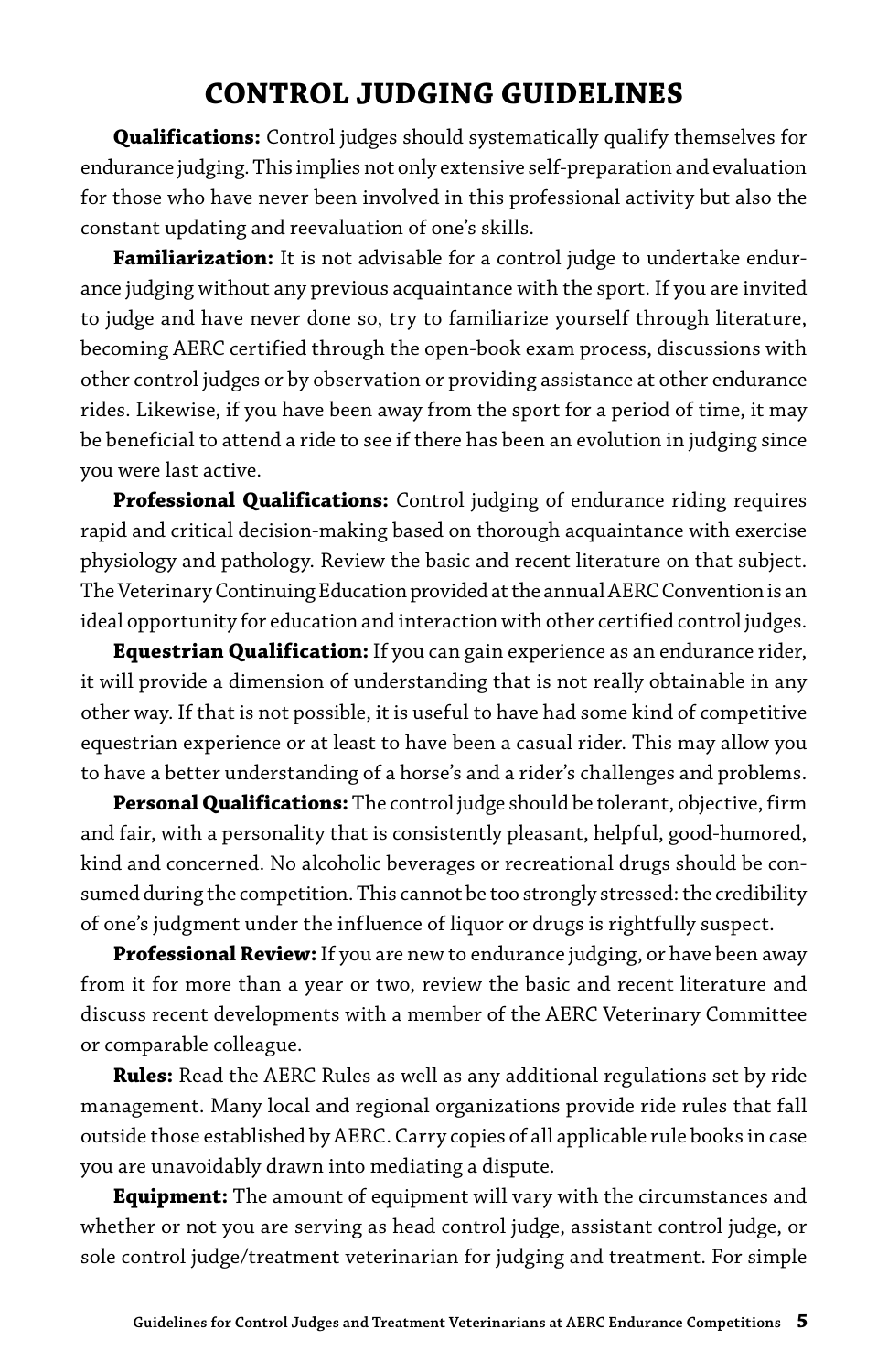judging, you will require a stethoscope, thermometer and watch with a second hand or digital stopwatch. A list of additional useful tools is listed under Suggested Equipment and Medications on page 30.

# **DUTIES AND RESPONSIBILITY: Head Control Judge**

Taking on the task of being control judge implies a commitment to the horses, riders, and ride management. In accordance with AERC rules, at least one control judge is required to remain on-site from the start of the pre-ride check until one hour after the last horse has safely completed the course or been eliminated from competition. You should arrange coverage for any other professional responsibilities so there is no interference with your duties as head control judge. Ride management should arrange for a local veterinary referral service for horses remaining on-site overnight if all control judges have departed an hour following the close of competition.

**Pre-Ride Planning:** Prior to the ride date, the head control judge should offer to participate with management in all phases of planning that affect the stress levels which the horses may experience. These include: layout of the trail; location, duration of hold times and staffing of control checkpoints; provision of emergency care; and arrangements for ambulance transportation for horses being transferred to regional treatment facilities.

Draw up a Control Judge Flow Chart for all control judges (see sample Control Judge Flow Chart, Appendix C). Make sure that scheduling allows for the fastest possible arrival at a control checkpoint and the last permissible rider departure time.

**Agreements:** Well in advance of the ride date, it is the head control judge's responsibility to confer with ride management to discuss and confirm in writing:

- Date and location of the ride
- Duration of service required
- Duties to be undertaken by head control judge, associate control judges and treatment veterinarians
- Assistance to be provided by ride management
- Compensation, including meals, travel, accommodations and/or expense reimbursement.

Good communications and signed, dated written agreements with the ride manager, if possible, will prevent most miscommunications on ride day. Misunderstandings can cause liability issues and increase the risk to participants. Also confirm that similar written agreements have been negotiated and completed between ride management and associate control judges and the treatment vet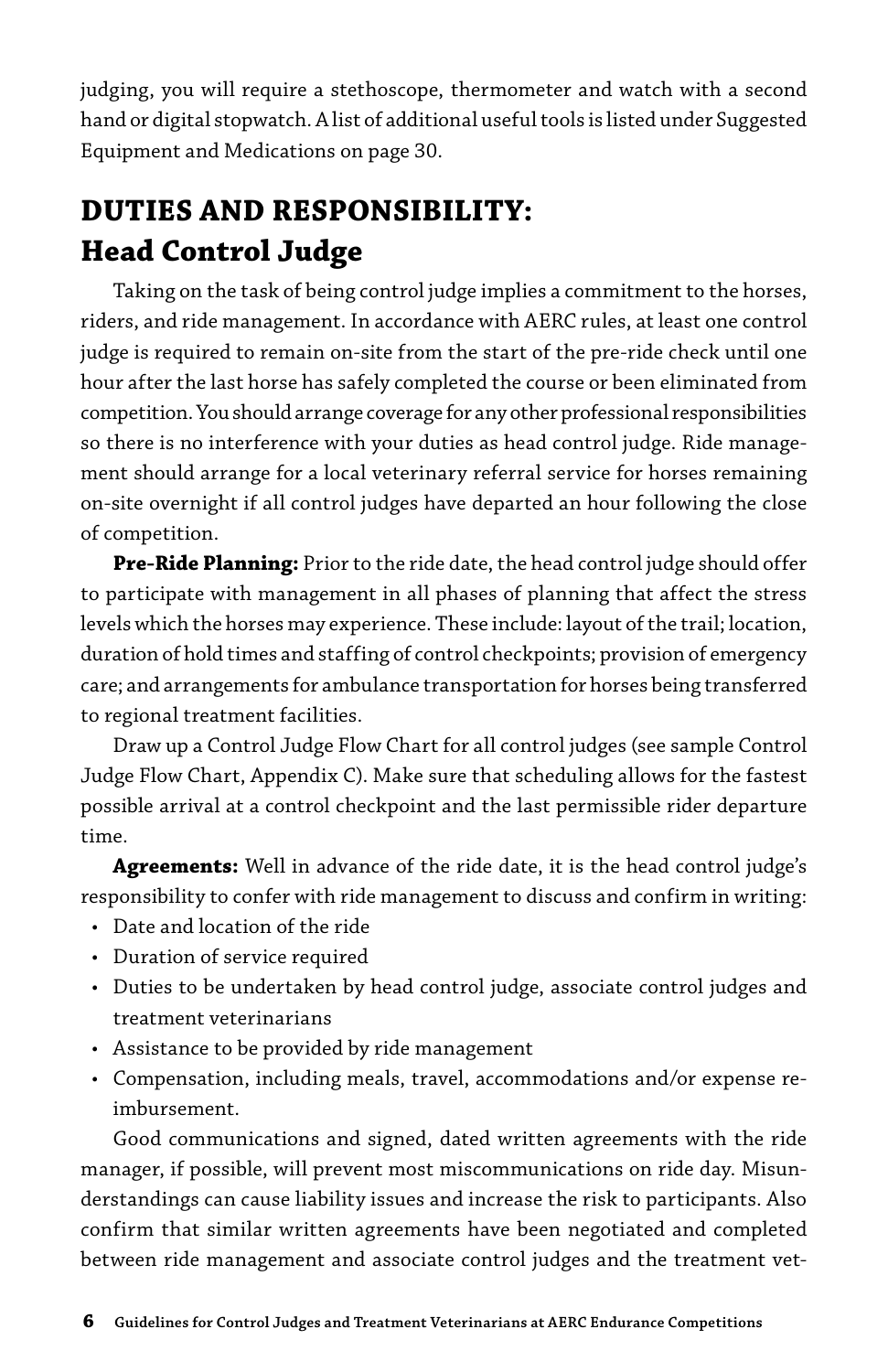erinarian(s). Remind the associate control judges and treatment veterinarian to get signed agreements from management. Since management will ultimately be responsible for their care and compensation, the agreement will be with management rather than with you as head control judge.

**Associate Control Judges and Treatment Staff:** In most cases, ride management will assume the duties to secure and compensate for the services of additional control judges and treatment veterinarians. However, it is important that the head control judge work closely with ride management to determine the number of additional staff needed, based upon the difficulty of the trail, the expected number of entries, anticipated weather conditions and logistics of transporting staff and supplies between checkpoints.

A recommended rule of thumb is to provide one control judge per 15 to 25 horses, and one treatment veterinarian per 30 to 40 horses. However, this number may vary based upon the layout and expected stress level of the course, and the number of active control checks throughout the event.

In some cases, the head control judge may wish to contact and procure the services of mutually acceptable additional veterinary staff after consultation with ride management. Under such circumstances, responsibility for compensation remains with ride management, and a signed agreement should be provided to specify the details of the contract between management and the associate staff.

While it is ultimately ride management's responsibility to provide sufficient control judges and treatment veterinarians, bear in mind that it is the head control judge's absolute duty to ensure the safety and well-being of the participating horses. **At no time should financial constraints take precedence over ensuring the welfare and safety of participating horses.**

Provision for initial triage and treatment services, including intravenous fluids, must be present at every ride. Confirm that ride management has provided one or all of the following:

- A designated treatment veterinarian on-site
- A control judge who is licensed, willing and able to provide emergency treatment on-site
- A local on-call veterinarian who will provide emergency treatment on-site
- Identification of nearby veterinary facilities that are qualified and available throughout the entire duration of the event to provide emergency referral services if needed.

A few days prior to the ride, confirm that the referral facility remains available and has been reminded of the upcoming event. Ensure that ride management has provided detailed written directions and contact information, and that this information is readily available to competitors and ride staff at all control points.

Have capable vehicles and knowledgeable drivers to transport control judges.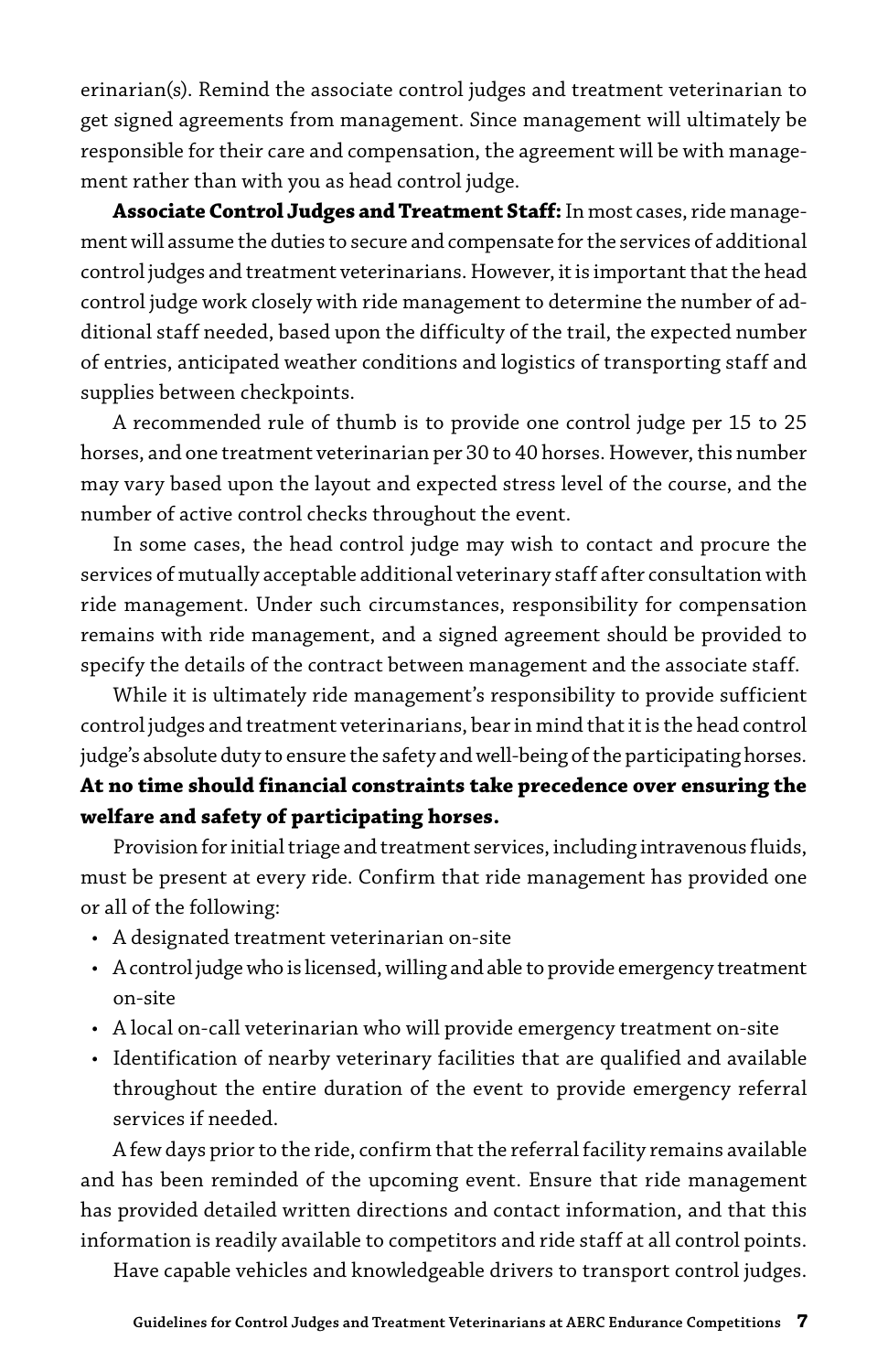When possible, a control judge should remain at every control check until every horse has departed from the control check. If this is not possible, be certain that a representative of ride management remains, and that communication to open control checks is continued until the last horse has departed.

Confer with ride management that all competitors have signed and dated a release form with an acknowledgement of assumption of the risks associated with endurance riding.

#### **Course Control**

It is the head control judge's responsibility to review trail maps and previous ride statistics as available. Whenever possible, examine representative segments of the trail firsthand. At the very least, review the course on topographic maps.

Ensure that the course:

- Provides a significant physical test without unreasonable risk of mechanical injury or metabolic exhaustion
- Provides an appropriate number of sufficiently accessible control checkpoints with ample hold time
- Can reasonably be completed within the time allowed, taking into account climate, terrain and altitude. These conditions increase the stress levels and require careful consideration of the relationship between course length and time allowed for completion.

### **Ride Control**

In the event of unexpected conditions that create unacceptable hazards to the safety and welfare of participants, it is within the head control judge's scope of responsibility to delay start time, modify holds and judging parameters, or even cancel the ride entirely. Extreme weather, unexpected damage to or changes in trail safety, insufficient control judge or treatment staff, or other conditions threatening the safety of riders and horses are examples that justify changes to ride plan. Work closely with ride management to find the best solution for all concerned.

### **On-Site Before Checking in Horses**

- Confirm that lay staff is competent and familiar with protocols to collect and record arrival time, time to reach the pulse parameter, calculated out-time, pulse data and where to direct riders to control judges, crewing areas and out-timers.
- Brief the control judging, veterinary treatment and management staff on preride, control, and post-ride criteria procedures.
- Distribute schedules and assignments to the control judge and treatment veterinary staff.
- Lay out the pre-ride inspection site for efficient assessment of horses.
- **8 Guidelines for Control Judges and Treatment Veterinarians at AERC Endurance Competitions**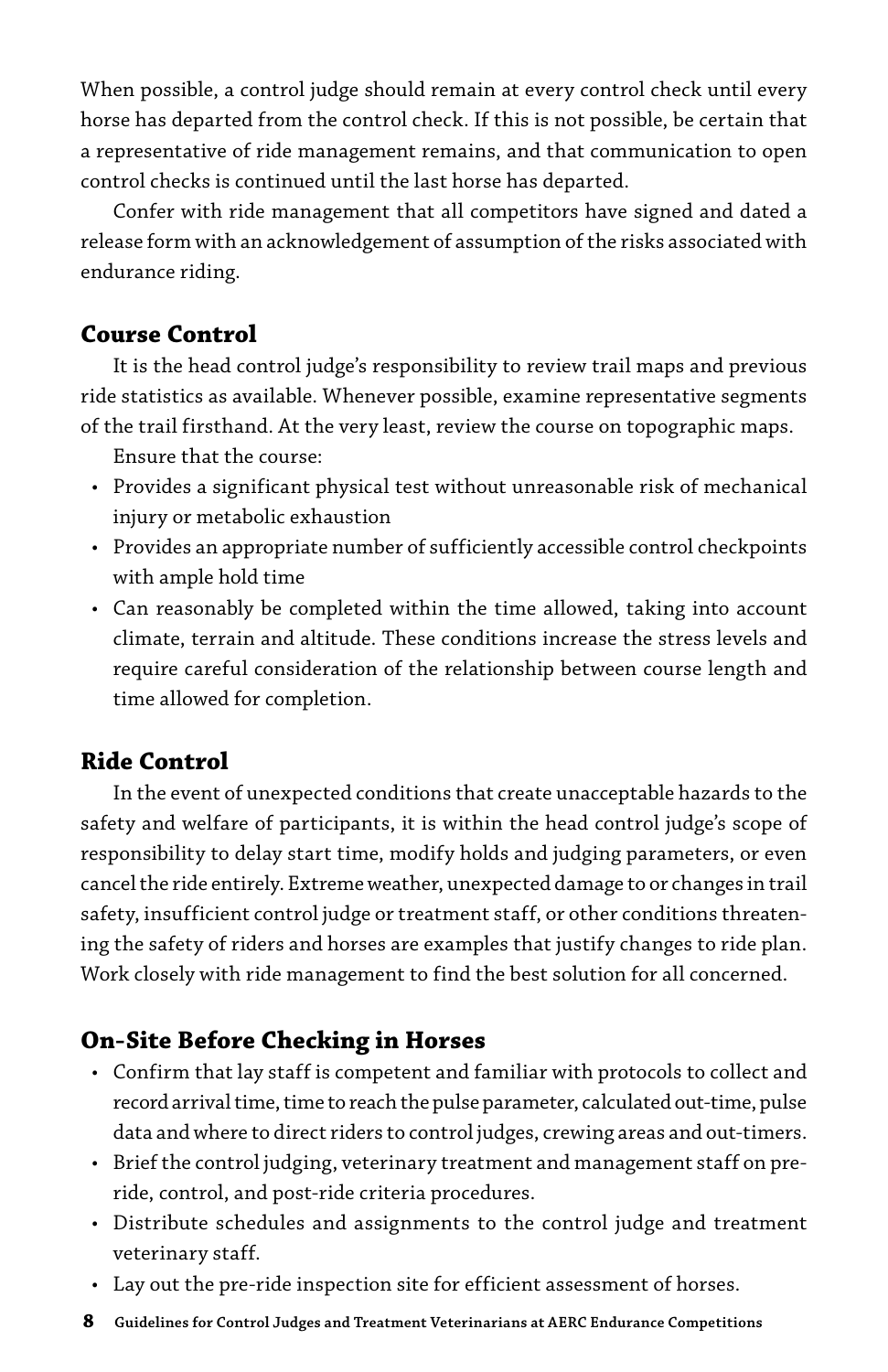### **Rider Briefing**

It is the responsibility of the head control judge to set judging parameters including, but not limited to pulse criteria. Ride management, control judges, treatment veterinarians, control staff and riders should all be briefed on these parameters prior to the ride start. Since the ambient conditions are of prime concern in the setting of parameters, these parameters should not be finalized more than 24 hours prior to the ride start. Most problems arising from poor planning can be prevented by careful thought and judgment before the ride. Control judges must have absolute and complete control over all matters affecting the welfare and safety of horses. Riders should be reminded that at small rides where only one veterinarian is present, the ride may be significantly but unavoidably delayed by the provision of emergency treatment.

The rider briefing is the time to establish the relationship between the control staff and riders and, as such, should be undertaken seriously and systemically. Use notes to ensure that all important information has been relayed to participants.

- Introduce yourself, the associate control judges and treatment veterinarian(s), and briefly describe the role of each during the ride.
- Discuss the specific pulse recovery parameters set for this ride. Any changes to previously designated parameters, such as time allowed to reach pulse after crossing the finish line, must be posted in writing in a location accessible to all riders prior to the start of the ride as well as announced at the rider briefing.
- Describe control procedures and describe the flow patterns through each checkpoint, including discussion of whether each checkpoint is a "gate into hold," "hold only," "pulse and go" or "trot-by."
- Review for riders (and especially for novices, for whom this may be new information) the physical signs of an overly stressed horse, how they relate to the individual parameters on the vet card and contribute towards evaluating the overall criteria of "fit to continue."
- Discuss the logistics of hauling eliminated horses out of checkpoints back to base camp.
- Describe any special concerns that you have about the terrain and/or weather in various sections of the trail which you feel should affect the riders' strategy and pacing.
- Describe the post-ride examinations for completion and Best Condition awards. Advise the riders how to handle a horse that becomes seriously tired and/or lame on the trail between control checkpoints. Suggestions include: utilize shade, supply water for cooling and drinking as available, and hand-walk to the nearest designated checkpoint. If the horse is too lame or metabolically unstable to continue at a walk, then riders should **stay where they are** until help can arrive. Riders should inform passing riders of their situation and ask them to relay the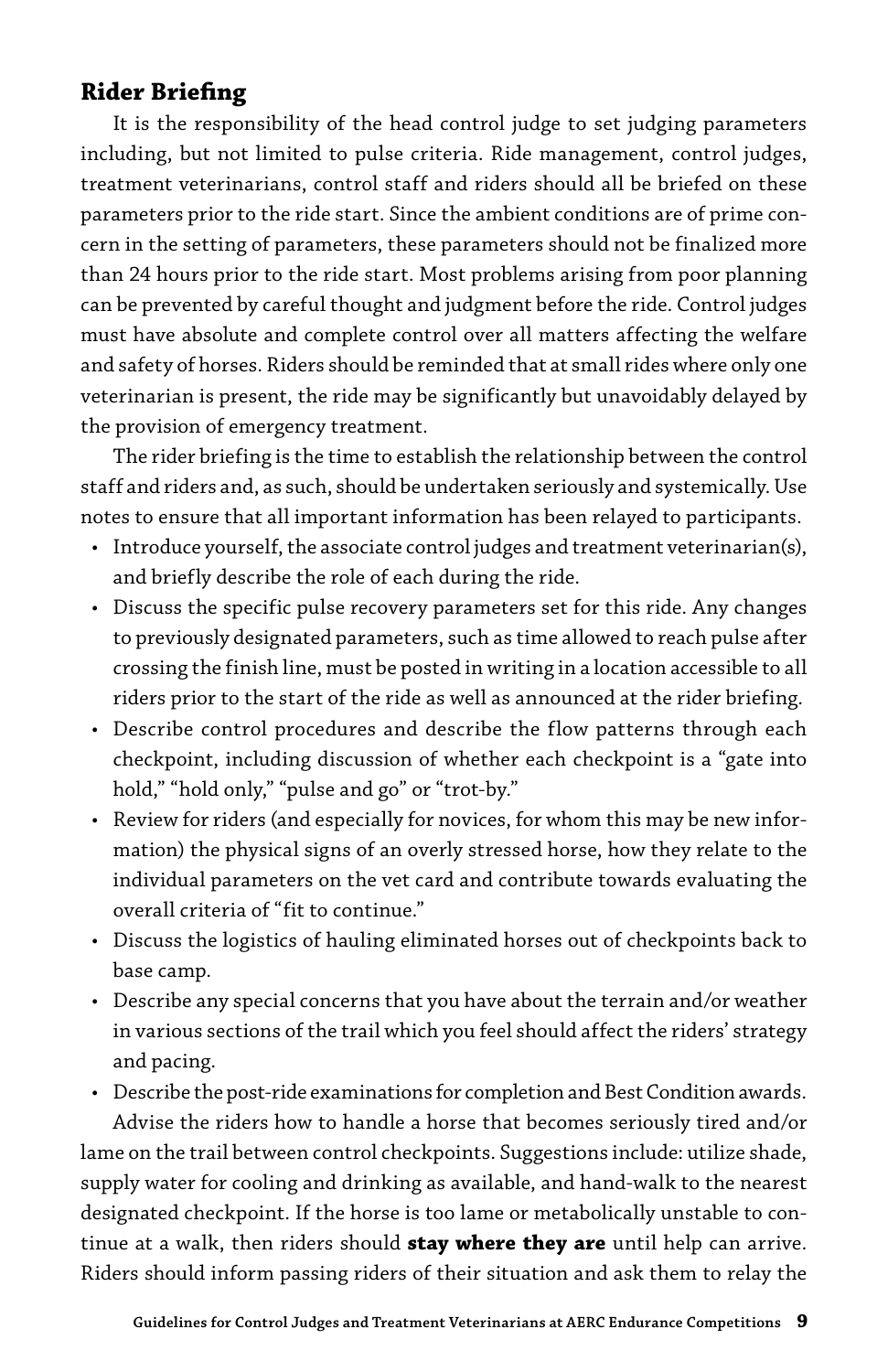information to officials at the next control check.

Remind the riders that the control staff is in partnership with the riders in order to better ensure a safe and successful event for all. Rider cards should not be confused with medical records or a pre-purchase exam.

An individual horse's condition is dynamic and can deteriorate very rapidly, regardless of the excellence and accuracy of grades assigned at previous checkpoints.

Discuss with the riders that they are most familiar with their own horse and, unlike the control judges, remain in contact with their horse throughout the ride. As such, good communication between the rider and control staff is a vital part of protecting the well-being of the horse. Remind riders to resist the temptation to let a competitive spirit replace good judgment and decision-making. Finally, remind riders that they, not the control staff, are ultimately responsible for the well-being of their horse.

#### **"Judge and Jury"**

Ride management may sometimes wish to add adjudication of all disputes to the duties of the head control judge. Resist this tendency. Management should handle all complaints and protests relating to the trail markings, timing and all non-control judging matters. Control judgment should be confined to matters relating only to the horses' health and safety.

#### **Special Awards**

Unless you have special expertise and the time available outside of judging or treatment duties, disqualify yourself as a judge for such special awards (breed, trail horse, sportsmanship, etc.) or just courteously decline the invitation to participate. Recognized equestrians are usually better qualified and better accepted by the competitors as judges for this kind of award.

# **DUTIES AND RESPONSIBILITY: Associate Control Judge**

As an assistant control judge, be sure you understand the level and limits of your responsibility for decision making. Review AERC rules and any additional rules established by ride management so that you are familiar with them. Review the guidelines to ensure a systematic, methodical and consistent examination. Review the descriptions herein of the duties and responsibilities of the head control judge in order to provide support for optimum efficiency throughout the event. Confer with the head control judge ahead of time to review the parameters established for the event, the type and length of holds at each checkpoint, and protocols for evacuating eliminated horses or referring horses to the treatment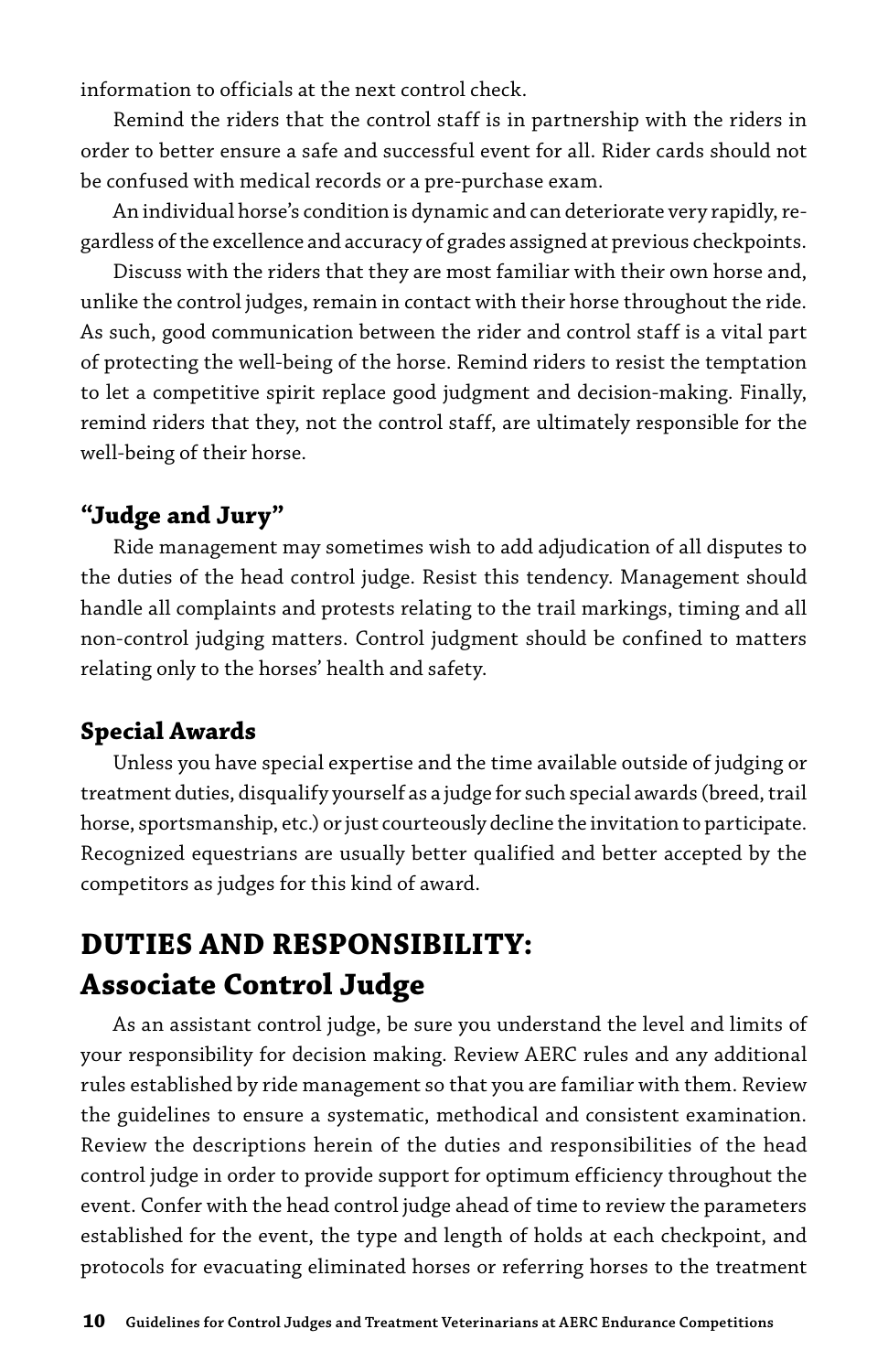veterinarian. Clarify your mutual understanding of notations made on vet cards and procedures to be followed throughout the day. If the decision-making process cannot be arranged to your satisfaction, decline to serve. Throughout the event, if you are unsure about whether an individual horse meets the criterion of "fit to continue," do not hesitate to request assistance from the head control judge or other associate control judges.

# **DUTIES AND RESPONSIBILITY: Treatment Veterinarian**

As a treatment veterinarian you should be prepared for a variety of possible medical conditions and injuries. The appropriate equipment and supplies should be kept organized, readily available, and transported from each location as the treatment veterinarian moves throughout the event. An extensive list of Suggested Equipment and Medications is provided in this handbook. It is possible, though unlikely, that under extreme circumstances, there may be insufficient veterinary treatment staff or control judges available to assist in treatment of multiple horses. In such events, it is strongly recommended that ride management assist in arranging transport and referral to a local veterinary facility to ensure the best possible prognosis and outcome for all concerned.

- Confer with ride management and the head control judge to establish how injured or sick horses will be reached, transported, and kept for ongoing treatment.
- Establish an emergency protocol for the riders prior to arrival of help (e.g., stay in one place, go to nearest road, etc.). This should be discussed at the rider briefing.
- Establish who supplies, stores, and distributes the large bulk materials, such as intravenous fluids.
- The treatment veterinarian should determine the financial arrangements with ride management. Riders should be informed of financial responsibility for treatment of their horse.
- Veterinary students and trained veterinary technicians under direct supervision of a licensed veterinarian can help in ongoing care. The responsibility for all medical decisions and choice of treatment options remains in the hands of the treatment veterinarian.
- Establish a plan for referring a sick or injured horse to a referral veterinary hospital.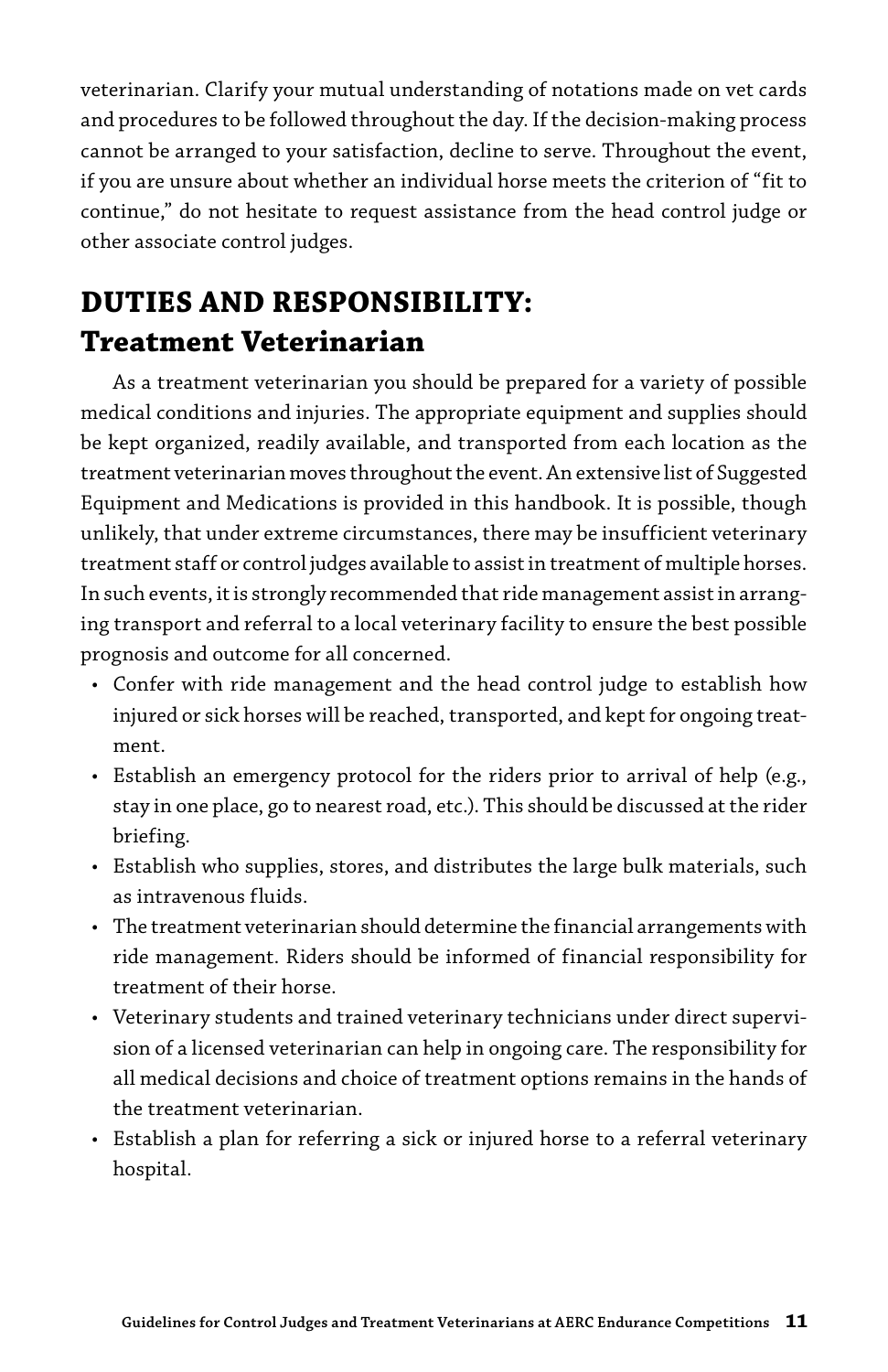# **GENERAL PRINCIPLES FOR CONTROL JUDGING AND SAFETY**

Dependent upon ride management's ability to provide a sufficient number of helpers, the following control judging support staff is recommended:

- Two P&R crews per control judge to gather objective data. Good personnel double the control judge's efficiency.
- A marshal to direct horses, staff, pit crews, spectators and vehicular traffic at control checkpoints and road crossings.
- Timers at control checkpoints at both in- and out-gates.
- Scribes to assist in written records.
- Communications system between officials and between control checkpoints.
- Ambulance (transport) for horses pulled from competition.
- Treatment veterinarian(s) or arrangements for prompt emergency coverage by a local equine veterinary practice.

If available, additional support staff to further optimize efficiency and flow is highly desirable:

- Marshal to direct horses and riders entering and exiting the control judge exam area for efficient traffic flow
- In- and out-gate timer assistants
- Extra P&R crews and recorders at busy control checkpoints
- Staff otherwise providing assistance may also act as a driver for each control judge, but **must** be familiar with the route between checkpoints
- Radio network for emergency communication
- Trail-sweepers, mounted patrol, drag riders
- Go-fers to run errands and facilitate communications among officials.

### **Pre-Ride Control Judge Examination**

Have management provide marshaling to keep this process orderly. The purpose of the pre-ride examination is not to carry out a comprehensive pre-purchase exam, or to render subjective judgments as to the suitability of an individual horse for endurance, but to screen out those individuals unlikely to safely withstand the rigors of this specific event. Any horses with any degree of lameness should, whenever possible, be reviewed by at least two control judges before eliminating the horse from starting. In rides with a large number of entries, two or three members of the veterinary staff, including the head control judge, should review questionable horses.

As time permits, it would be courteous to provide a review and explanation of the judges' reasons for elimination with the disappointed rider.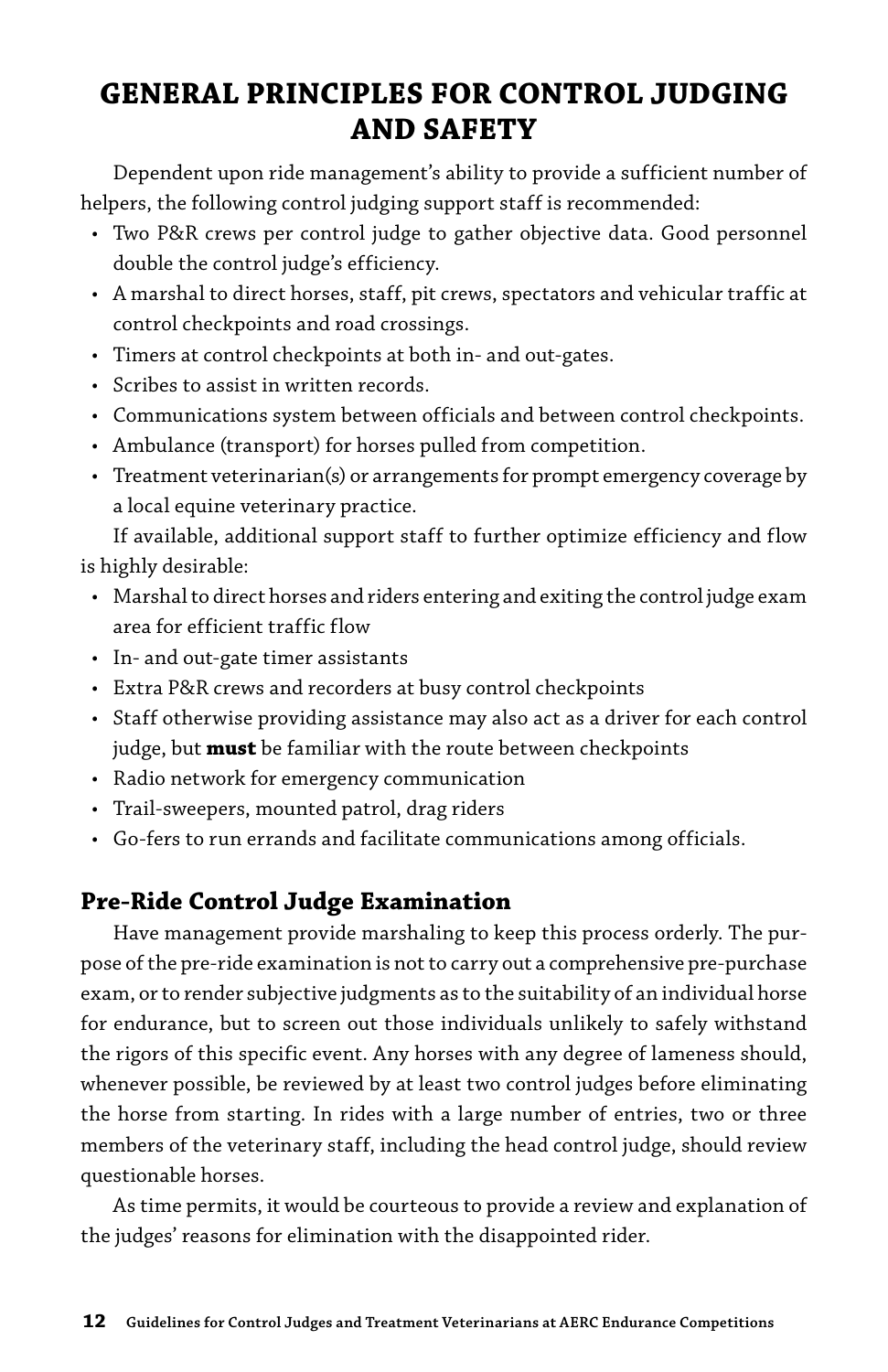### **Control Checks**

Endurance competition is in and of itself a stressful event which carries some unavoidable risk for equine injury despite every precaution. The purpose of the control check is to identify and remove from competition those horses which present an unacceptably high risk of developing subsequent and more serious metabolic or biomechanical lesions before those injuries actually occur.

- A pre-ride examination should identify and exclude from competition horses that are unsound, metabolically or mechanically compromised or otherwise medically incapable of safely attempting the ride.
- On-course examinations detect signs of excessive levels of stress.
- A post-ride examination qualifies a horse for completion and is a chance to consult with the rider about their horse's clinical condition, whether metabolic or mechanical. Plans should be made for the continued care of horses at the ride site and/or referring them to a veterinarian of the owner's choice.
- Ongoing inspections in camp assess the safety and suitability of arrangements and care before and after the ride.

#### **Protocols for Treatment**

Whenever possible, a control judge should NOT also be the primary treatment veterinarian. Even small rides should be encouraged to have a treatment veterinarian available. At larger rides, the head control judge should designate which of the control judges will switch to treatment duties in the event of problems. If this arrangement cannot be avoided, establish the priorities of treatment over judging. If the saving of a horse's life demands your full attention, specify that the ride will have to stop until you can return to control duties. If you must undertake combined duties, provide for bulk supplies to be available at each checkpoint, or ensure that equipment and supplies are transported with you between checks throughout the day.

Treatment is almost universally a fee-for-service arrangement between the rider and the treating veterinarian. If and when a control judge transitions into the role of a veterinarian providing treatment services, the doctor/client/patient relationship becomes operative. Just as in private practice, medical and treatment records should be kept and, as appropriate, a release or informed consent form should be available. If indicated, the client should be required to sign off that he/ she has declined the offered treatment or suggested referral to an off-site veterinary clinic or hospital.

Ride management should provide adequate recording personnel as needed to assist the treatment veterinarian in the proper recording and organization of all medical records. However, in a pinch, most current models of smart phones include a voice memo utility application that is useful for recording findings and treatment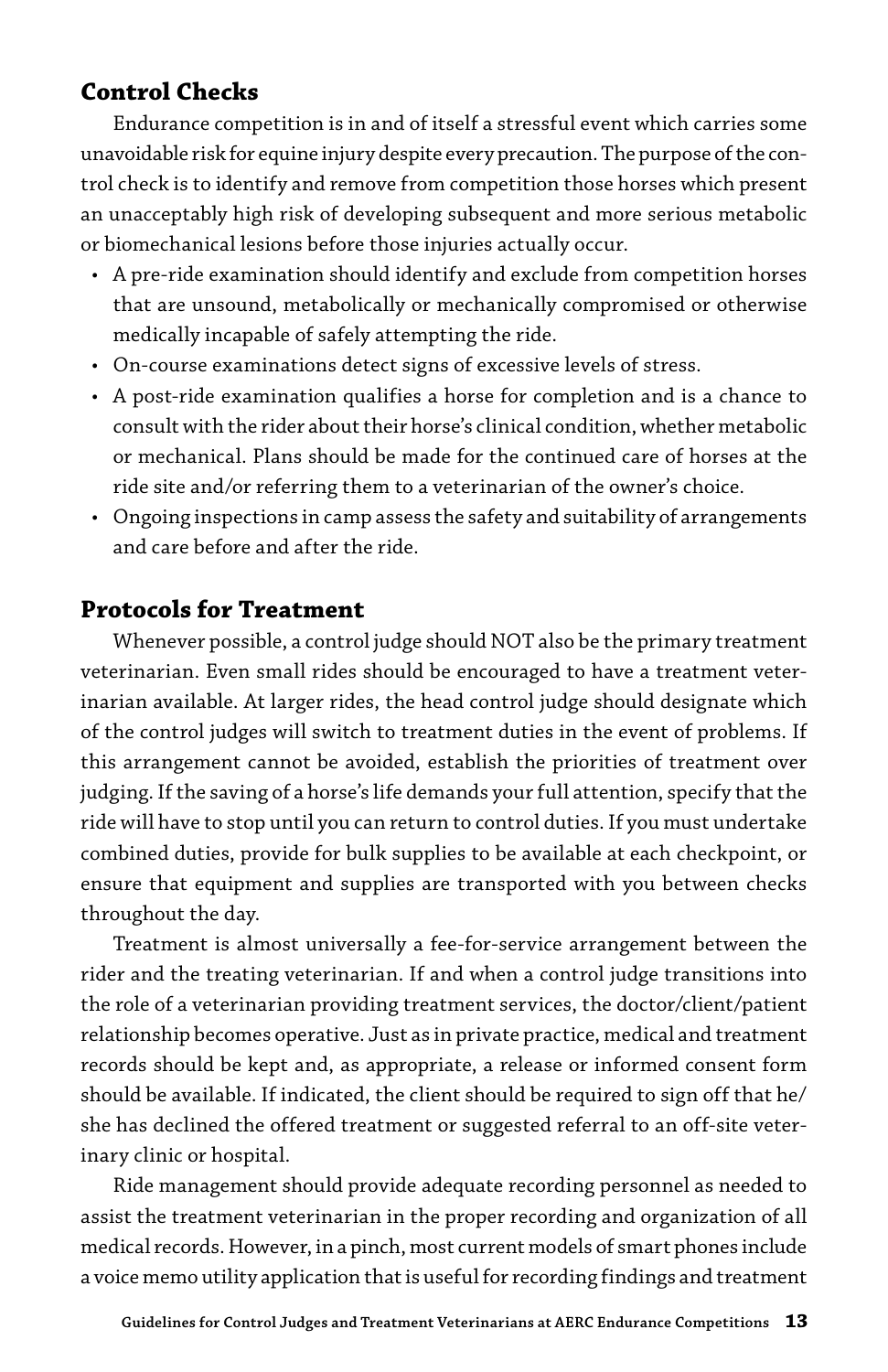records until they can be transcribed into permanent records.

Details of the signs and recommended treatments for various diseases of exertion are provided under the Treatment Principles section.

# **PRINCIPLES AND PROCEDURES FOR CONTROL CHECK EXAMINATIONS**

# **Principles:**

- Examine horses regularly and often during the ride—at least once for any ride over 25 miles; two to three times during most 50-milers; and five to eight times for 100-milers, with the greater frequencies recommended in difficult terrain or hot and/or humid weather.
- Recognize fatigue factors promptly and advise the rider how to modify their ride strategy accordingly.
- Remember there are no conditional releases. Remind yourself that there is no guarantee that the rider will follow your advice after leaving the vet check area.
- Use progressive pulse recovery (to 64 bpm or less) as an indicator of fitness. P&R crews should be available to facilitate taking heart rates. Horses must recover to the established pulse recovery parameter within 30 minutes of arrival, or are eliminated from further competition.
- Evaluate respiration recovery rates; consider minute volume more than the respiratory rate alone, taking into account the ambient temperature, humidity and the horse's body temperature.
- Rectal temperatures up to 103.0ºF are expected and tolerable, but should be expected to drop soon after stopping exercise. Horses with rectal temperatures of 103.5°F or higher should be provided with aggressive cooling measures (sponging or scooping and repeated scraping, fans, ice boots, etc.) and should drop within 10 to 20 minutes of stopping exercise. Horses with a rectal temperature of 103.5°F for 30 minutes or longer are not considered "fit to continue" and should be assigned a Metabolic pull code.
- A control judge should perform a complete hands-on exam of every horse. Carefully examine horses that present with poor recovery numbers or signs of fatigue. Use the Cardiac Recovery Index (see below) in conjunction with other clinical parameters to determine "fitness to continue."
- Do not hesitate to ask the rider to return for a recheck exam prior to continuing on if warranted and time allows. However, horse and rider may not be held beyond the pre-established hold time for that check; at or before the designated out-time, a final decision must be made as to either allow the horse to continue without conditions, or be pulled from further competition.

**Records:** Riders have come to expect a record of their performance; manage-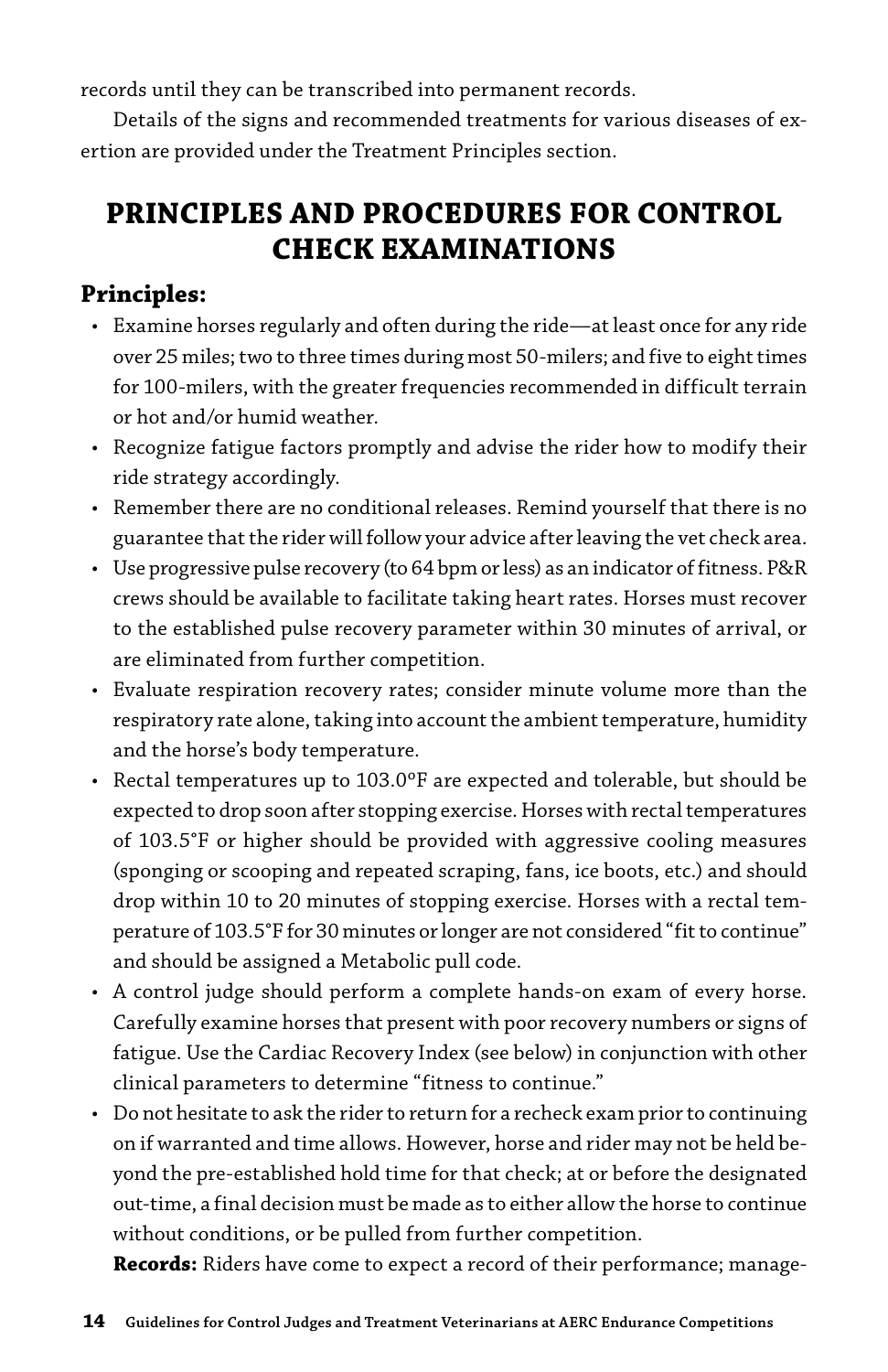ment needs a record for reporting results, tabulating for awards and for adjudicating disputes and protests; and control judges need records to provide reference during and after the ride for evaluation of fatigue and gait changes, for control and Best Condition awards. (See sample Rider Card, Appendix D.)

Recording assistants, sometimes referred to as control judge secretaries, scribes or recorders, are usually designated by ride management to accompany each control judge. The control judge secretary enters on the appropriate forms all observations and opinions dictated by the control judge. The control judge should demonstrate to the control judge secretary how to enter the data while examining the first few horses.

Riders should retain their original ride card throughout the ride. These cards enable control judges to carefully monitor any change in stress levels between control checks.

#### **Entering the Control Checkpoint**

Most control points are a "gate" into a timed hold (15 to 60 minutes). This is the commonly used procedure for entering control checkpoints, although other checkpoints, including "straight hold" (timed, but with no pulse recovery requirement), "pulse and go" (horses reach criteria and are allowed to continue on without a full examination), or "trot-by" (a visual evaluation of gait as horses pass through a control point) are also sometimes utilized. When entering the control checkpoint, the horse is given an arrival time and must meet the previously established pulse parameter within 30 minutes of arrival. The "hold" time designated for that particular checkpoint starts as soon as the horse meets the pulse parameter.

This method discourages racing into checkpoints at the anaerobic exertion levels contrary to optimal endurance performance. The "gate" tends to group together horses of like ability, and to slow those horses not capable of sustaining their previous or current pace. Most fit horses ridden within their level of ability recover within three to 10 minutes of arrival into the check. However, horses are allowed up to 30 minutes to recover to the pulse parameter. If they fail to do so, they are eliminated from further competition and assigned a Metabolic pull code.

If pulse recovery parameters are not met at initial presentation, there may or may not be an additional time interval required before re-presentation is allowed. In most cases, horses that have not yet recovered sufficiently are simply sent to the "back of the line" before a recheck. If the pulse parameter is still not met at the second pulse check, then a third check is generally permitted with a control judge taking the pulse at that time rather than a P&R volunteer.

If pulse parameter is met at the initial examination, the rider may, if he/she chooses, go directly to the control judge for the remainder of the fitness evaluation, unless otherwise directed at the pre-ride briefing to present the horse after a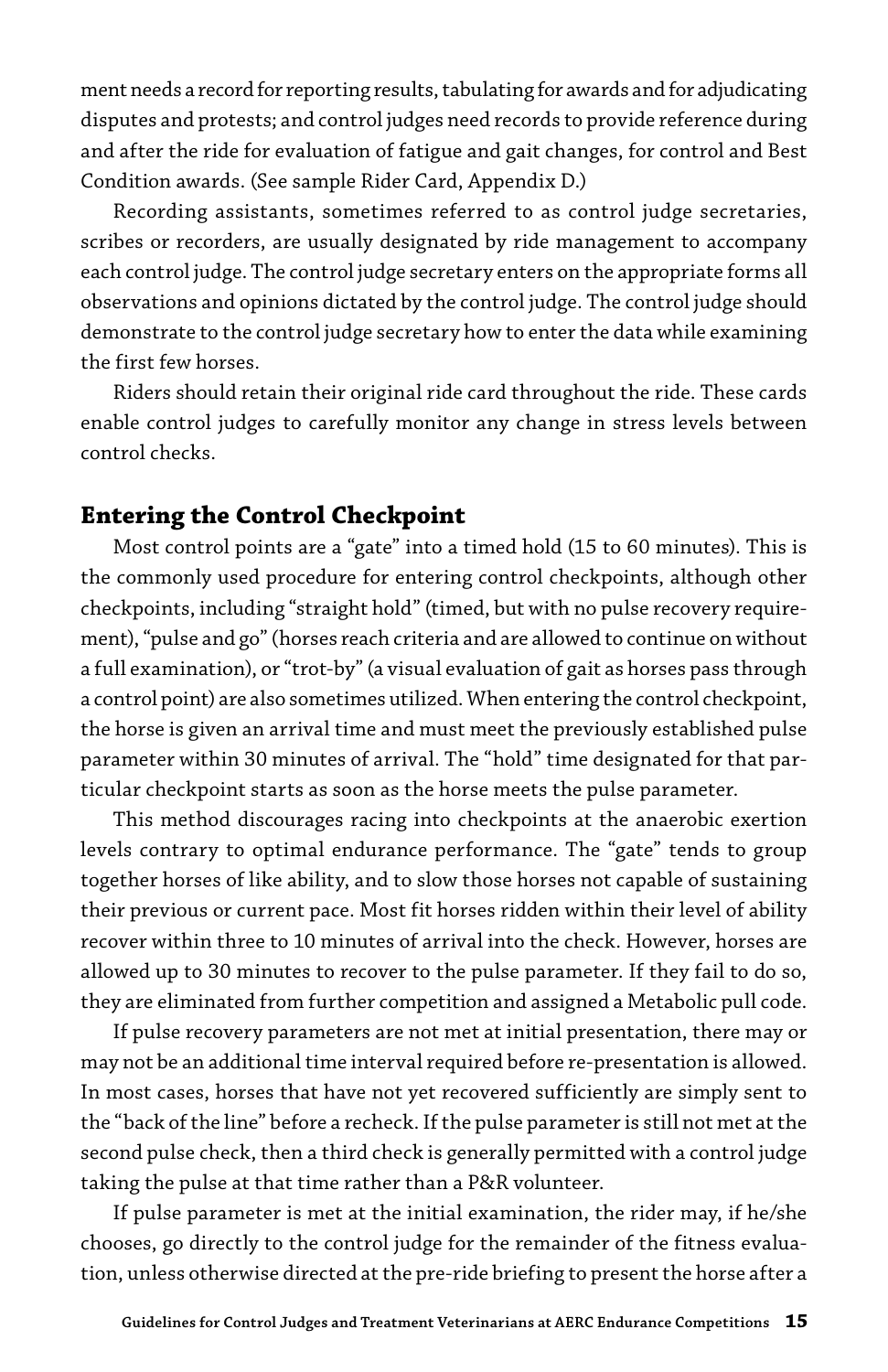pre-determined delay. Delaying examination within the time hold is at the discretion of the HCJ, and should be applied consistently by all control judge staff. The "gate" concept is an opportunity for riders to make a comparative observation of the recovery and condition of other horses performing at the same level of exertion, and make good management decisions on behalf of their horses accordingly.

During the timed hold, riders and crews can rest and make adjustments to tack and equipment and, if necessary, may re-present the horse to the judges for reassessment of "fitness to continue." This enables the judges to monitor progressive recovery, hydration, and lameness within the horse's mandatory hold time.

The time of the mandatory hold may be extended or shortened during a ride if unexpected weather conditions or control problems arise. This must be modified prior to arrival of the first horse at the check so all horses are subject to exactly the same restrictions. If warranted, control judges may recommend to a rider that they stay for additional time at a check if doing so may benefit the horse. However, control judges cannot mandate different hold times as a condition for continuing in competition. Otherwise borderline horses must either be adjudged as unconditionally "fit to continue" by the end of the individual's hold time or be pulled from competition. Riders voluntarily opting to remain at checks beyond their out-time should understand that doing so does not extend the total ride time available for completion of the course.

**Spot Checks:** It is important to note that while most control examinations will routinely take place at designated checkpoints, all control judges have the duty and responsibility to recheck, and even eliminate, horses which appear not to meet the criteria of "fit to continue," even if that horse has previously passed the relevant checkpoint examination and is awaiting an out-time. In instances where another control judge has previously passed the horse in question at the same control point, it is extremely important to confer with that judge to compare findings and mutually agree upon a course of action. In such instances, the head control judge should be consulted to make a final decision.

Likewise, horses may be spot-checked, and potentially eliminated, at any other location on the trail. In such cases, good communication with the rider is important to avoid misunderstandings or feelings of being "ambushed" between control points.

#### **Criteria**

**Pulse:** Pulse recovery with rest has become the main objective measure of "fitness to continue." While examining a horse with questionable parameters, refer to the individual's in-time to evaluate the amount of elapsed time between arrival and reaching pulse criteria. A well-conditioned horse exercising within its fitness level should be expected to recover to a pulse of 64 bpm within 10 minutes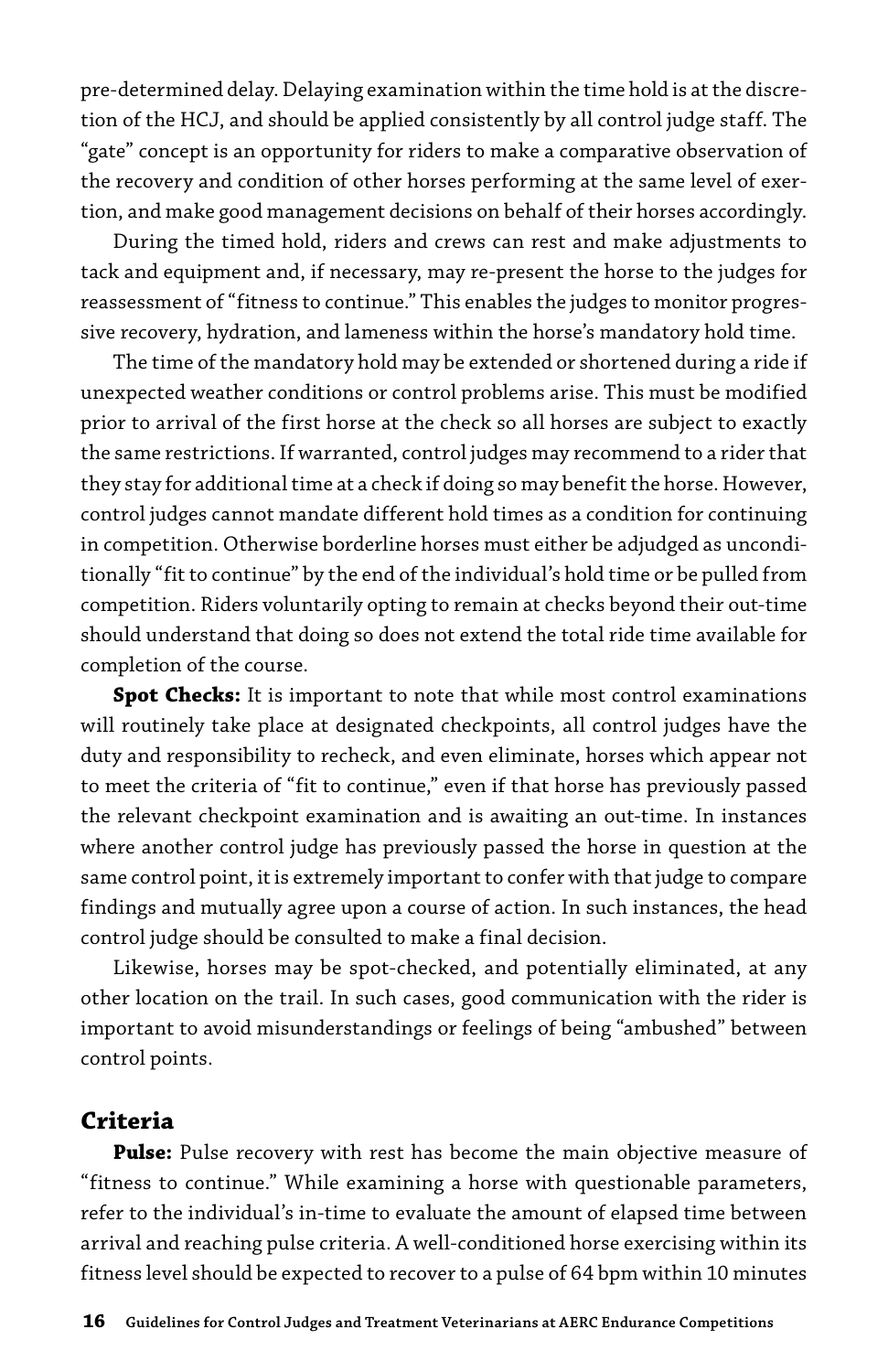(or sooner) of arrival at a checkpoint, and below 60 bpm within 20 minutes. The palpable pulse and auscultable heartbeat should be regular and full, not wandering, labile, thin or "slapping." At "gates," if the original pulse recovery parameter is not met upon initial presentation, ride management and the head control judge may, at their discretion, establish a required time penalty of between two to 10 minutes before the horse may be officially checked again. In such cases, such protocols should be applied to all competitors consistently. At most rides, however, horses failing to meet initial pulse parameter are simply sent to "the back of the line" if other horses are waiting to be checked.

AERC rules mandate that all horses must recover to pulse criterion within 30 minutes of arrival at all control checkpoints, including the finish line, regardless of distance. However, for distances of 50 miles or longer, the head control judge, working in conjunction with ride management, may set time allowed to reach the finish line pulse parameter to between 30 and 60 minutes if they determine doing so best suits the particular circumstances, finish line location and distance from base camp and serves to further protect the horses. Adequate notice of changes in the maximum time to meet final pulse rate and any other more stringent criteria should be provided to riders by posting the changes in writing in a conspicuous location at least 12 hours prior to the start of the ride, as well as announced at the pre-ride briefing.

**Cardiac Recovery Index:** The ability of the horse's circulatory system to accommodate the level of exertion experienced at the event is monitored by use of the Cardiac Recovery Index (CRI). The CRI may be performed at all control checkpoints at endurance rides, including the finish line control check.

The horse is not presented until it has met recovery criteria established for that ride, usually 64 bpm or less. The horse is presented to the control judge, and a resting heart rate is taken. The horse is trotted 125 feet out and 125 feet back. The jog-out can also serve to observe the gait for soundness and impulsion. At exactly one minute from the time the horse started the 250 foot trot-out, the heart rate is taken again. Most horses complete the trot-out within 25 to 30 seconds, allowing the horse to stand quietly for the remainder of the minute. For a horse that does not object to being handled, the control judge can initiate evaluation of the metabolic parameters during the remainder of the minute. A horse that is demonstrating satisfactory metabolic compensation should recover to the same resting heart rate taken before the trot-out, or preferably to a heart rate of four beats per minute less than the starting rate. If the heart rate elevates during the CRI, the horse should be asked to return for a recheck CRI within 10 to 15 minutes to monitor for progressive recovery. The control judge should recheck all metabolic parameters at that time, including a second CRI. The CRI is generally not used as a sole parameter to eliminate a horse from competition; the entire clinical picture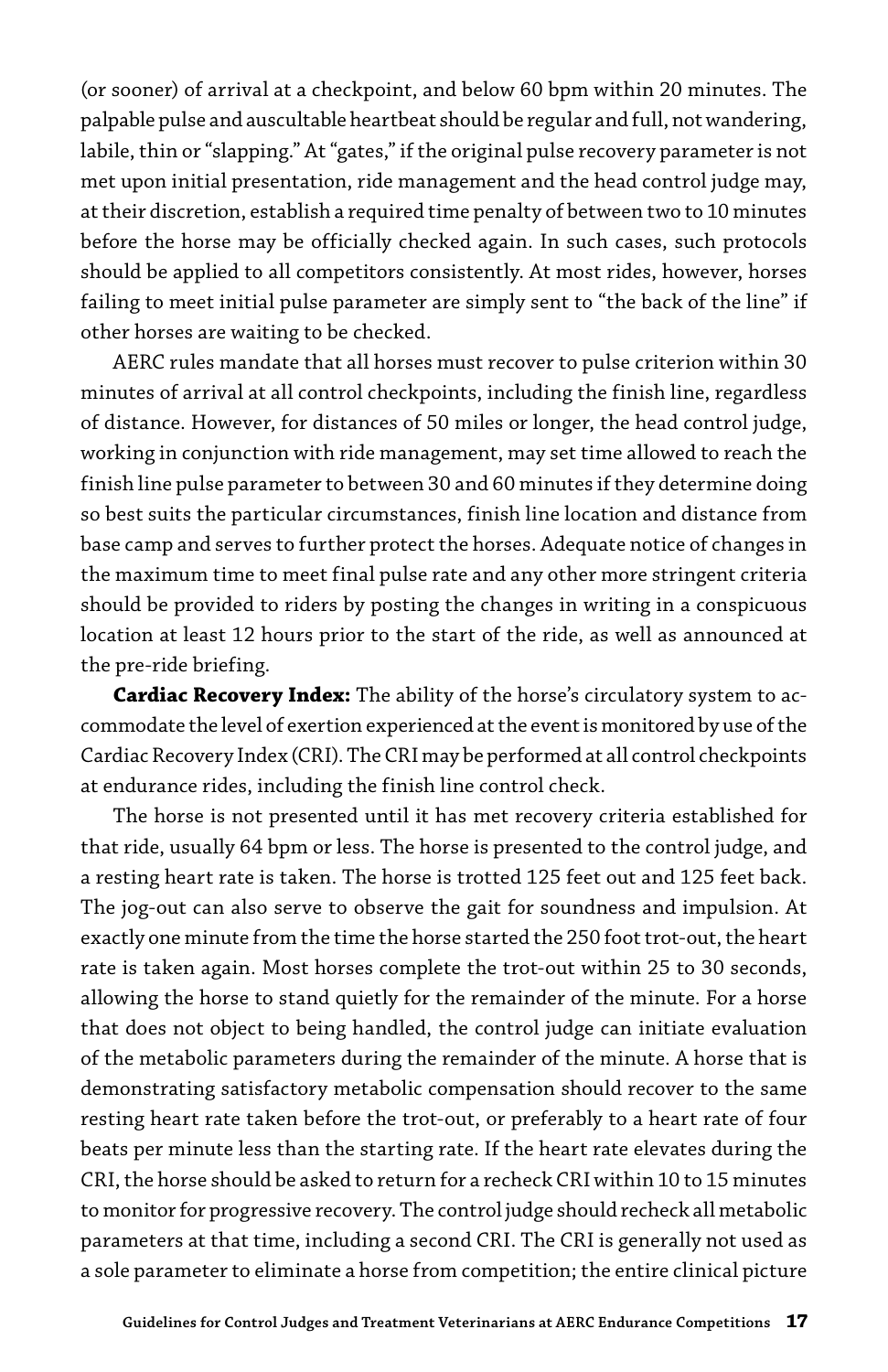should be used to assess the ability of a horse to continue in the event.

**Respiration:** Respiratory recovery varies with the weather conditions. It is the volume of air being moved per minute that is the critical factor. Under normal cooling conditions, the respiratory rate will subside parallel to and below the pulse rate. Since endurance effort produces high body heat, and horses vary in their respiratory response to poor cooling conditions, panting in hot, humid weather can be entirely consistent with optimal performance and good metabolic stability. If pulse and other signs of recovery are prompt and progressive, panting horses with a rectal temperature below 103.5°F can be assumed to be devoting respiratory effort to further cooling within the physiologic range. Any horse with a rectal temperature above 103.5°F should be closely scrutinized for other fatigue signs and efforts made to restore cooler core temperature before being adjudged as "fit to continue." Some "panters" can be recognized before the ride during the pre-ride inspection in hot, humid weather by their tendency to rapid, shallow breathing with rates in the 40s or 50s when they are entirely at rest.

**Body Temperature:** At least 70% of the energy of muscle metabolism converts to heat within the working muscles, and must be dissipated via evaporative, conductive, convective and radiation pathways. Horses working well below their maximum aerobic rates will nevertheless develop elevated body temperatures. Rectal temperatures of 101°F to 103°F are common and tolerable. Rectal temperatures above 103°F for longer periods can be dangerous. Horses with temperatures above 103.5°F should be subjected to aggressive supplementary cooling with water, both at the checkpoints and on the trail, provided the horse is deemed "fit to continue." A horse with a rectal temperature remaining above 103°F for 30 minutes following cessation of exercise and despite external cooling may not be adequately compensating for the heat stress, and so should be deemed not "fit to continue."

It is advisable to take the rectal temperatures of all panting horses, as well as those with poor pulse recoveries. Horses with rectal temperatures greater than 103°F should be subjected to external cooling and rechecked within the 30-minute time frame. A very slow bowel may accompany a high rectal temperature and must be considered when assessing the overall clinical picture.

**Body Condition Score:** Research into endurance horse physiology has demonstrated that horses in excessively thin body condition or excessively fat are at significantly greater risk for both metabolic and biomechanical failure during endurance competition. Ideally, endurance horses should demonstrate a BCS between 4 and 5 on the Henneke scale. However, AERC rules dictate that horses must be eliminated from competition if, during the pre-ride examination only, the horse is adjudged to be less than 3 or greater than 8 on the Henneke scale.

Prior to an event, control judges should familiarize themselves with the technical aspects of visual and manual assessment in order to consistently and accurately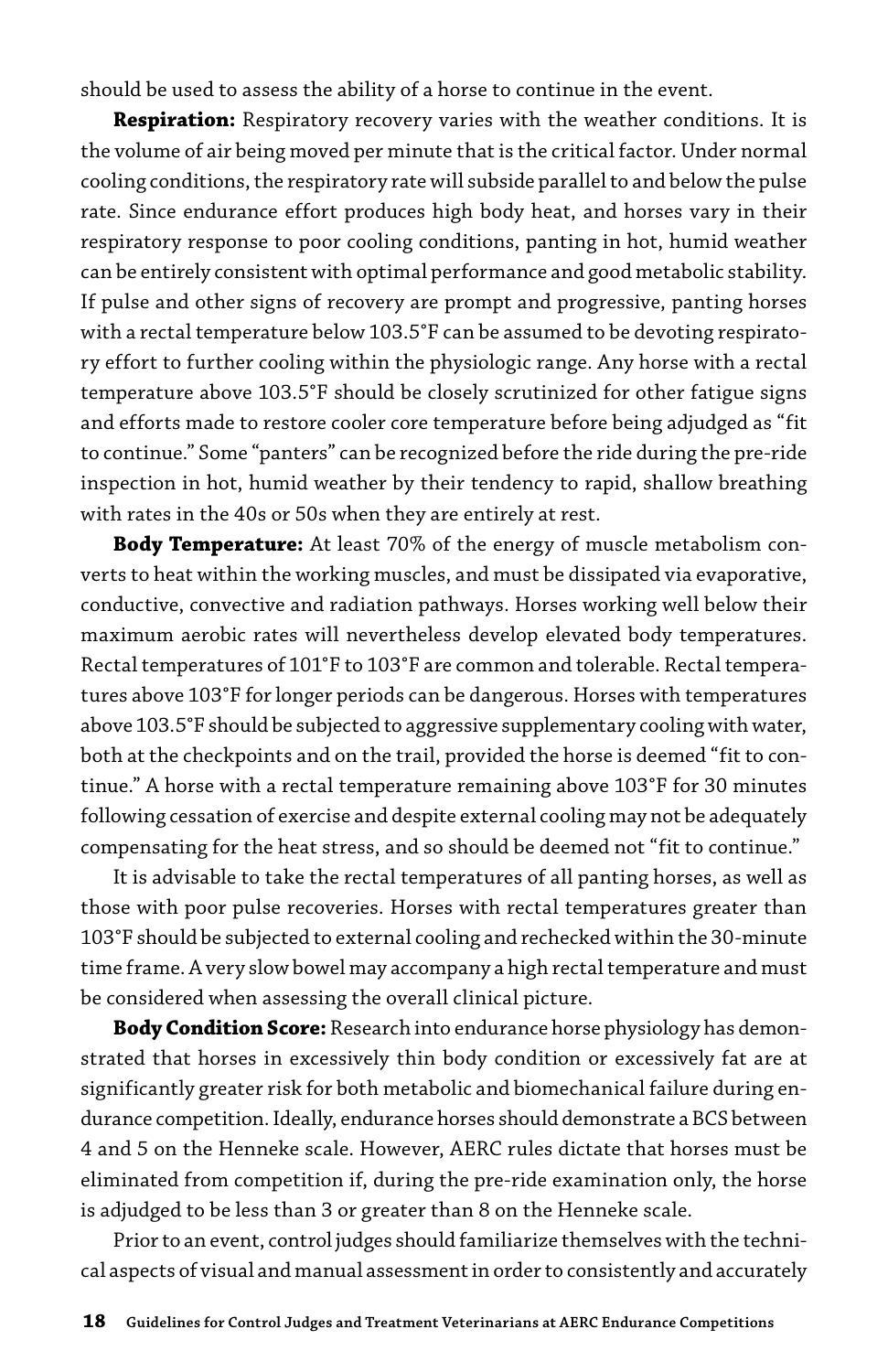judge body condition score during the check-in exam.

It is important to note that assessing a BCS and determining whether an individual horse falls outside the acceptable guidelines for AERC competition is performed ONLY during the initial check-in examination. Horses adjudged as outside the acceptable BCS range of 3 to 8 cannot be allowed to start the competition in any distance. Although changes in gut fill and hydration may erroneously appear to affect BCS as a ride progresses, it is important to recognize that these parameters do not directly affect changes in body fat cover during the relatively short duration of endurance competition. As such, once a horse has been judged during the pre-ride check-in exam to meet minimum and maximum BCS standards, that horse may not be subsequently pulled from competition or at the finish line, even if another control judge subsequently assesses BCS to fall outside of accepted guidelines.

In instances where the unavoidable subjectivity of assessing BCS makes a clear ruling for a borderline horse difficult, it is advisable for two or more control judges, including the head control judge, to assess the animal to reach a mutual consensus.

When considering a borderline BCS, as with questionable gait abnormalities, take into consideration the proposed distance, terrain and climate in making a safe decision. At certain times, "letting the trail sort it out" is acceptable, but such horses should be closely monitored for deterioration in their metabolic status. As always, good communication with the rider in explaining the findings and concerns for potential injury is a prudent strategy to minimize misunderstanding and frustration as much as possible.

**Dehydration:** The persistency of a skin fold pinched at the point of the shoulder may indicate body water lost in excess of 4% of the horse's body weight. The skin pinch on the side of the neck is less reliable as a hydration marker since it is easily influenced by elasticity of the skin and fat content. Increased skin tenting, decreased gut motility, scant sweat, dry and/or injected mucous membranes, and sinking of the eyeball with consequent drooping of the upper lid are all signs of dehydration. When these abnormal signs are present, dehydration may be just the tip of the metabolic iceberg. It is critical to remember that virtually every incidence of metabolic disease encountered during an endurance event will originate, or be further complicated by, dehydration and warrants close monitoring for additional elements of fatigue or metabolic failure.

**Capillary Refill Time:** Lightly blanch a spot on the gum just above an upper tooth with pressure from a thumb or finger. (Undue finger pressure results in false information.) Time the return of full color to the gum at that spot. Normally this takes one to two seconds. Refill time prolonged past two seconds denotes low blood volume and/or low blood pressure. Poor capillary refill often corroborates findings of dehydration.

**Mucous Membranes:** Dry, tacky mucous membranes also support a finding of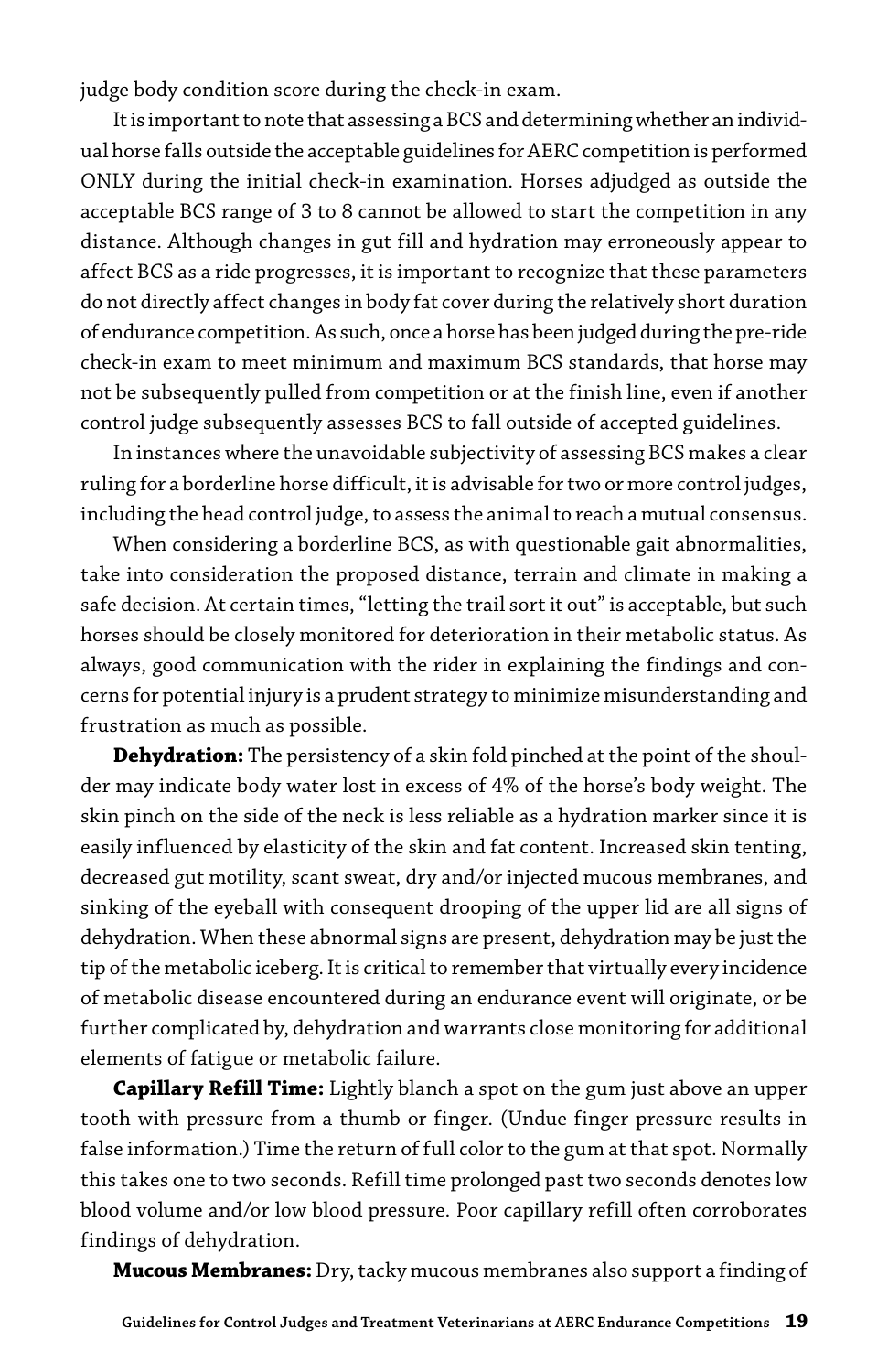dehydration. Muddy or injected mucous membranes or purplish gum margination are reliable indicators of metabolic disease.

**Jugular Refill:** Jugular refill is delayed with falling blood volume and capillary perfusion. Block the vein and estimate how quickly it fills up craniad. Two or three seconds is usual and adequate. Note that horses with slow resting heart rates may give the impression of a delayed jugular refill time.

**Gut Motility:** The diversion of blood from visceral to muscle circulation can cause diminished gut sounds or even a complete ileus. Auscultate all four quadrants and grade and record those findings on the rider card. Hypermotile gut sounds may be a prelude to an ileus. Reduced gut sounds in an apparently healthy horse are of less concern than a horse with absent gut sounds accompanied by other metabolic abnormalities. In both cases, monitor closely for progressive signs of metabolic deterioration, and do not hesitate to ask for a recheck exam prior to allowing the horse and rider to continue. There is no downside to being cautious, and anxious riders will generally be appreciative of confirmation that their horse is fit to continue.

**Attitude:** Sleepy-looking eyes and droopy ears may be related to fatigue. Apathy and loss of attentiveness is significant, and lack of appetite is alarming. Absence of thirst in the dehydrated horse is seen with metabolic fatigue and electrolyte imbalances. Since experienced campaigners may stand quietly at rest and possibly alarm an inexperienced observer, it is important to determine which horses are simply resting versus those that have passed a point of safe and reasonable fatigue.

**Impulsion:** The loss of elasticity, power and length of stride are proportional to muscle fatigue and often moderately deteriorate over the course. Electrolyte imbalances, dehydration, or any other physiological disease process such as exertional myopathy, overheating, or glycogen depletion may adversely affect impulsion. Be careful not to confuse an inexperienced horse unaccustomed to jogging on a loose lead with a horse that is truly showing signs of fatigue.

**Gaits:** Lameness on the trail or at a control checkpoint should be evaluated by the same AAEP grading outlined with the pre-ride criteria. Grades I and II can usually continue with caution and careful monitoring. As in the pre-ride exam, consider the prognosis of the lameness with continuing work. If the athletic future of the horse is threatened, then consider pulling the horse. Grade III lameness or greater for any reason should be pulled at any point at which it is revealed, including on trail and at the finish line control check. The degree of lameness should be determined in a straight out-and-back trot-out before any diagnostics are performed (i.e., flexions, palpation, circling, etc.). Decisions to pull a horse with a Lame code should be based on an exam in which the lameness can be localized to one or more legs with a reasonable degree of confidence. Doing so improves consistency of decision-making between individual control judges and helps avoid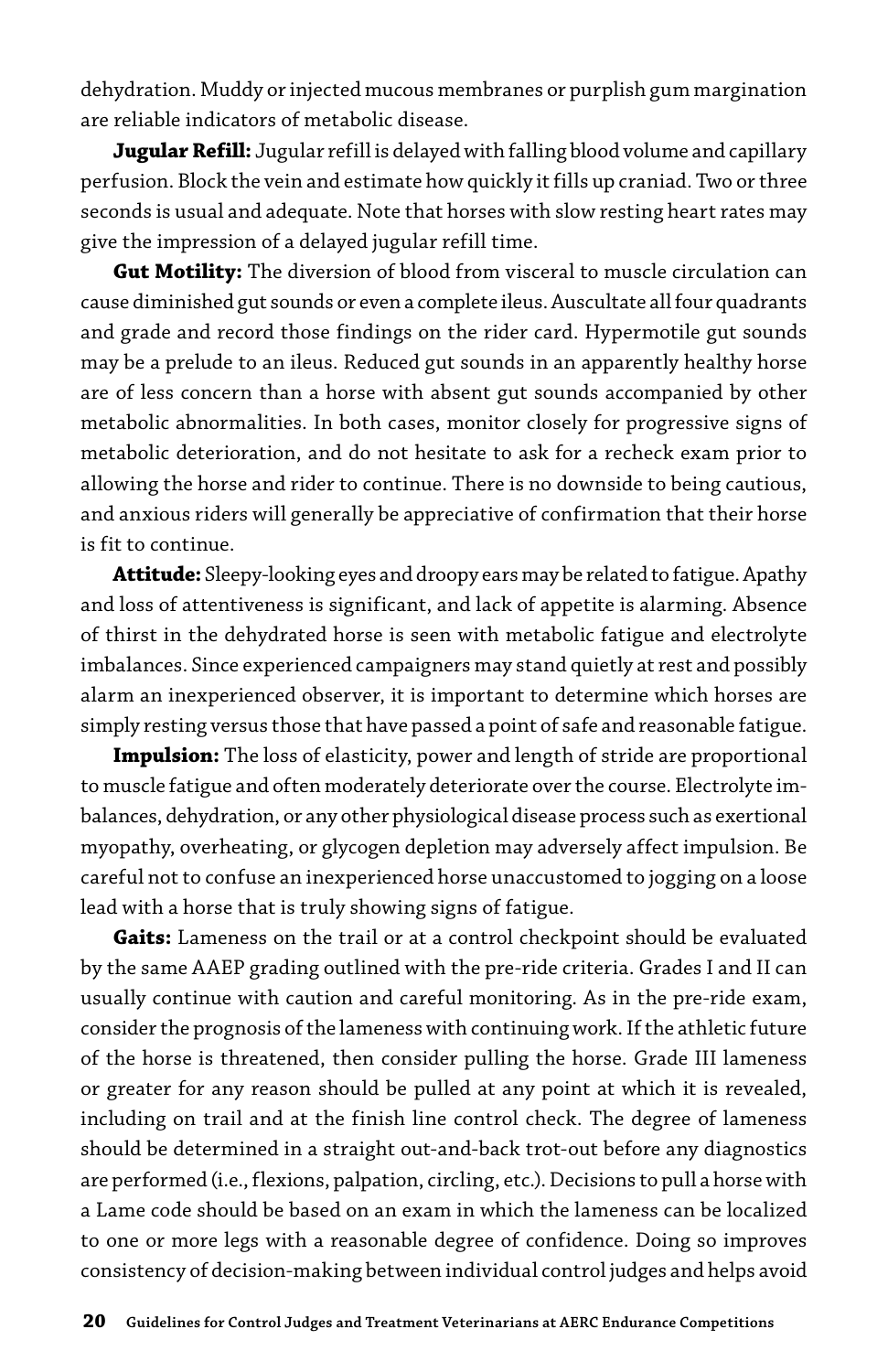nebulous lameness pulls.

**Interference:** Bleeding or tender interference injuries should be carefully assessed for ability to continue. Horses with severe interference wounds are not "fit to continue." Re-shoeing or otherwise correcting hoof and leg protection issues during the ride in an effort to resolve the interference problem is at the rider's discretion, but does not guarantee that they will necessarily be allowed to continue if the horse does not meet the criteria of "fit to continue."

**Equipment Rubs and/or Discomfort:** Severe saddle, girth, or bit injuries can lead to a pull if a change in equipment will not relieve them. Improperly fitting saddles can contribute to severe discomfort and lameness and are a justifiable reason for elimination.

*A caution mark.* Sometimes a horse will present with signs that give cause for concern but not necessarily immediate elimination. This entry can be marked for further scrutiny with an appropriate notation on the rider's card. Advise the rider of your concerns, along with recommendations as to how to prevent the problem from progressing to the point of elimination. **Note that there are no conditional releases; horses should only be allowed to continue on if they are demonstrating metabolic competence and progressive recovery based on a full exam.** If there is any doubt about a horse's metabolic condition, the horse should be eliminated. The objective of control judging is to identify and pull horses showing undue fatigue or lameness rather than waiting until they are overtly sick and in need of treatment.

**SDF:** Synchronous diaphragmatic flutter ("thumps") is a warning sign of significant fluid and electrolyte derangements, and horses demonstrating these symptoms are not considered "fit to continue." However, many mild cases in horses that otherwise appear to be metabolically sound will resolve with rest and access to alfalfa hay or other sources of oral calcium. At the discretion of the control judge, riders may be offered the opportunity to care for their horse during the remaining hold time and then re-present the horse for a recheck. Severe or persistent symptoms of SDF justify a Metabolic pull code and should be aggressively treated to correct the condition.

#### **Examination Procedure**

For all examinations, be systematic and consistent. Each individual parameter on the rider's vet card should be assessed and noted on the card at the pre-ride judging examination, at every subsequent control checkpoint and at the finish line judging examination, even if the horse has been eliminated.

Evaluate the heart rate and rhythm at rest, prior to jogging the horse over firm, consistent footing, to evaluate soundness and impulsion. In some cases, either during or after completion of the ride, a Cardiac Recovery Index (described on page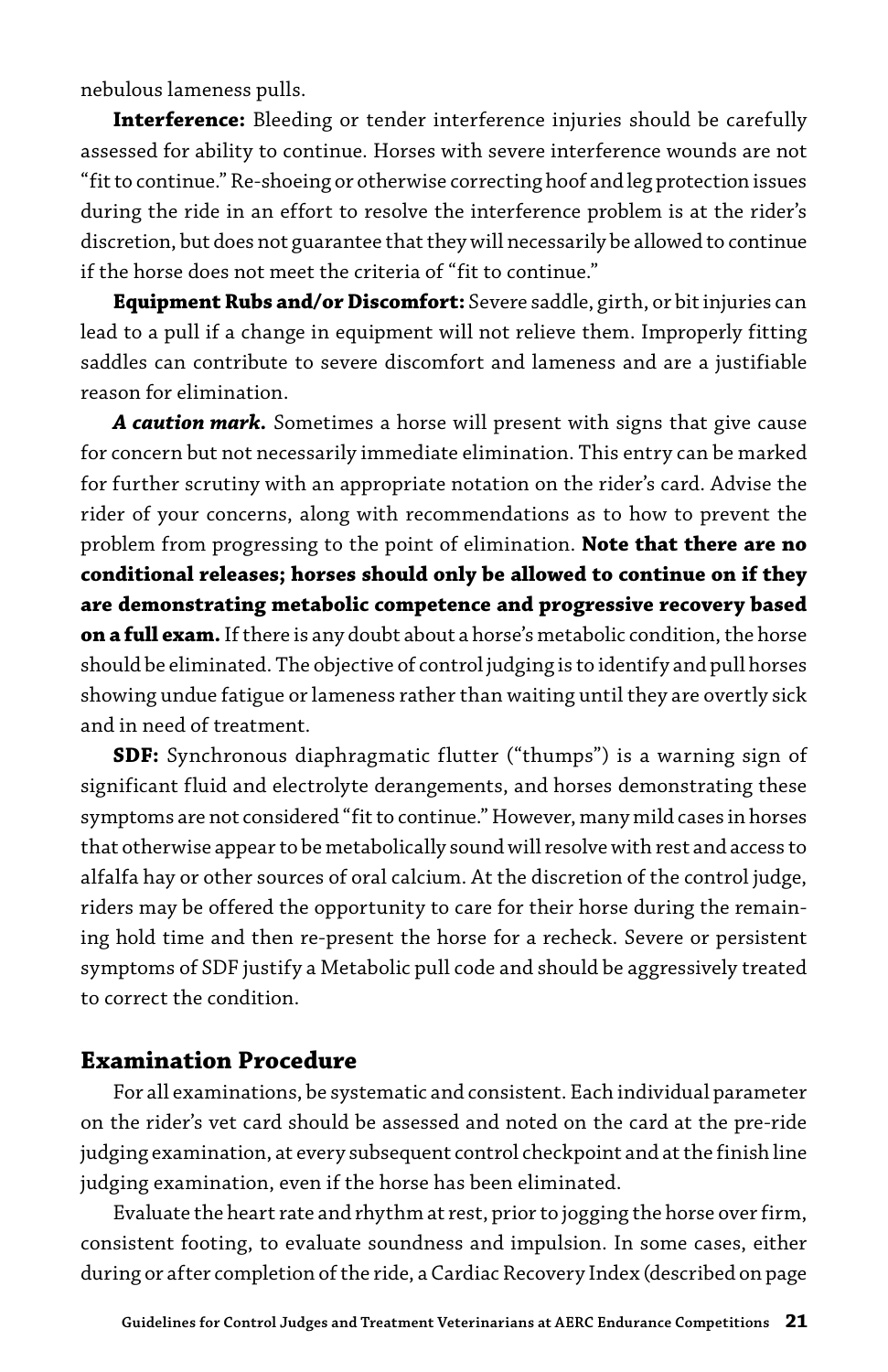17) may be performed to evaluate cardiac stress levels and assess how rapidly the pulse returns to its previous resting rate.

Auscult the lung fields to assess for any respiratory abnormalities. During the pre-ride check, this is especially important in identifying horses which may have arrived in camp with symptoms suggesting contagious respiratory disease.

Complete the metabolic examination according to the order on the rider card as shown in the handbook appendix. This has proved to be logical, easy to remember, and representative. If you practice it from the first horse, it will become second nature, and easy to complete rapidly during the ride at the control checks. These largely subjective parameters are best rated A-B-C-D rather than numerically. While not every control judge will draw the distinctions between grades at the same point, every other examiner will know whether the sign was rated (A) superior, (B) acceptable, (C) cause for concern, or (D) unacceptable and cause for elimination. Additional notations (i.e., "CRT 2 seconds") may be added to the comments portion of the vet card to provide as much objective data as possible.

Start at the nose and mouth, assessing mucous membranes and capillary refill. A quick assessment of age can be made at this time. Note that horses must be 48 months of age to enter limited distance rides. Horses must be 60 months of age to enter rides of 50 miles or more, with the exception that horses must be 72 months of age to enter a one-day 100-mile ride.

Press over the jugular vein for venous refill time. Pinch up a tent of skin on the point of the shoulder; this is a more consistent location than using the side of the neck to assess this indication of dehydration. Any delay is noteworthy; a second or longer is definitely significant. As you move towards the rear of the horse, ballot the triceps, palpate back and loins, glutei and semi-membranosis/tendinosis muscles for tone and reaction. Auscult all four quadrants for gut sounds, which need not be loud or numerous to satisfy, but should be present. Make a quick tour of the horse to evaluate for symmetry, mechanical defects, and significant interference lesions.

The trot-out should be straight out and back for a sufficient distance to observe that the horse shows no consistent gait aberrations under normal circumstances. Do not use severe maneuvers or flexion tests on this exam. If the horse jogs sound, the legs can be examined in a cursory fashion. Don't get caught up in minute palpation of the legs. Inspect all limbs for signs of previous significant disease such as a thick joint, tendon or ligament, recent wound or severe interference. If necessary, quickly feel suspicious areas, but avoid deep palpation or strenuous manipulation of the legs. Similarly review saddle, girth, and bit areas for suspect or overtly painful lesions.

Do not skip providing a general impression of the horse; assign it an A-B-C-D value on the rider card.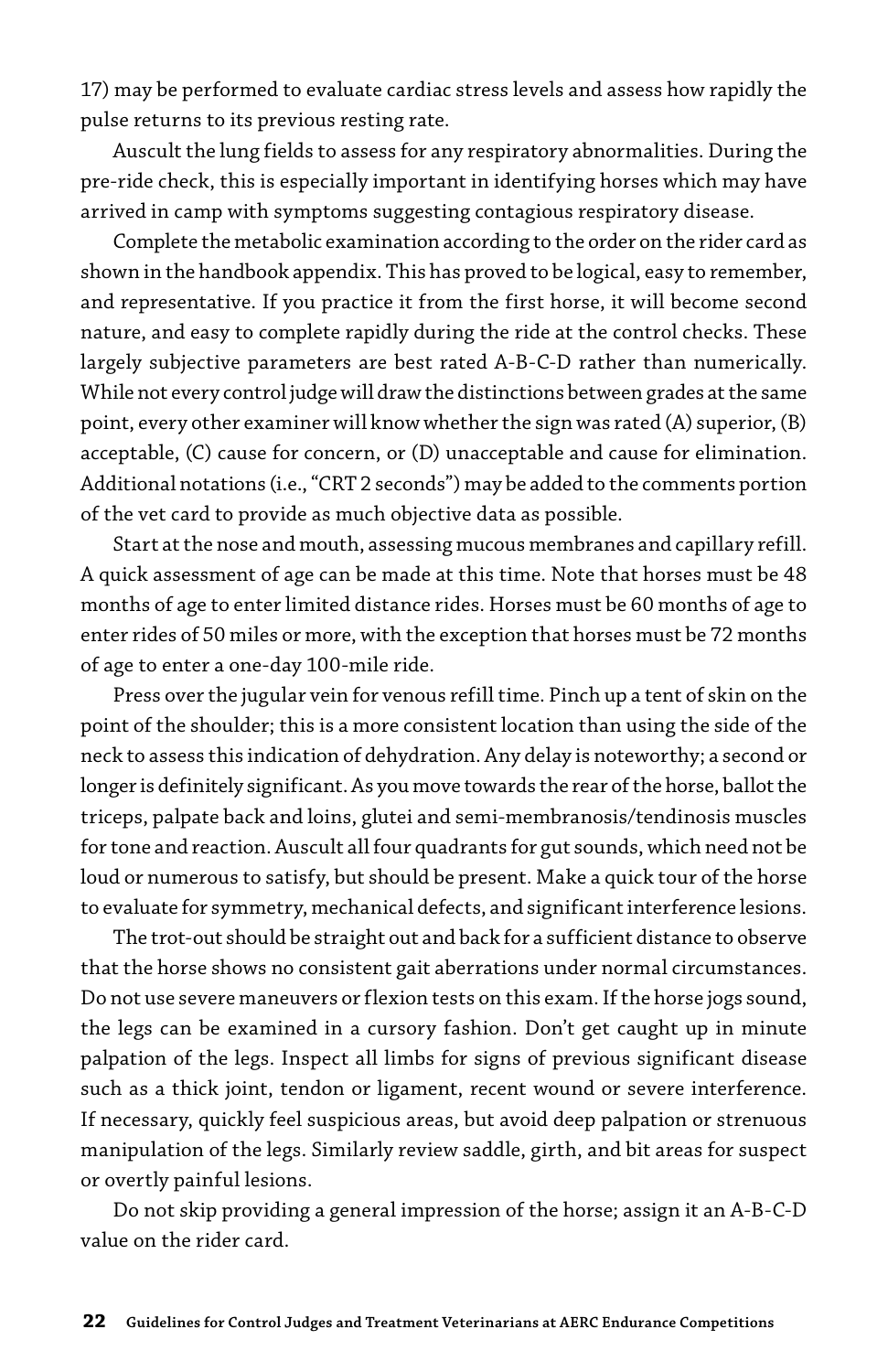### **Principles and Procedures for Elimination**

The criteria which all horses must meet before starting or continuing beyond a control point is "fit to continue," and applies to both metabolic and lameness parameters. It is not always possible or necessary to make a definitive lameness diagnosis; however, it is incumbent upon the control judge to make a subjective evaluation of the horse's gait specifically as to whether the standard of "fit to continue" has been met. The AAEP lameness guidelines below are an aid in evaluating and determining if a horse is "fit to continue."

During any examination, horses with Grade III or IV lameness are excused, irrespective of cause. Time pressures require judgments to be rapid and critical. However, many times the rider can be asked to return before their out-time to reassess a questionable lameness. Horses with Grade II lameness should have the source of their problem identified if possible and a judgment made as to prognosis for further work. A rider with a horse with Grade I lameness should be advised of the finding. If a brief examination fails to find the cause, such horses can usually proceed under careful surveillance. Many will complete the ride in satisfactory order; some will subsequently become lame enough to eliminate them from competition. Seek a second control judge's opinion whenever possible if considering disqualification of a horse at any time during a competition.

Subjective judgment should be applied with caution before preemptively eliminating horses during the pre-ride examination. Horses that are obviously sick, or present with significant respiratory or cardiac abnormalities, should justifiably be eliminated from competition. Horses that subjectively appear to be too thin, too fat (but still fall within guidelines), over- or under-conditioned or conformationally unsuited to endurance competition are more difficult to disqualify without just cause. Bear in mind that many successful endurance competitors do not necessarily fit into the classic description of an "ideal" distance horse. Always feel free to discuss your concerns with the rider, and carry out increased monitoring during the ride.

#### **AERC Pull Codes**

There are eight pull codes available to define and/or describe why an equine or owner did not complete an endurance or limited distance event.

- $\cdot$  L Lame
- M Metabolic
- OT Overtime
- SF Surface Factors
- DQ Disqualification
- RO Rider Option
- RO-L Rider Option-Lame
- RO-M Rider Option-Metabolic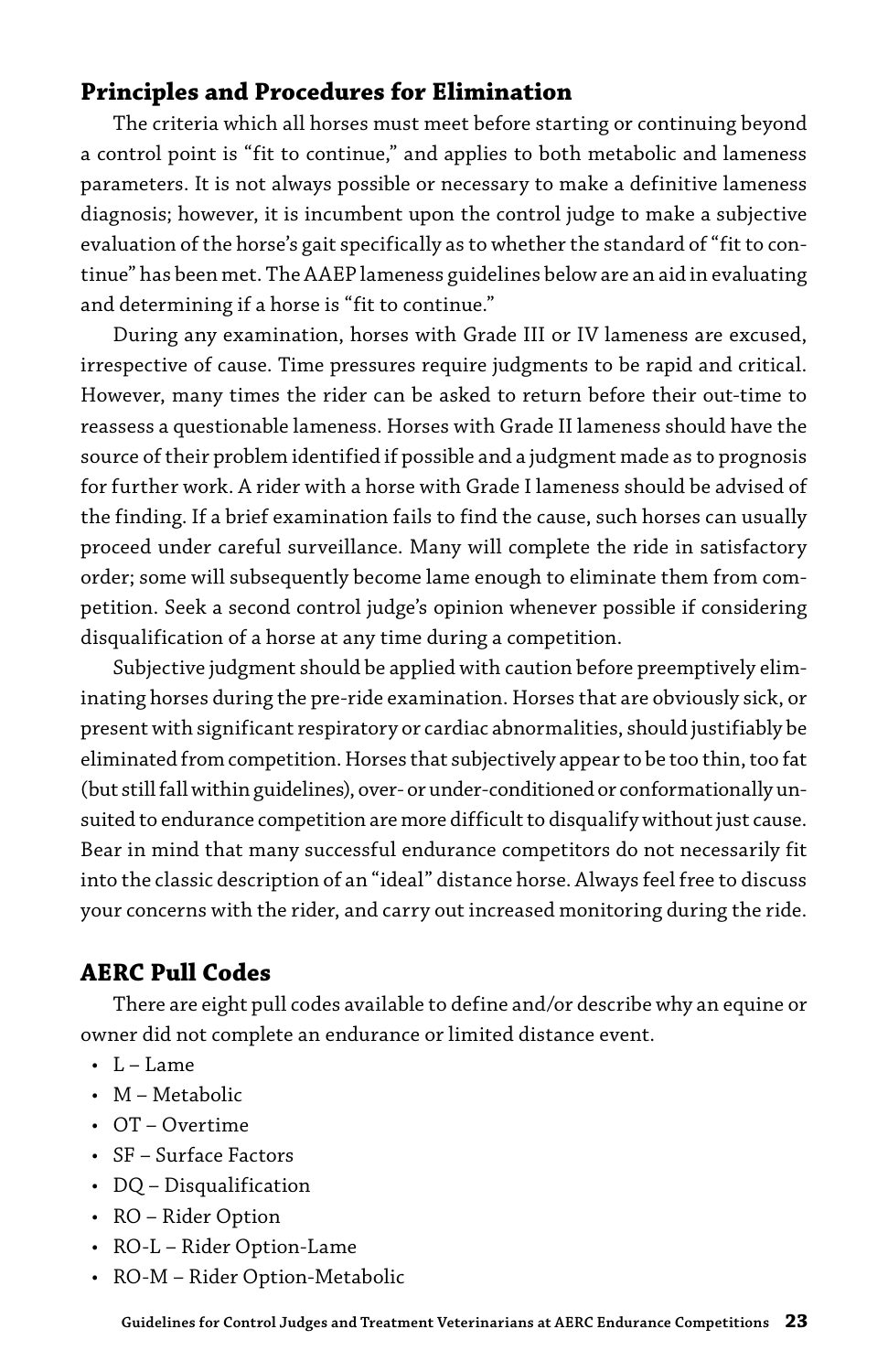The **Lame** code is used when any equine is found to be consistently observably lame by the control judge, generally considered at least Grade III lameness as defined by the AAEP standards. Where possible it is beneficial and advisable to have two control judges confer on the presence and degree of lameness before retirement of the horse from competition.

*Definition:* Lameness is a deviation from the normal gait or posture due to pain or mechanical dysfunction.

*Classification of Lameness:* Approved by the American Association of Equine Practitioners/December 1981.

- *Grade I.* Difficult to observe. Not consistently apparent regardless of circumstances (i.e., weight carrying, circling, inclines, hard surface, etc.).
- *Grade II.* Difficult to observe at a walk or trotting a straight line; consistently apparent under certain circumstances (i.e., weight carrying, circling, inclines, hard surface, etc.).
- *Grade III.* Consistently observable at a trot under all circumstances. At endurance competitions, this generally means consistently observable in both directions of a straight out-and-back trot. (Note: as a general rule of thumb, "consistent" can be defined as observable more than 70% of the time.)
- *Grade IV.* Obvious lameness at a walk: marked nodding, hitching, or shortened stride.
- *Grade V.* Minimal weight-bearing in motion and/or at rest; inability to move.

The **Metabolic** code is used for a variety of reasons, all pertaining to the equine's ability to cope cardiovascularly and metabolically with the endurance work at hand. Examples of horses not coping well with the stress of endurance competition can be: a failure to recover the heart rate in a timely manner, poor hydration status, excessive fatigue, poor CRI (Cardiac Recovery Index) scores, poor gut sounds, symptoms suggestive of colic, synchronous diaphragmatic flutter ("thumps"), choke, hyperthermia or exhausted horse syndrome.

In general, horses should not be eliminated based solely upon one individual metabolic parameter. Consider the entire clinical picture in making an assessment. However, while the adage, "Let the trail sort it out," may apply to minor gait inconsistencies, always err on the side of caution in regards to any horse in questionable metabolic condition.

**Overtime** code is applicable to riders who fail to finish the course within the time allowed by AERC rules, or fail to reach individual checks prior to a previously established cutoff time.

The **Surface Factor** code is used for galls or soreness caused by tack, lacerations, abrasions or other superficial wounds that result in being not fit to continue.

The **Disqualification** code is most often used by ride management for a rule infraction by the rider including, but not limited to, unsportsmanlike conduct,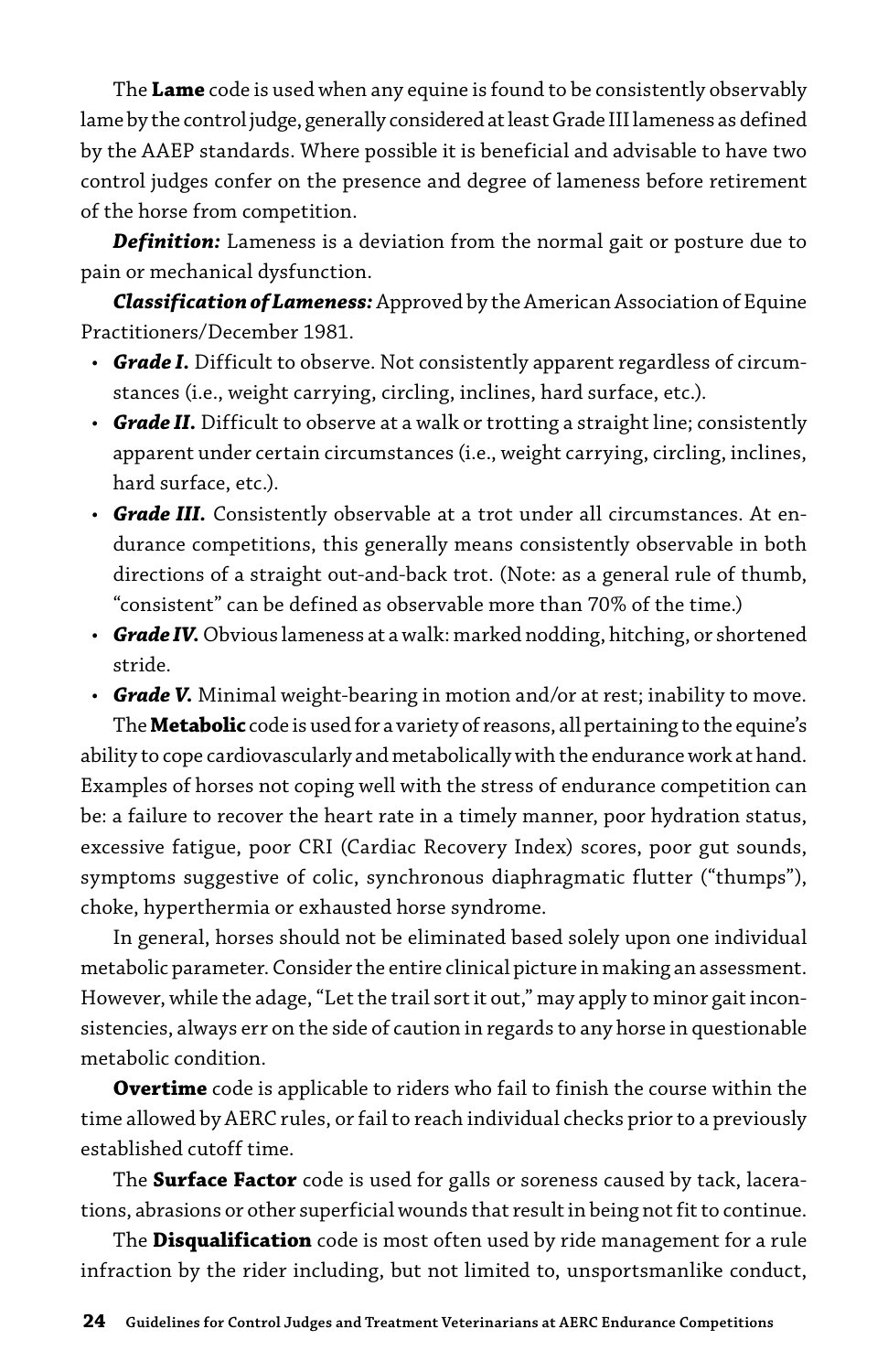unruly or unsafe behavior that puts others at risk of injury, deliberately cutting or sabotaging trail or trail markings, or any other violation of the rules and regulations established by AERC and ride management.

**Rider Option** is an entirely separate category of pull codes that have historically been the most commonly misunderstood and misapplied. Rider Option is appropriate when the horse has satisfactorily passed a control check, but for various reasons, the rider chooses to withdraw from further competition. It is imperative that the control judge understand that before any equine is potentially eligible for any Rider Option code, the horse must first pass a routine control check exam and be judged "fit to continue." The Rider Option code itself pertains solely and exclusively to the health of the rider and is used when the rider deems themselves unable or unwilling to continue the ride.

**Rider Option-Lame** is appropriate when a horse has passed a control check exam as "fit to continue," but the rider chooses to withdraw for reasons associated with biomechanical issues that are not apparent or consistent during the control judge's exam. Problems with shoeing or other hoof protection, changes in willingness or way of going, or minor injuries or inconsistencies that do not necessitate a Lame code are all examples for an appropriate Rider Option-Lame code.

Likewise, the **Rider Option-Metabolic** is appropriate after a horse has passed the control check exam as "fit to continue" but, in the rider's opinion, is metabolically "not quite right." Unwillingness to eat or drink adequately, changes in urination, defecation or sweat patterns, or changes from expected heart rates during or after exercise are examples of the often ambiguous metabolic issues that would appropriately be assigned Rider Option-Metabolic.

Problems and misuse of RO, RO-L and RO-M often arise when a problem is initially identified by the rider prior to presenting the horse for examination at the veterinary control point. Riders will often point out their concerns to the control judge for discussion and confirmation, but sometimes erroneously feel that noticing an issue first thereby entitles them to a Rider Option code. Unfortunately, some riders feel penalized for pointing out a problem before the control judge does and may become angry or hostile if a Lame or Metabolic code is justifiably assigned.

It is imperative that the control judge understands and explains in a compassionate manner to the disappointed rider that assigning a Rider Option code is not based on who initially noticed the problem, but whether or not the horse meets the standard of "fit to continue." A horse that does not meet the criteria of "fit to continue" is ineligible for any Rider Option, Rider Option-Lame or Rider Option-Metabolic code, regardless of the circumstances.

Both control judges and riders should understand that accurate assignment of pull codes is a vital data-gathering tool to better understand the issues, diseases and injuries of why some horses will fail to finish or later develop more serious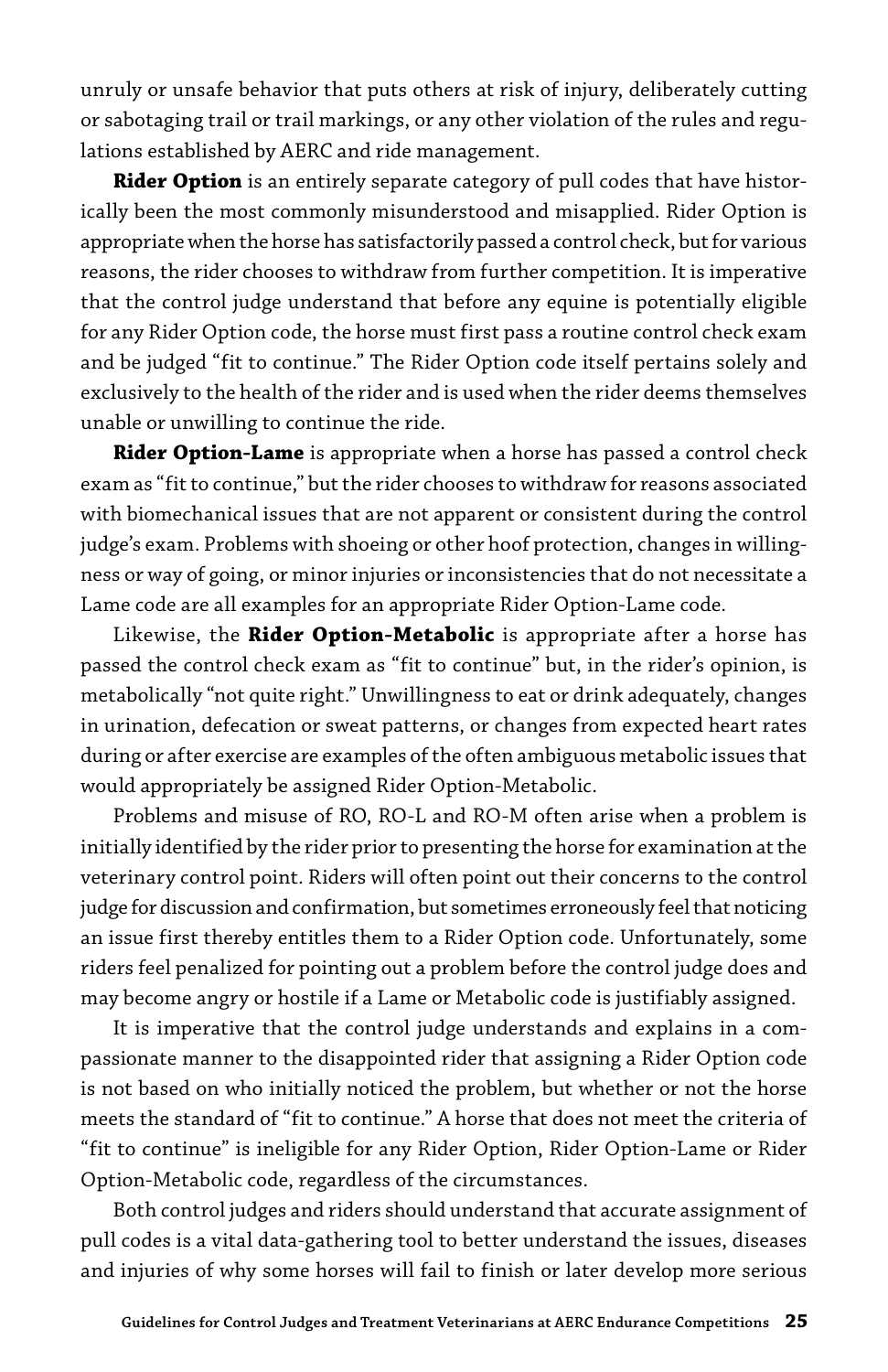pathologies. Explain to the rider that accurate statistics are an indispensable tool in developing practices to better ensure equine safety and welfare. As such, do not succumb to the temptation of gifting a rider with an inappropriate Rider Option code for the sake of their or their horse's AERC record. Call it what it is, and explain your rationale to the rider for doing so.

# **COMPLETION EXAMINATION**

The same criteria and procedures that are applied throughout the ride should be applied at the finish line. The post-ride completion exam may be carried out as soon as the horse has finished and reached pulse recovery. Pulse recovery (64 bpm) must be met within 30 minutes of crossing the finish line. An extension allowing extra time may be made at rides where the finish line is far away from the final vet check location.

Riders will have a maximum of 60 minutes from the time of crossing the finish line to meet the remaining criteria and present for the final completion exam. If the finish pulse recovery criteria is set lower than 64 bpm or if the riders will be allowed more than the standard 30 minutes for recovery, then a notice must be posted in a conspicuous place at the ride site and announced at the rider briefing.

In some cases, the finish line may be located a significant distance away from base camp, or otherwise adversely affect the normal and expected recovery to pulse parameters. In these circumstances, the head control judge may, working in conjunction with ride management, allow 30 to 60 minutes to meet pulse parameters. This completion criteria must be posted pre-ride and discussed at the pre-ride briefing.

A horse should be certified for completion if it:

- 1. Demonstrates being "fit to continue" in that it possesses remaining reserves, and could be safely be ridden further, even if at a reduced speed.
- 2. Has stable vital signs, and is demonstrating progressive recovery. As with criteria used throughout the ride, the completion criteria are set at the discretion of the head control judge. However, a criterion of 64 bpm is the maximum completion pulse criteria set by AERC rules.
- 3. Is not consistently lame at the trot on a straight line (Grade III) nor at the walk (Grade IV or V).
- 4. Has not been administered nor requires urgent medication or treatment of any kind. Horses significantly fatigued or needing veterinary care should be kept under control judge observation until they have recovered or are referred to the treatment veterinarian. Any horse that has been treated or medicated prior to the final control check is not eligible for completion. Any rider refusing treatment for a horse that a control judge or treatment veterinarian has advised should be treated shall be denied completion status.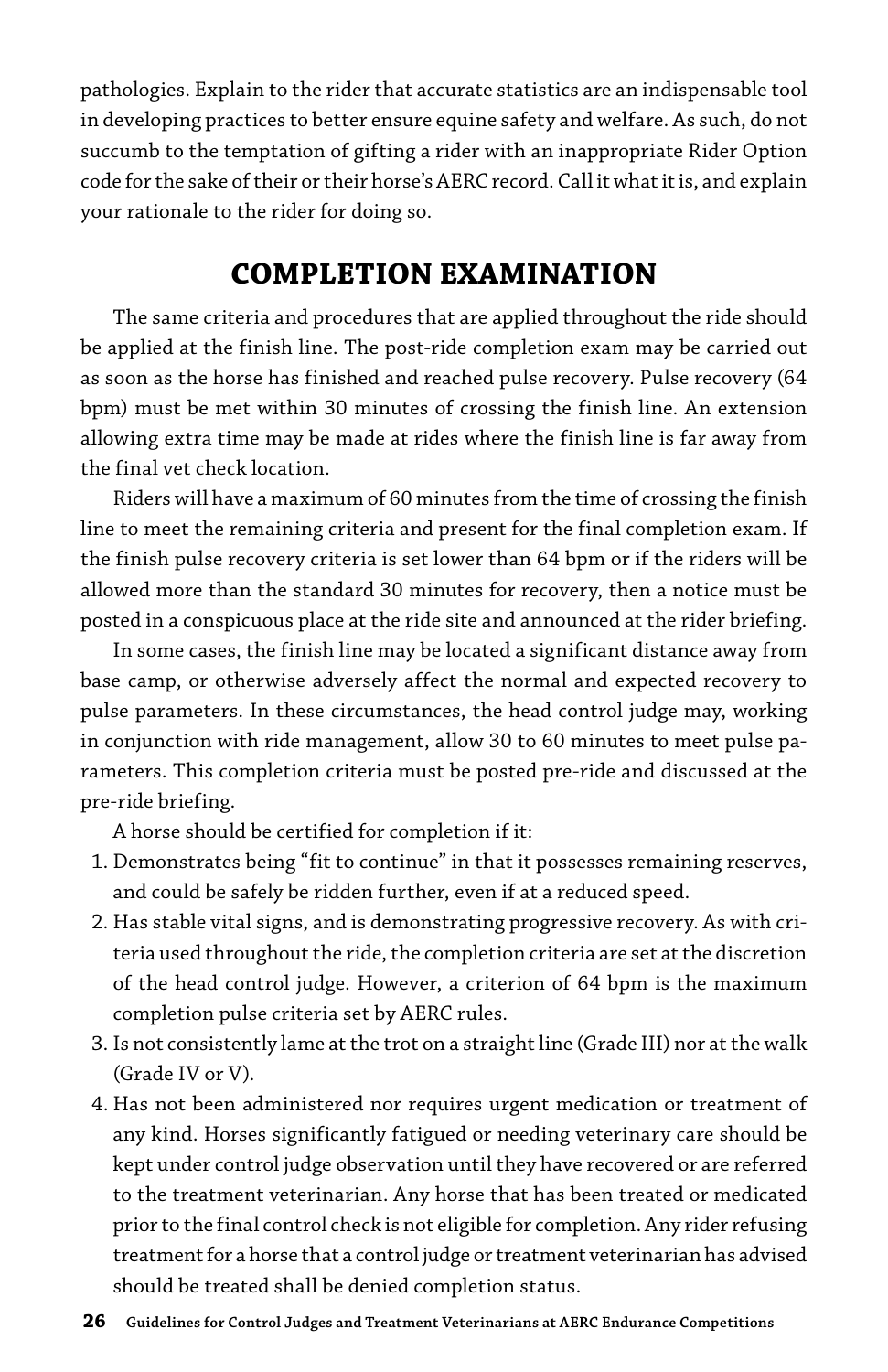Note that a horse can be pulled aside at any point or at any time during the event (e.g., at control checkpoints even after "passing" a control judge's exam, as the horse is leaving the control checkpoint, or along the trail if seen by a passing control judge), evaluated for questionable soundness and/or metabolic competence and, if justified, pulled from further competition.

### **BEST CONDITION EXAMINATION**

The purpose of the Best Condition examination is to identify the horse which completed the ride within the Top Ten finishers, and is adjudged to be the most sound, fit and freshest among those being judged. It is recognized that there are many ways of defining Best Condition—against the ideal, against the group examined, against itself, on its condition throughout the ride, or only upon its condition at the time of final examination. For the horse judging ("Veterinary Score") portion of the examination, the definition accepted by AERC is "the horse that, at the time of the Best Condition examination, is in the best condition and deemed most fit to continue . . . "

The total score used to award Best Condition is based upon a mathematical equation which also evaluates time and weight factors in addition to the horse judging score. It is very important to use the full range of points allowed in each category. If only the upper end of the scale is used, a significantly fatigued or lame horse ridden by an exceptionally fast or heavy rider will receive the highest total point score after factors of weight and time are considered. This is not to discount the factors of weight and time, but to prevent the award from going to an overly fatigued or lame horse, which is anathema to the concept of the Best Condition award.

All horses judged for Best Condition are compared against a standard of a well-conditioned, fit, sound and metabolically normal endurance horse. When evaluating gait, movement and animation, keep in mind what is normal and expected for that individual's breed, type and disposition. Take into consideration any "showmanship" on the part of the handler which serves to hype the horse and present an inaccurate picture of the horse's impulsion, true ability and willingness to continue. Likewise, also be alert for abnormal positioning of the horse's head by the handler which alters their way of going and potentially masks deficiencies in gait. Overt "hazing" of the horse is not allowed during Best Condition judging, and should be penalized accordingly.

Horses should be evaluated for soundness and quality of movement prior to any palpation. Avoid excessive pressure when palpating during this exam. Remember that these horses are going to be tired and sensitive following a 50 or 100 mile ride. Undue pressure is unkind. Reserve use of hoof testers for diagnostics in eliminated horses, not for judging Best Condition.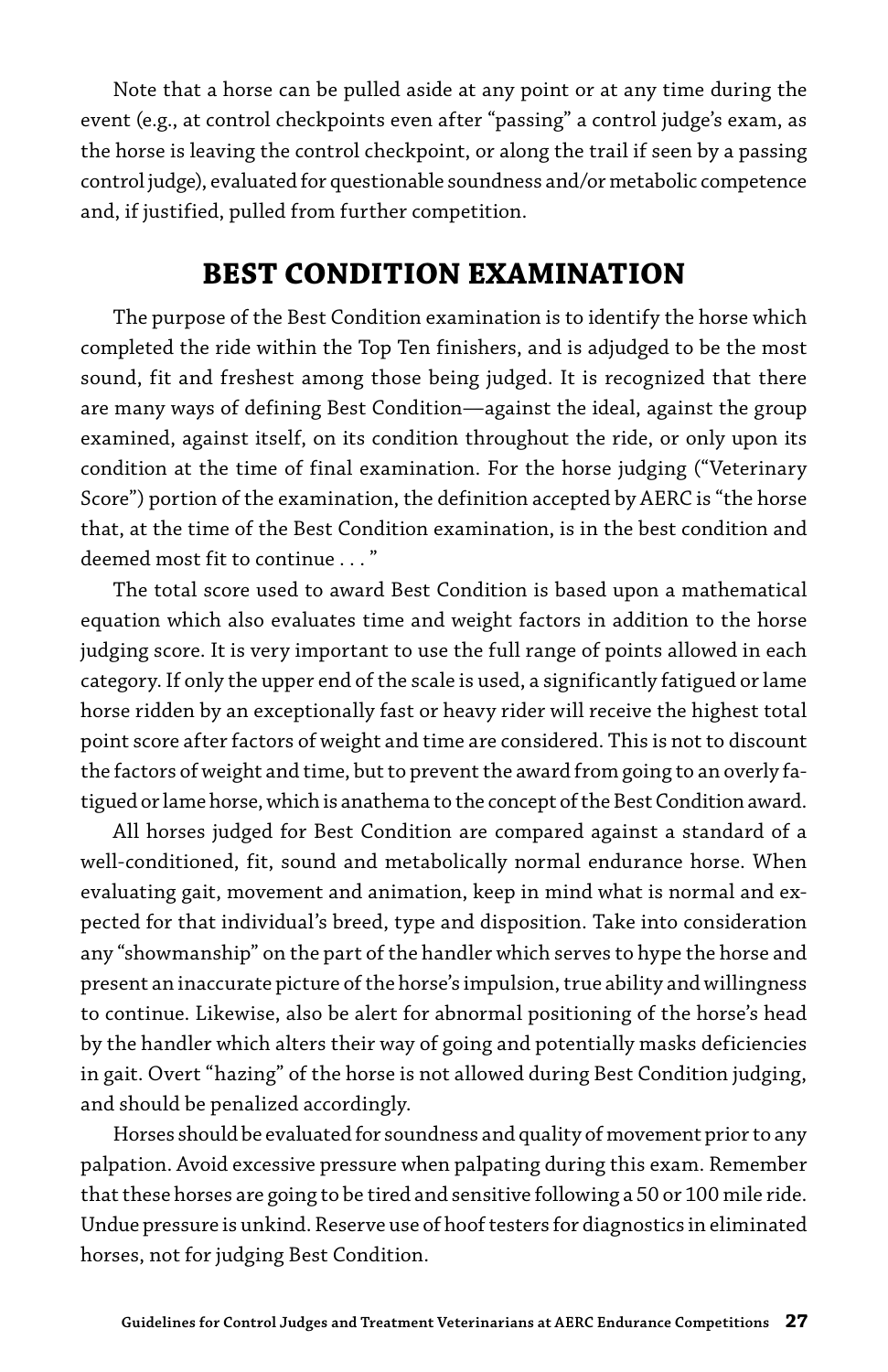Any horse with a severe abnormality in any category should not be considered for Best Condition. Any horse that is Grade III or more at the time of the Best Condition exam cannot be considered for Best Condition judging. Horses showing symptoms of synchronous diaphragmatic flutter ("thumps") during Best Condition judging are not considered "fit to continue," and should be dismissed from further judging for the award.

If all horses judged have a low veterinary score, recognize that it is possible that no horse meets acceptable standards for awarding a Best Condition award. If, in the opinion of the judging committee, none of the horses evaluated are worthy of receiving this coveted recognition of superior fitness, they may elect not to give a Best Condition award. If so, recognize this announcement at the award meeting is better utilized as an educational opportunity, rather than as an opportunity to harshly criticize riders for their mistakes.

#### *Be consistent!*

# **POST-RIDE COURTESY AND SAFETY CHECK**

Between the arrival of the last competitor and the distribution of awards on shorter (less than 75 miles) rides, there is generally time available to "cruise the camp" to make sure all horses are recovering well, that recommended treatments and care are being administered, and that rider concerns and questions have been answered. Riders appreciate the ongoing concern and assistance offered by the control judges and treatment veterinarians. Problems can sometimes develop hours after the completion and Best Condition examinations. Horses eliminated on the course should be seen again before departing. Advise riders of eliminated horses that it is their option and responsibility to have the horse rechecked before leaving the ride site and that they are accepting any risks that may be associated with the failure to have a horse reexamined before control judges are discharged after a ride's conclusion. Documents of all treatments and recommendations for further care should accompany the horse on their departure from the ride.

Whether eliminated on course or not, all riders should be encouraged to voluntarily bring their horses to see a control judge before leaving the ride site. This is especially critical when there are any concerns at all regarding drinking, eating, urinating and defecating, or if the horse will be facing a long trailer ride.

Preferably, this exam would occur at least two hours after finish. However, problems can potentially develop many hours after completion. It is important to take every opportunity to educate riders on the importance of monitoring the horse carefully after completion, especially during homeward travel.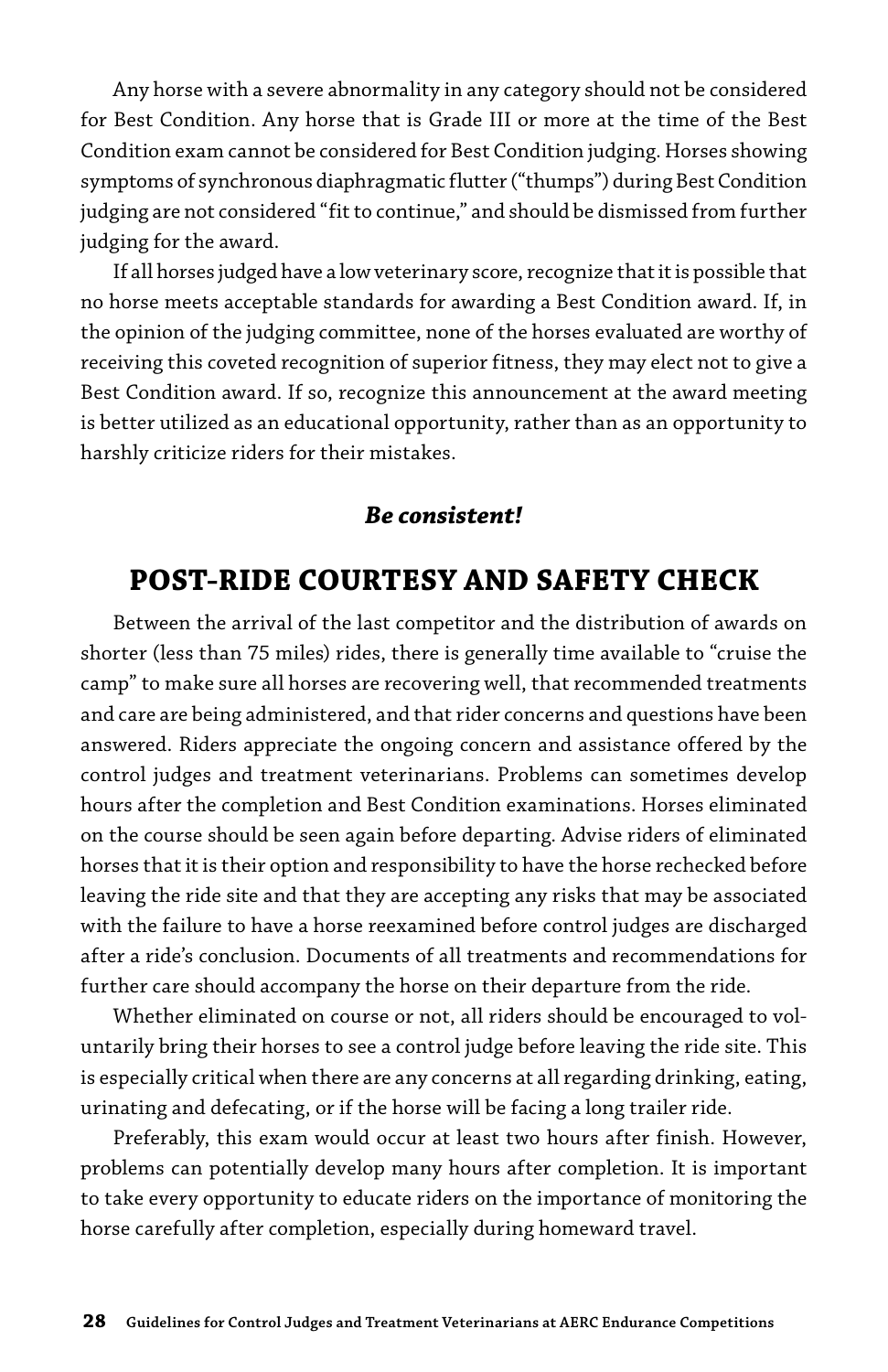### **Ride Debriefing, Critique and Reports**

Management and/or sanctioning bodies may request or require specific commentary on the event and control judging/veterinary treatment service. This may be an oral debriefing, a brief written critique, or a formal report on forms provided for the purpose. Be thorough, frank, and tactful. The development of better control judge and veterinary treatment service to the sport of endurance riding needs your thoughtful commentary.

### **Post-Ride Control Judge and Veterinary Treatment Report**

The head control judge must complete the AERC Post-Ride Control Judge and Veterinary Treatment Report and return it to ride management to be submitted to the AERC Office. (See copy of this report, Appendix G.)

The head control judge should make a post-ride evaluation of the ride from a control judge's standpoint, and present his/her findings to management so that existing problems with trail and control checkpoint logistics can be corrected and improvements implemented.

In the event of an equine death, a complete necropsy should be discussed with the owner. Remind the owner that AERC will reimburse the owner for the costs associated with a necropsy up to a specific dollar limit—check with the AERC office for current information on this. (See Appendix H for the necropsy protocol.)

Understand the emotional distress that is occurring at this time and appreciate that this must done in a considerate and caring fashion. It is often best if a reasonable period of time be given for emotions to settle before this suggestion is made. The objective in performing a postmortem exam is to attempt to collect information that may help to prevent such an occurrence again. Occasionally, a necropsy will reveal pre-existing conditions which could not be predicted or controlled. If permission is granted, a diligent and thorough necropsy should be conducted in as "out of the way" location as possible. It may be helpful to photograph abnormal findings of gross lesions and to submit tissues and blood samples to a lab. If there is reason to believe the cause of death may be challenged or result in litigation, photographs, tissue and blood samples and other relevant studies or tests should be collected and preserved carefully.

A Fatality Report must be completed and submitted to the AERC office immediately following the ride.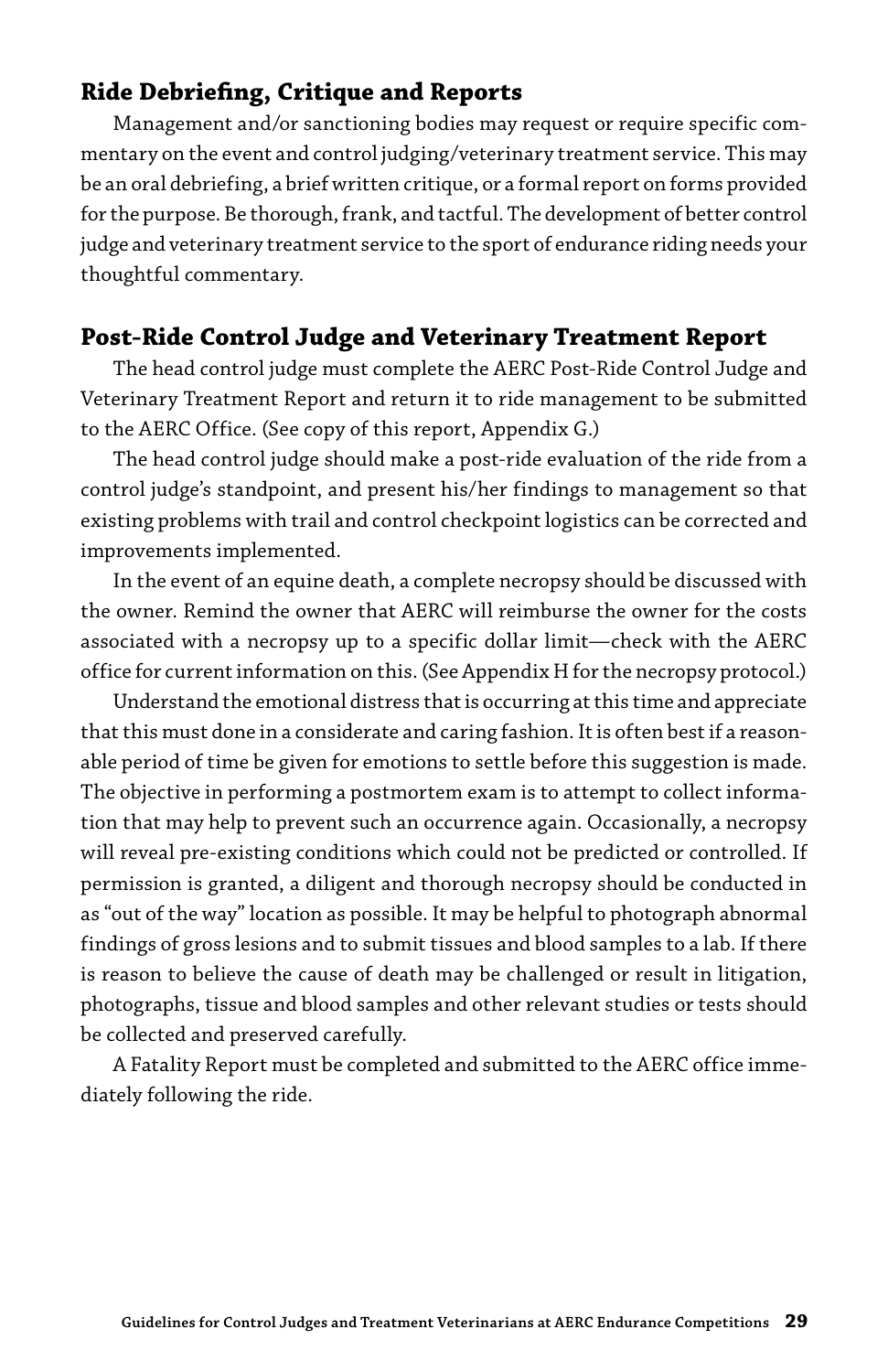# **THE AERC DRUG RULE**

AERC is resolutely and absolutely opposed to the presence of prohibited substances in horses participating in endurance rides. AERC defines the detection of a prohibited substance or metabolite of a prohibited substance in body tissue or secretions of a horse to be *prima facie* evidence of prohibited substance administration. Riders and owners should note that some prohibited substances may persist in the horse's body for extended periods of time which may vary significantly between individual animals. The owner and rider, if different, are absolute guarantors of the horse's condition and are subject to disciplinary action, irrespective of demonstrable proof of their knowledge or intent of the administration of a prohibited substance. The control judge should refer to AERC Rule 13 and its appendices for clarifications regarding the drug rule.

The list of prohibited substances and categories of prohibited substances are quite extensive and, as such, are not included in these guidelines. The current list of prohibited substances can be obtained from the AERC office or referenced on the AERC website.

The following substances are **ALLOWED** preceding and during competition. For the purposes of definition, a horse is considered "in competition" after passing the pre-ride control judge examination until after elimination from the ride, passing the final completion examination, and/or Best Condition evaluation, if applicable.

- Vitamins and minerals administered at levels as dictated for good nutrition management, but not at levels to provide, or attempt to provide, a performance-enhancing effect
- Electrolytes administered by syringe or in feed
- Topical agents such as liniments and wound dressings that do not contain a prohibited substance
- Topically applied isopropyl alcohol
- Ice and ice water administered orally and/or topically, but not intra-rectally
- Progesterone and similar acting progestagens such as altrenogest (Regu-mate®) only in mares to control estrus cycles
- Omeprazole (Gastrogard®, Ulcergard®) at preventative dose of 1 mg/kg only
- Pergolide
- The following chondroprotective agents: glucosamine, chondroitin sulfate, polysulfated glycosaminoglycan, sodium hyaluronate—not to be administered by needle/syringe while competing in an endurance ride
- Acid neutralizers including aluminum hydroxide (Maalox®, Neighlox®), calcium carbonate and kaolin/pectin suspensions
- Antithelmintics (dewormers)
- Vaccines and immunostimulants.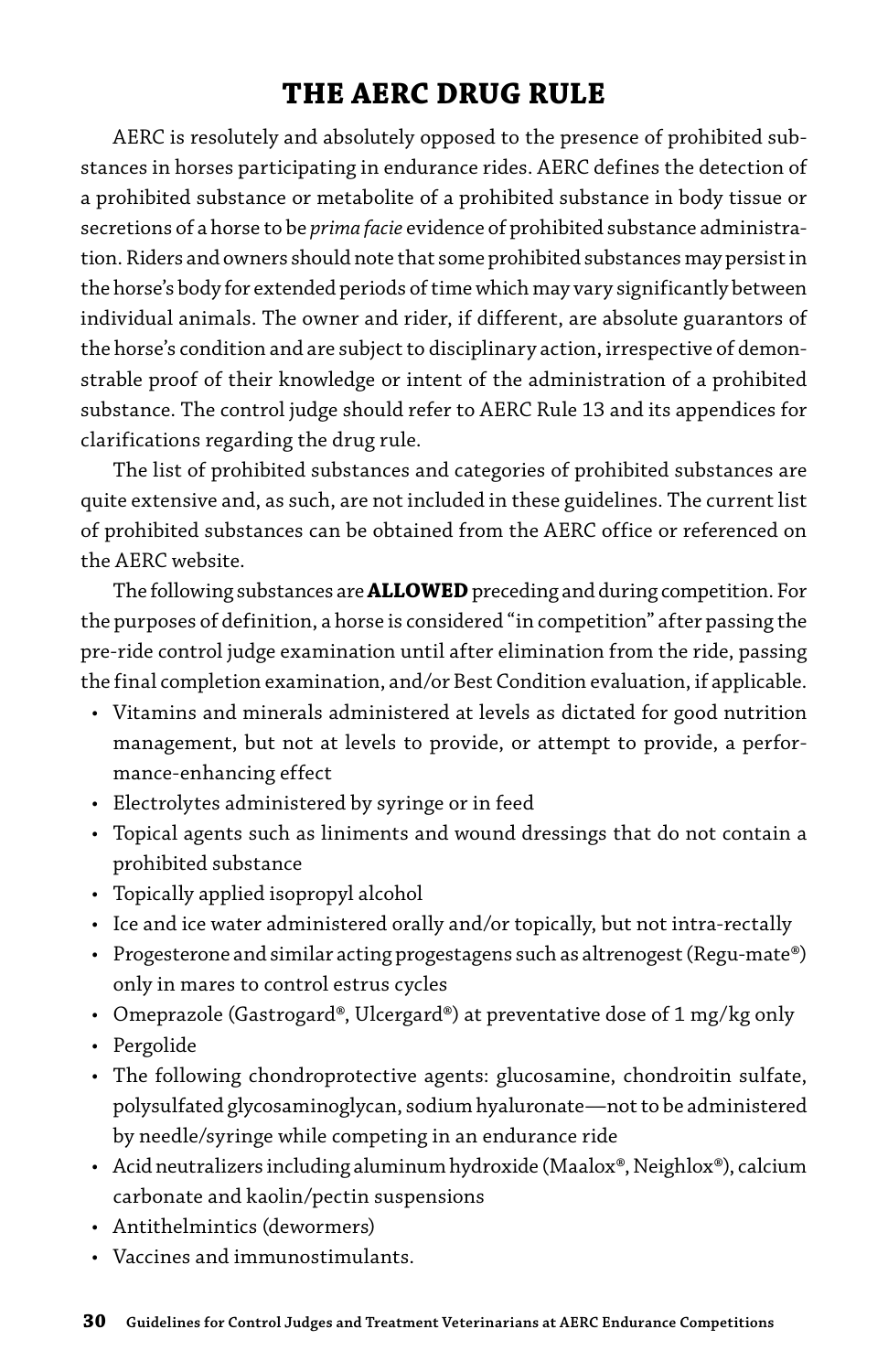# **SUGGESTED EQUIPMENT AND MEDICATIONS**

- 1. Guidelines for Control Judges and Treatment Veterinarians at AERC Endurance Competitions
- 2. AAEP Guide for Veterinary Service and Judging of Equestrian Events (The Blue Book)
- 3. AERC Rules and Regulations
- 4. Stethoscope
- 5. Digital or analog watch with second hand, or stop watch
- 6. Thermometer

#### **Additional Suggested List of Equipment for the Treatment Veterinarian**

- 7. Twitch and/or lip chain
- 8. Nasogastric tube, multiple sizes
- 9. Stomach pump
- 10. Bucket
- 11. IV catheters: 12 gauge 5.25", 14 gauge 5.25", and/or 10 gauge for large volume administration e.g., Mila, Medicut
- 12. Pressure pump or hand bulb for accelerating the administration of intravenous fluids
- 13. IV Administration set: Large-bore (at least 12 gauge) for high volume fluid flow, e.g., IWIN i-STAT set
- 14. Flashlight or head lamp and extra batteries
- 15. Hoof knife
- 16. Hoof testers
- 17. Equipment to remove shoes
- 18. Scrub preparations
- 19. Sterile surgical pack with suture materials or stapler
- 20. Bandaging materials
- 21. Needles and syringes
- 22. Various types of Vacutainer® tubes
- 23. Formalin jars
- 24. Postmortem knife/culturettes
- 25. Rectal sleeves and lube
- 26. Towels
- 27. Lily pads, blue foam or Equi-Pak™ for sole support
- 28. Kimzey splint and/or splinting materials (i.e., PCV pipe)
- 29. Portable IV pole: Use two pieces of aluminum conduit screwed together to 8 to 10 feet in length. (When unscrewed, the two pieces are easily stored out of the way.) Use set screws to hold the two conduit pieces together, an eye bolt at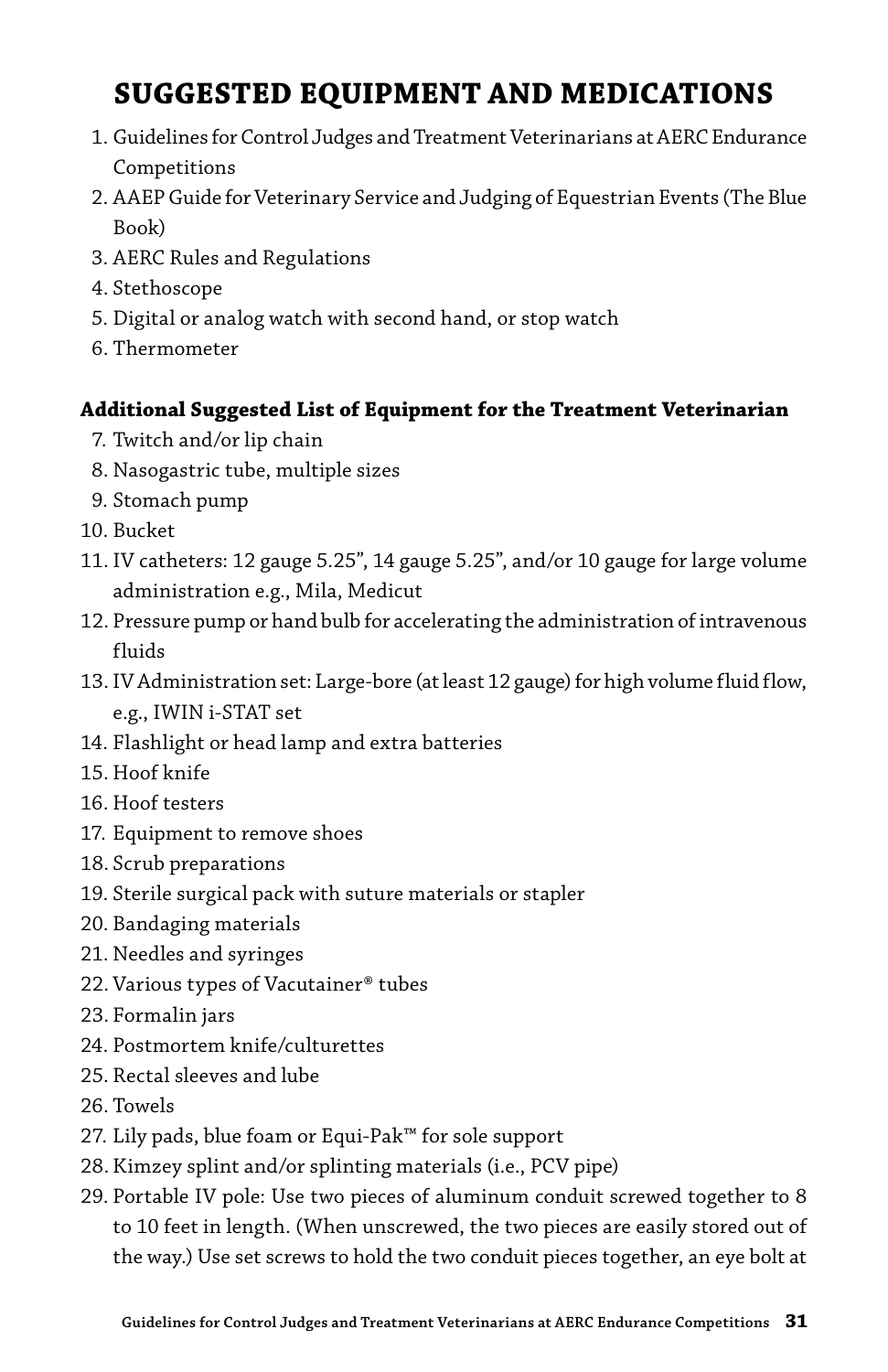the top section, and a clip to hold the fluid bag.

30. i-STAT® (with EC8 and creatine cartridges) or Abaxis® Chemistry Analyzer would be of great benefit in treating horses. An arrangement with a local hospital may also serve as a source for laboratory testing if none is available on-site.

#### **Suggested List of Medications for the Treatment Veterinarian**

- 1. IV fluids: Multiple liter bags (3-5 liter bags) of balanced electrolyte fluid and a polyionic, nonalkalizing fluid (i.e., Normosol R™, Plasmalyte™) with a minimum inventory available of 60-100 liters. More fluids may be required if a larger number of horses are expected or with elevated heat and humidity. A larger volume of fluids may also be needed at the higher stress of championship rides. A rule of thumb is 100-150 liters per 30 horses in competition. Solutions containing sodium bicarbonate are almost uniformly contraindicated for the metabolic problems of endurance horses.
- 2. Oral electrolytes without bicarbonate
- 3. CMPK or Decaphos® as a source of Ca, K, Mg, etc.; calcium gluconate (dairy milk fever preparation)
- 4. Potassium chloride, 20-40 mEq/ml
- 5. 50% Dextrose solutions for IV and/or oral use
- 6. DMSO liquid for IV and/or oral use
- 7. Magnalax® oral powder for use as an antacid or laxative
- 8. NSAIDs (Phenylbutazone, flunixin meglumine, etc.)
- 9. Sedation and tranquilizing drugs—xylazine, detomidine, butorphanol, acepromazine, diazepam, romifidine
- 10. Anesthetics ketamine
- 11. Ophthalmic medications
- 12. Antibiotics. Suggested choices: ceftiofur, trimethoprim/sulfadiazine (powder, paste or tablets), gentamicin, K penicillin or Na penicillin
- 13. Buscopan® as a smooth muscle relaxant
- 14. Wound treatment supplies: triple antibiotic ointment, bandaging materials, local anesthetic
- 15. Hypertonic saline solution
- 16. Euthanasia solution or other method of humane euthanasia.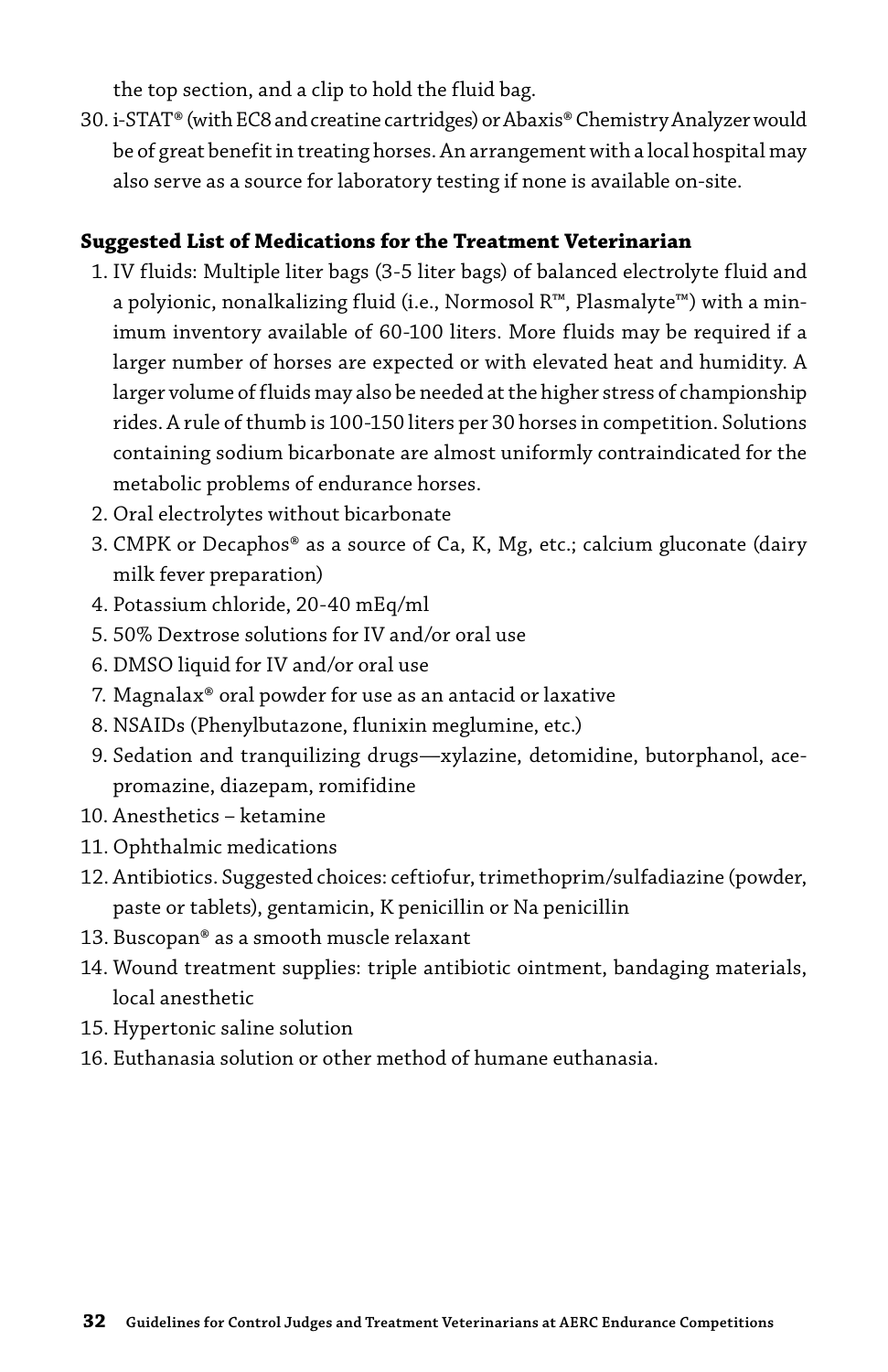# **TREATMENT PRINCIPLES FOR METABOLIC CONDITIONS IN DISTANCE HORSES**

Protracted endurance exercise places a huge physiologic demand on endurance horses, and occasions arise when treatment is necessary. The sick endurance horse has now been recognized as having unique treatment needs and, with trial and error, each practitioner devises a treatment protocol that gives the best and most efficient results. Each horse presents a unique story and should be managed for its unique and specific problems. This handbook and the accompanying reference treatment sheets can help guide the treatment veterinarian on appropriate care for the sick endurance horse.

The philosophy of treatment at a ride should be to stabilize the horse to a point that the horse starts to eat and drink and take care of itself, while signs of fatigue and metabolic complications continue to progressively improve. Active and early care for the sick endurance horse at the ride site has elevated in recent years, with easily available intravenous fluids, ride site labs and shared knowledge between veterinarians that has been gained over many years of treating endurance horses.

If at all possible, it is no longer advisable to refer a sick, stressed metabolic endurance horse to an off-site hospital setting. Transportation subjects the horse to further stress, as well as the possibility that it will be received at the referral site by staff that do not have an appreciation of the sub-specialty that a sick, metabolic endurance horse presents. Unless an animal requires immediate surgery, or the treatment availability at the ride is primitive or otherwise unavailable, it is optimal to stabilize the metabolic endurance horse at the ride site.

Recent studies have shown that the majority (over 80%) of sick endurance horses, regardless of the metabolic reasons for the illness, will improve with as little as 20L of intravenous fluids and appropriate medical management at the ride. However, in the event of a necessary referral, every effort should be taken in advance to make arrangements with a well-equipped and well-staffed equine hospital to receive referrals from the ride.

Confirm with ride management that they have prepared contact information, including directions, in advance of the ride. Management should have copies to give to owners. Send written information about what medications and treatment you have given. (See Appendix F for the Veterinary Treatment Form.)

If at all possible, the head control judge or the treatment veterinarian should contact the staff at the selected referral site well before the ride to establish a good working relationship in the event a horse must be sent to the hospital.

The following is a brief review of common metabolic abnormalities, a review of treatment principles, and a discussion of a variety of drugs (some tried-and-true, some new) that are available to enable clinical recovery of fatigued and exhaust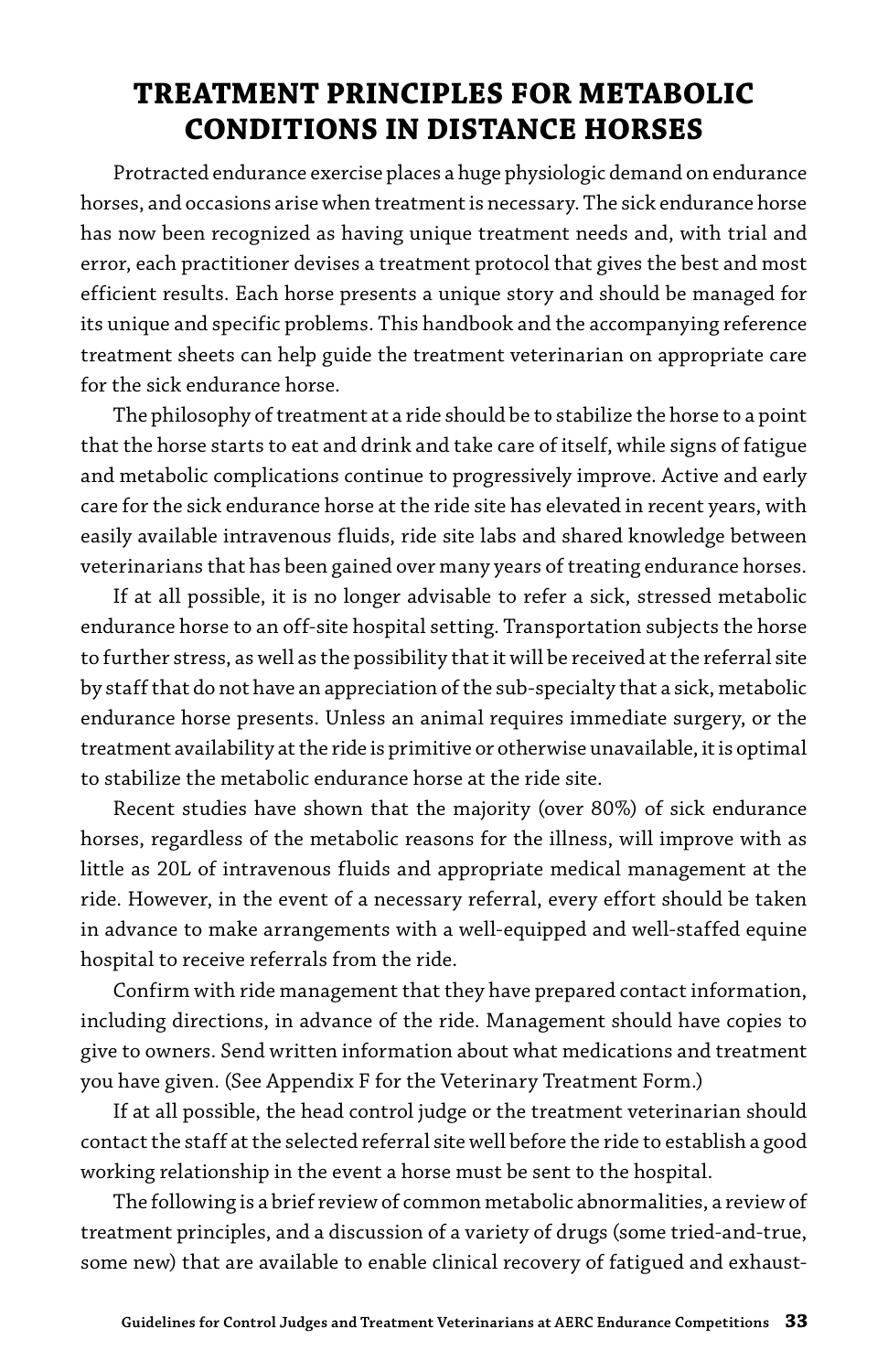ed horses in distance sports. It is recommended that treatment veterinarians familiarize themselves with treatment options and possibilities of metabolic complications of distance horses before working a ride. If at all possible, shadow a seasoned treatment veterinarian at several rides to gain experience before providing treatment at a ride on your own.

The following material is meant as a reference guide of treatment protocols that can help to achieve successful resolution of metabolic problems and to hopefully reduce the possibility of secondary complications. The following treatment principles are not meant to supercede or replace clinical judgment or the practical restrictions and limitations commonly experienced at the endurance ride environment.

Please also reference the "Emergency Treatment of Endurance Horses—General Guidelines" sheets, as this is a handy reference tool to carry to rides with you for quick access of medications, dosages, fluid rates, etc., while treating sick endurance horses.

### **Recognition of the Exhausted Horse**

Any of the following symptoms may be present in a horse experiencing metabolic stress or failure:

- Delayed HR recoveries—pulse persistently above 64 bpm or labile
- Poor Cardiac Recovery Index (CRI)
- Abnormal gut sounds, either hypermotility, hypomotility, or entirely absent
- Dry, scant or mucus-coated feces, indicating intestinal stagnation
- Lack of appetite
- Disoriented attitude or no interest in surroundings
- Depressed posture
- Lack of thirst in the presence of clear signs of dehydration
- Anxious facial expression: glazed or sunken appearance of eyes, wrinkled lips, either tense or drooping ears
- Oblivious to external stimuli such as insect bites, application of rider's aids, or perceived physical threat
- Loss of impulsion and elasticity of gait; ataxic or weak
- Skin pinch test remains tented; however, note there is often poor correlation of skin pinch test with level of dehydration
- Mucous membranes showing red margination around gum line, muddy or pale color, dryness or other signs of being poorly perfused
- Poor jugular refill
- Flaccid anal sphincter or relaxed penis
- Thumps (synchronous diaphragmatic flutter or SDF) is often associated with intestinal atony and is related to electrolyte derangements and decreased ionized calcium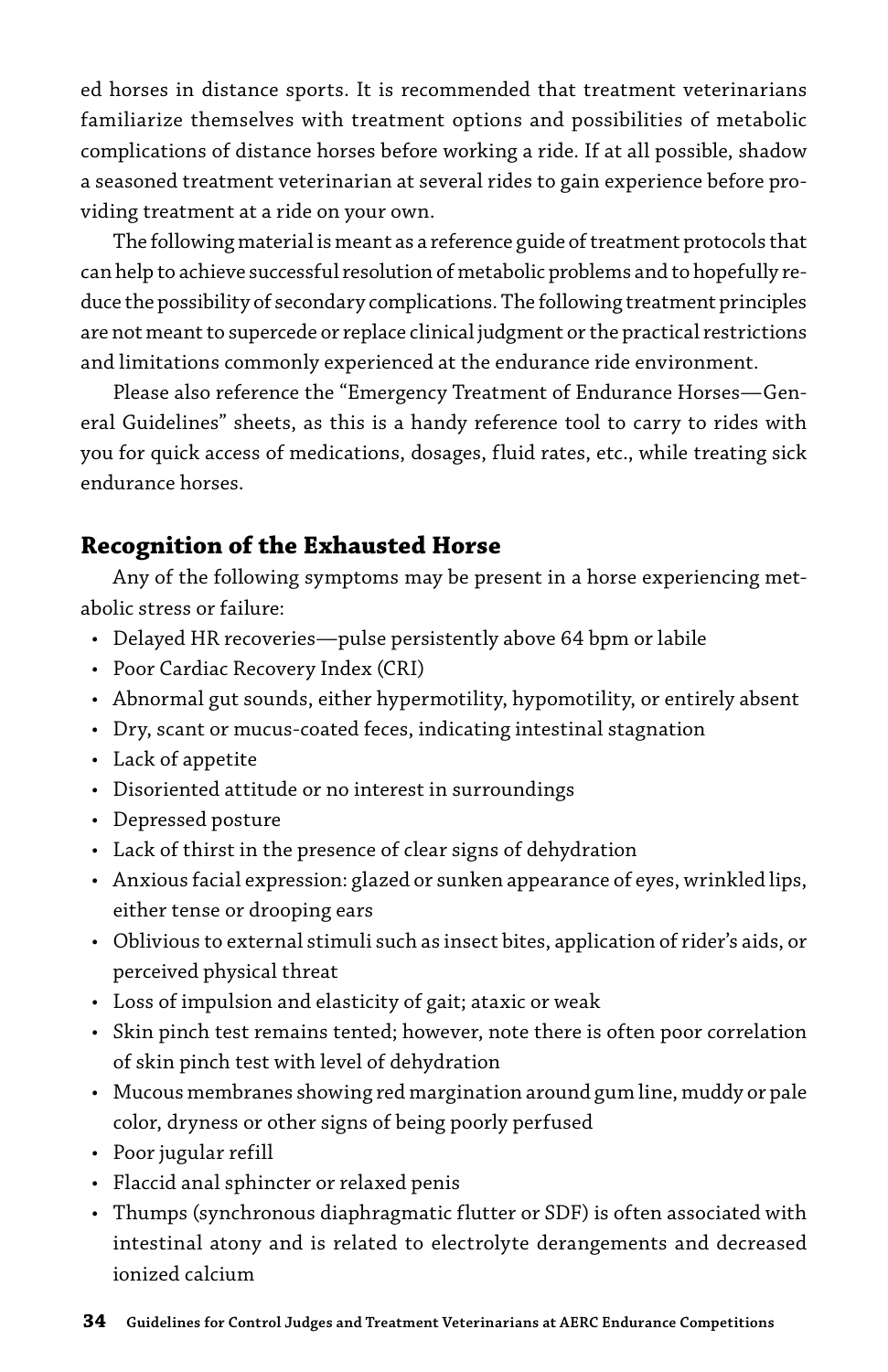- Hyperthermia: Rectal temperature above 103°F within 20 minutes of stopping exercise
- Decreased rectal temperature due to dilated anal sphincter
- Myoglobinuria—may or may not be accompanied with stiff or cramping muscles
- Exertional myopathy/muscle fasciculations/exertional rhabdomyolysis
- Signs of impending laminitis: increased digital pulses, camped-out stance, shifting weight, pointing foot, or overt Obel lameness
- Colic: anxious appearance, abnormal stance or lying down, gas distention, impactions, displacements, or any evidence of abdominal pain, including yawning or a flehman response.

#### **Assessment of Hydration**

Skin turgor, known as the skin pinch test, is informative after 3% to 5% percent dehydration, but varies with age and the amount of subcutaneous fat present. Mucous membrane refill and moisture can be helpful, but is somewhat subjective. Urine concentration observed in the stops will help to determine hydration status but this information is not consistently available to the control judges. Endurance horses are often more dehydrated than we clinically appreciate.

Packed cell volume (PCV) and total protein (TP) are also reliable estimators of hydration status. In the field, a mobile spin centrifuge can be used to spin down blood for use with a refractometer and hematocrit card for the determination of circulating fluid volume. Note that the PCV may not rise as much as the TP in a very dehydrated horse.

To gain an estimation of electrolytes, glucose, and some enzymes in the field, an i-STAT device (Abaxis) or VetScan blood chemistry machine may be used. These machines, though considered expensive in certain contexts, inform us of the health parameters of the patients and the effects of our treatment. They may be extremely valuable if a pre-existing disease is present.

#### **Intravenous Fluid Therapy**

#### **The treatment of choice for metabolic disease in the endurance horse is the prompt and aggressive administration of intravenous fluid therapy.**

Since the endurance horse can easily lose 10 to 15 liters of fluid volume per hour of exercise, horses in metabolic distress should receive at least 15-30 liters intravenously. Rapid fluid administration will not result in over-hydration provided kidney function is normal. Renal compromise that often accompanies myopathies can benefit from high volume flow.

Urination should occur after the intravenous administration of 15-20 liters in hypovolemic conditions related to exercise, and it is a useful index of appropriate response to fluid therapy. If it has not, more measures may need to be taken to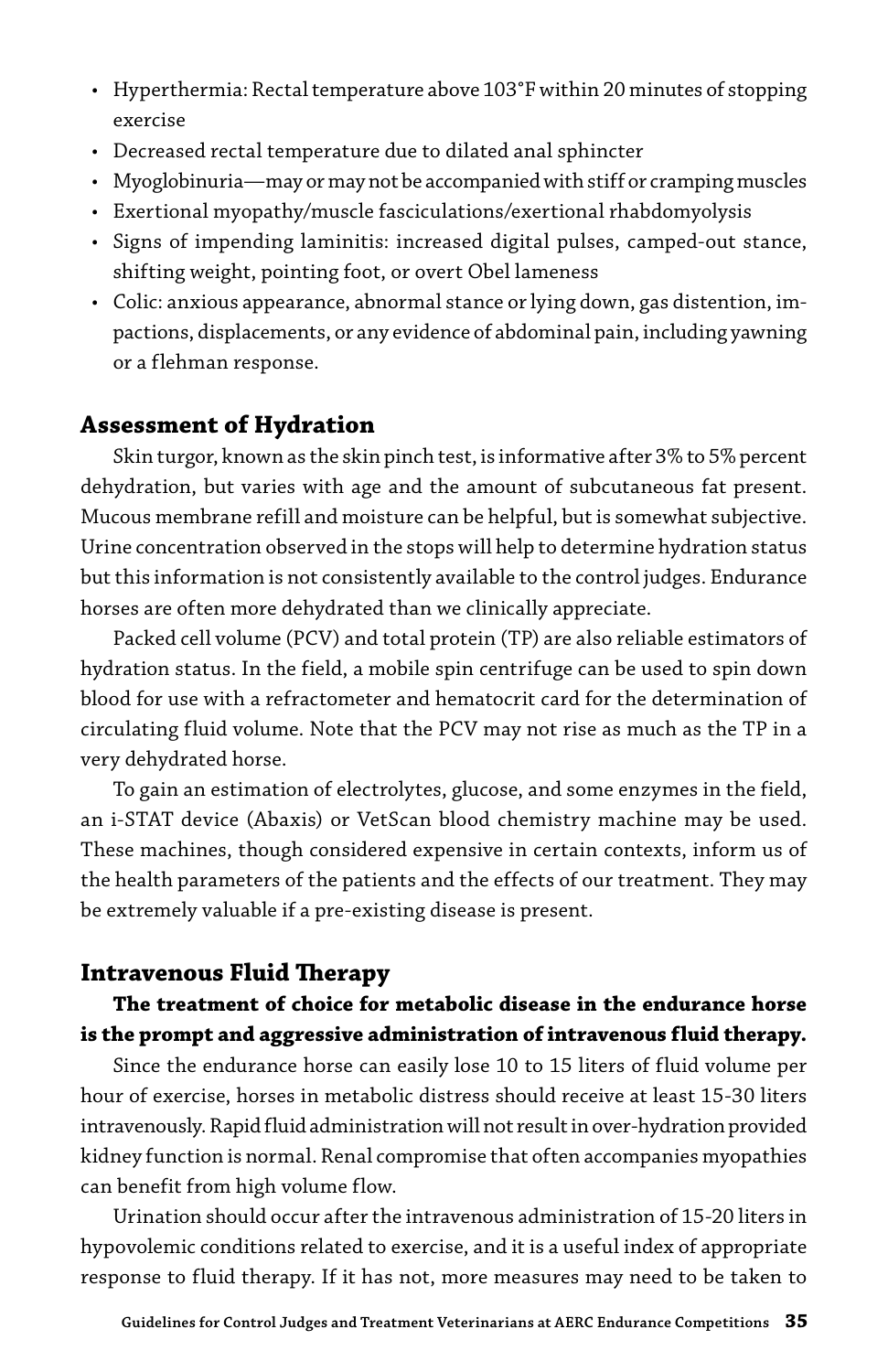ensure adequate kidney function. These will be discussed below.

**Choice of Catheters and Fluid Administration Sets:** The best means of giving large volumes rapidly is with the use of large-bore intravenous catheters. Ten, 12, or, in some cases, 14 gauge catheters are best suited for rapid fluid administration. A 12-gauge, 5.25" catheter will deliver approximately 20 liters per hour. Large-bore catheters, and any catheter placed under conditions where asepsis is not achieved, should not be left in place for more than 24 hours. The catheter should be sutured in place or glued to the skin, with a neck bandage applied to stabilize the catheter as much as possible. A large-bore IV extension set should be attached to minimize handling and movement at the end of the catheter.

Remember that the rate of flow through a catheter depends not only upon the gauge of the catheter, but also the gauge of the extension set and IV lines. Any inline tube smaller than 12 gauge will restrict flow rate. A large-bore catheter set that can be plugged into IV bags of pre-mixed fluids is made by Jorgensen Labs.

Single liter bags can be used with an infusion pump to hasten flow, but this method is extremely time-consuming and, if available, not as cost effective as bulk fluids. They will, however, facilitate dispensing of specific medications into an IV line. Whenever possible, warm fluids prior to administration of large volumes. This can be done with a microwave oven (from a nearby camper or convenience store) or by immersing bags in hot water baths to warm the fluids.

The higher the fluids are hung, the faster the flow rate. In the field, some ingenuity may be necessary to find a suitable fluid perch: trees or tree branches work well, as does a horse trailer or motor home roof ladder. A portable IV pole is described under the Suggested List of Equipment.

**Choices of Fluids:** For the dehydrated horse/exhausted horse complex, the objective is to expand the extracellular fluid volume, primarily using isotonic fluids. Many commercial preparations make this objective quite easy. The fluid of choice is Normosol R™ or Plasmalyte™, which contains sodium, potassium, and chloride, and is specifically indicated for correction of fluid and electrolyte deficits.

Multisol-R™ or Normosol-R™ are often-used isotonic replacement fluid despite containing alkalinizing precursors of acetate and gluconate. To date, no adverse effects have been reported from administration of large volumes of these solutions to horses with metabolic alkalosis, and particularly if the potassium deficits are simultaneously replaced.

Normal saline (0.9%) is another choice of isotonic fluid, however it will need to be supplemented with potassium and calcium to replenish those ions lost in sweat. If you run low on fluids, you can dilute one bottle of hypertonic saline (7% sodium chloride) with seven liters of distilled water to make a physiologic 0.9% saline solution.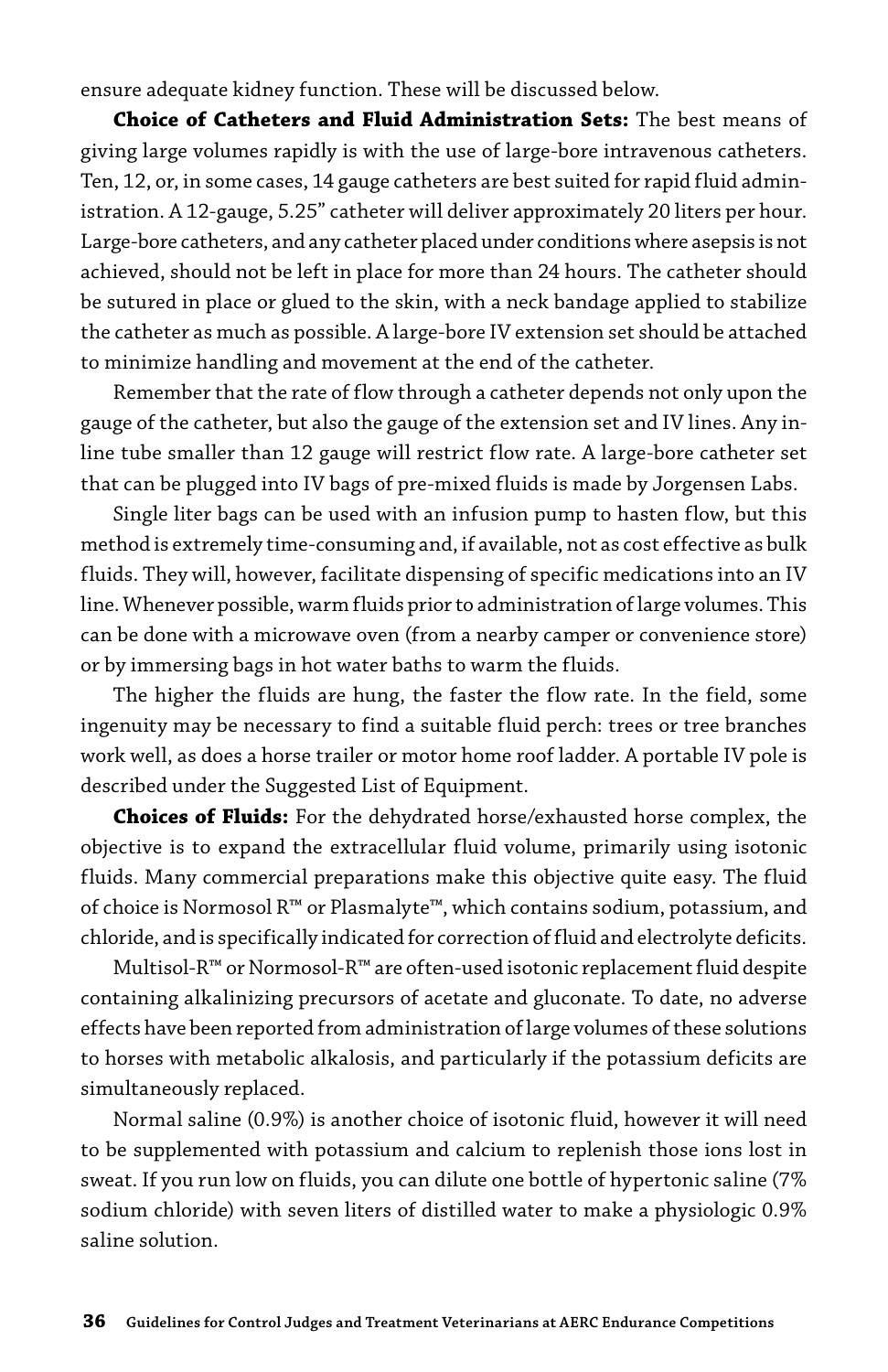### **Intravenous Fluid Therapy Supplementation**

Potassium is lost in moderate quantities in the sweat of distance horses. Although available in ample amounts in hay and grass, the exhausted horse must receive supplementation to replenish acute losses, maintain or restore bowel motility, and correct electrolyte deficiencies. Signs of potassium depletion include muscle fatigue, elevated or irregular heart rate, and decreased intestinal motility or ileus.

It is typically safe to give 10 mEq/liter per hour of potassium chloride in an average-sized horse, but the overall administration rate should never exceed 0.5mg/kg/hour. Note when adding potassium to fluids that Multisol-R™ already contains 5 mEq/liter.

Calcium is another ion lost in large supply in the sweat. Signs of hypocalcemia include tachycardia, tachypnea, muscle fasciculations especially of the face (trismus) and triceps, dilated nostrils, and synchronous diaphragmatic flutter (thumps). Useful calcium supplements include CMPK or Cal-Dextro® that may be given orally or intravenously. Calcium gluconate (23%) may be administered at a rate of 1 ml/kg/hour diluted in isotonic fluids.

DMSO is another supplement that may be added to the IV fluids as a 5%-10% solution. A solution of greater than 10% may cause hemolysis and should be avoided. Split one pint of DMSO liquid between 12 liters of fluids and only give this concurrently with generous volume replacement. As a potent diuretic, DMSO dilates renal vascular beds. It also neutralizes some of the toxic effects of myoglobin so is useful to treat rhabdomyolysis and to prevent acute renal failure. DMSO acts as an anti-inflammatory drug as it is a free radical scavenger and quite effective against the effects of endotoxins.

The easiest and safest method of DMSO administration is via a nasogastric tube, provided no ileus is present. Up to one pint of DMSO is mixed in a 1:5 ratio with isotonic fluids to avoid gastric irritation.

One common component of exhaustion in an endurance horse is depletion of energy. To correct this depletion, it is possible to give 50-100 grams/hour of dextrose to maintain blood glucose. Dextrose can be added at the rate of 100cc/ liter of 50% dextrose to make a 5% dextrose solution.

#### **Oral Fluid Supplementation**

Oral fluids provide another method of administering fluids provided the horse is not experiencing an ileus or gastric reflux. It is best to use isotonic fluids because hypertonic fluids irritate the GI tract and may pull fluid out of the ECF into the bowel. By administering frequent amounts of small volumes, you can give 6-8 liters of fluids through a nasogastric tube every hour or as needed. Gravity may be used, or a stomach pump may be used with extreme care to avoid potential gastric rupture. A stomach pump is useful to try to establish a siphon to check for reflux.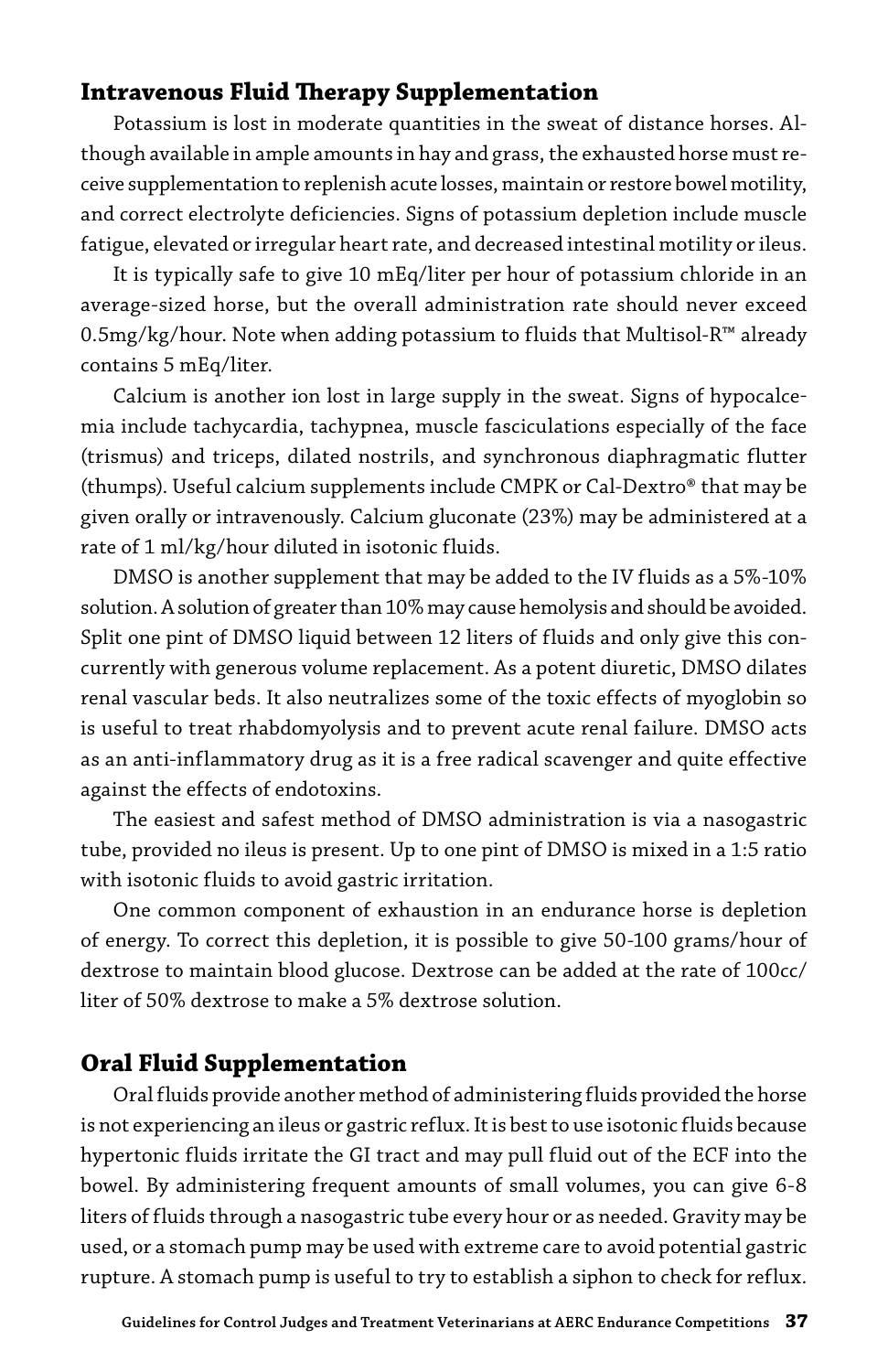To minimize the horse's discomfort, remove the tube between treatments. The persistent presence of the stomach tube may elicit a gag reflex or dilate the stomach with air, and it is unnecessary provided there is no gastric reflux. In addition, removal of the stomach tube allows the treatment veterinarian to observe if the horse will begin to voluntarily eat and drink.

Commercially-prepared electrolytes and home preparations are available for administration through a nasogastric tube. CMPK (1 bottle of 500ml) + 50% dextrose (1 bottle of 500ml) + 1 tablespoon table salt + 1 tablespoon "No Salt" (potassium choride) in 4-8 liters of water has been recommended as a stall-side preparation that is an absorbable source of electrolytes and sugar.

Many times intestinal atony is related to electrolyte and fluid depletion in the endurance horse. However, once the cascade of an ileus begins, more may need to be done to stimulate intestinal motility, provided there is a not a serious impaction nor an intestinal displacement. Oral laxatives include: Magnalax and DSS (veterinary surfactant). These may be helpful in softening bowel content. An effective dose of DSS is 4-8 ounces per gallon of water given orally.

Mineral oil (paraffin) has minimal effect in breaking down an impaction, as it will ooze past a blockage, giving the false impression that ingesta is moving through the bowel. However, mineral oil will minimize toxin absorption from the bowel. Unfortunately, at the same time it will also diminish the uptake of glucose, electrolytes and water from the bowel lumen. If gastrointestinal toxins remain a concern, activated charcoal may benefit the horse.

#### **Medications for Pain Relief**

### **Nonsteroidal anti-inflammatory drugs (NSAIDs) provide pain relief but must be used with extreme caution, and avoided completely in the dehydrated endurance horse.**

Phenylbutazone (2.2-4.4 mg/kg IV) is the least expensive NSAID, but is the most ulcerogenic and nephrotoxic NSAID, especially in a dehydrated horse. Flunixin meglumine (Banamine®, generics; 1.1 mg/kg IV) and ketoprofen (Anafen®; 2.2 mg/kg IV or IM) are more expensive but less associated with toxicity than phenylbutazone. In horses that are dehydrated or when rehydration will be delayed, NSAIDs should not be used until the horse's fluid deficits are corrected. Once hydration levels have been improved, cautious use of NSAIDs—usually at no more than half doses, such as 0.5 mg/kg of flunixin meglumine—may be added to the treatment plan.

Sedatives like xylazine (0.2-0.5 mg/kg IV) or detomidine (0.01 mg/kg) provide significant pain relief, with less risk in the dehydrated horse than the NSAIDs. Xylazine also has diuretic effects. Recurrent dosing with xylazine or detomidine should be done with caution as both can temporarily slow intestinal and esophageal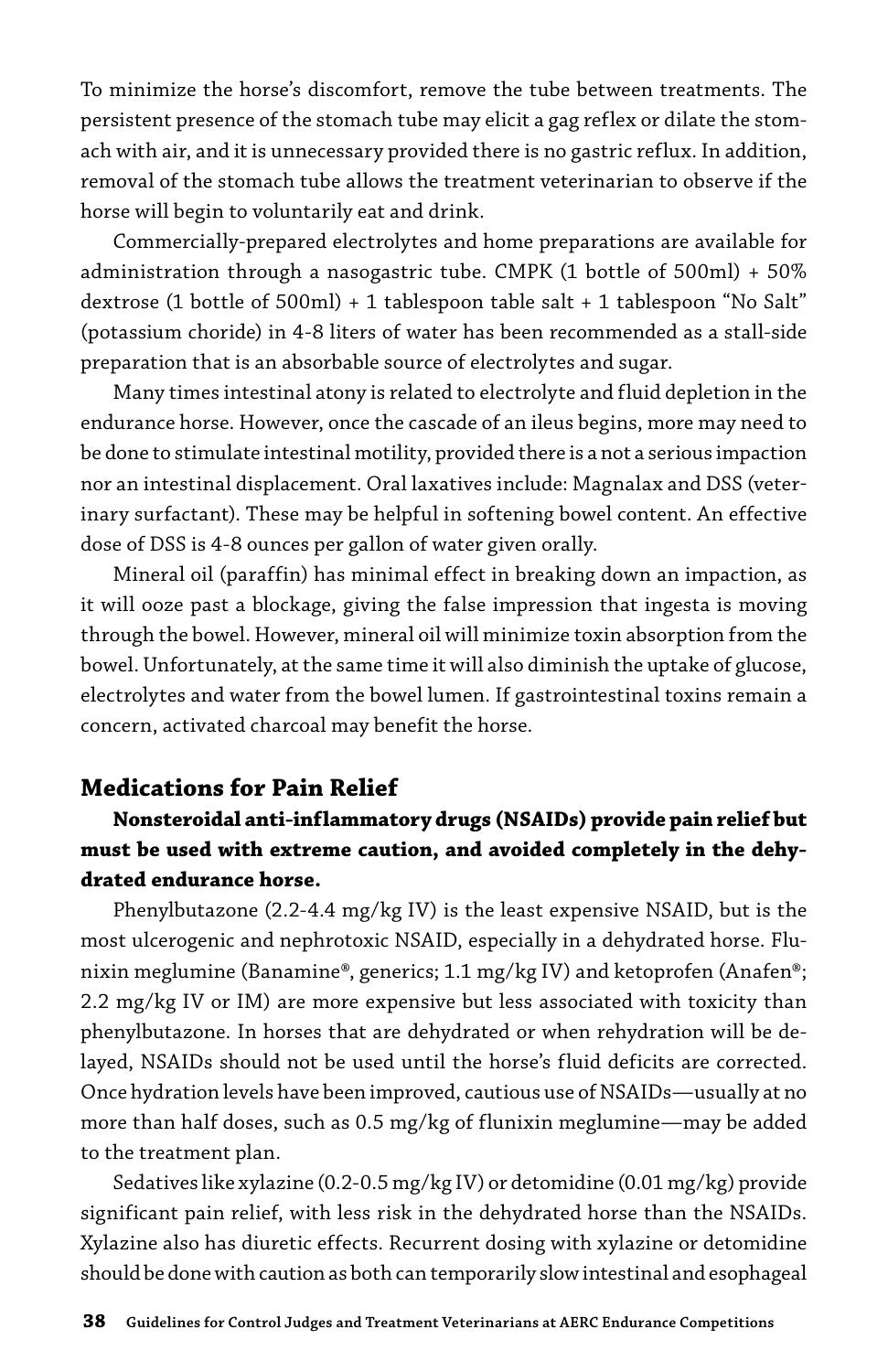motility. This may add to the already present problem of an ileus and present an increased risk for choke. Butorphanol (0.01-0.02 mg/kg) can be a potent analgesic.

Acepromazine, while a tranquilizer, has potent peripheral vasodilatory properties and should be used with caution in a dehydrated horse as it could cause cardiovascular collapse and shock.

Corticosteroids are not recommended in the treatment of endurance metabolic disease because of the questionable risk of development of laminitis.

#### **Rhabdomyolysis and Exertional Myopathy**

Myopathy, as seen in the endurance horse at competitions, is often related to a problem in energy utilization and electrolyte imbalances. It may also be heator stress-related or a result of storage myopathy. Early onset of a myopathy or "tying-up," within the first five to 10 miles, is one of the most challenging and, unfortunately, an all-too-common problem seen in this sport. However, it should be remembered that, while less common, exertional myopathy can develop at any point during the ride. These horses might originally be seen on the trail with a shortening gait which can be apparent as early as five miles out. On stopping, this will gradually develop into a tight, hard muscle cramp in the hindquarter which can, and often does, progress into a classic form of severe generalized tight muscle cramping. This results in reluctance to move, and an extremely painful animal. Some of these horses go down and should be left in place until some form of relief is administered. Any level of myoglobinuria is a sign of muscle trauma and should be a warning to the control judge or treatment veterinarian to attempt to avoid renal compromise.

**Treatment:** Fluids are essential for flushing the kidney tubules and improving muscle and renal perfusion. Normosol R™, Plasmalyte™, or other polyionic fluid are the fluids of choice. Avoid using normal saline, as recently it has been shown that high chloride levels can cause renal damage. A volume of 20-30 liters would be an appropriate amount to start with. Significant dehydration, if it is present, would require more fluid volume.

Oral fluid supplementation can also be used at a rate of 8-10 liters/hour if IV fluids are unavailable or difficult to administer. Ileus must be ruled out and normal active intestinal motility must be present prior to using oral medications.

Tranquilizers, muscle relaxants, analgesics and non-steroidal anti-inflammatories are also beneficial to the tied-up horse under the appropriate circumstances. Useful drugs and their dosages are listed below.

These are useful, but because they can all be detrimental in the hypovolemic patient, care should be taken to use them only after a safe level of fluid volume has been established. These medications would include:

• Acepromazine (10 mg/400 kg IM bid to qid as necessary)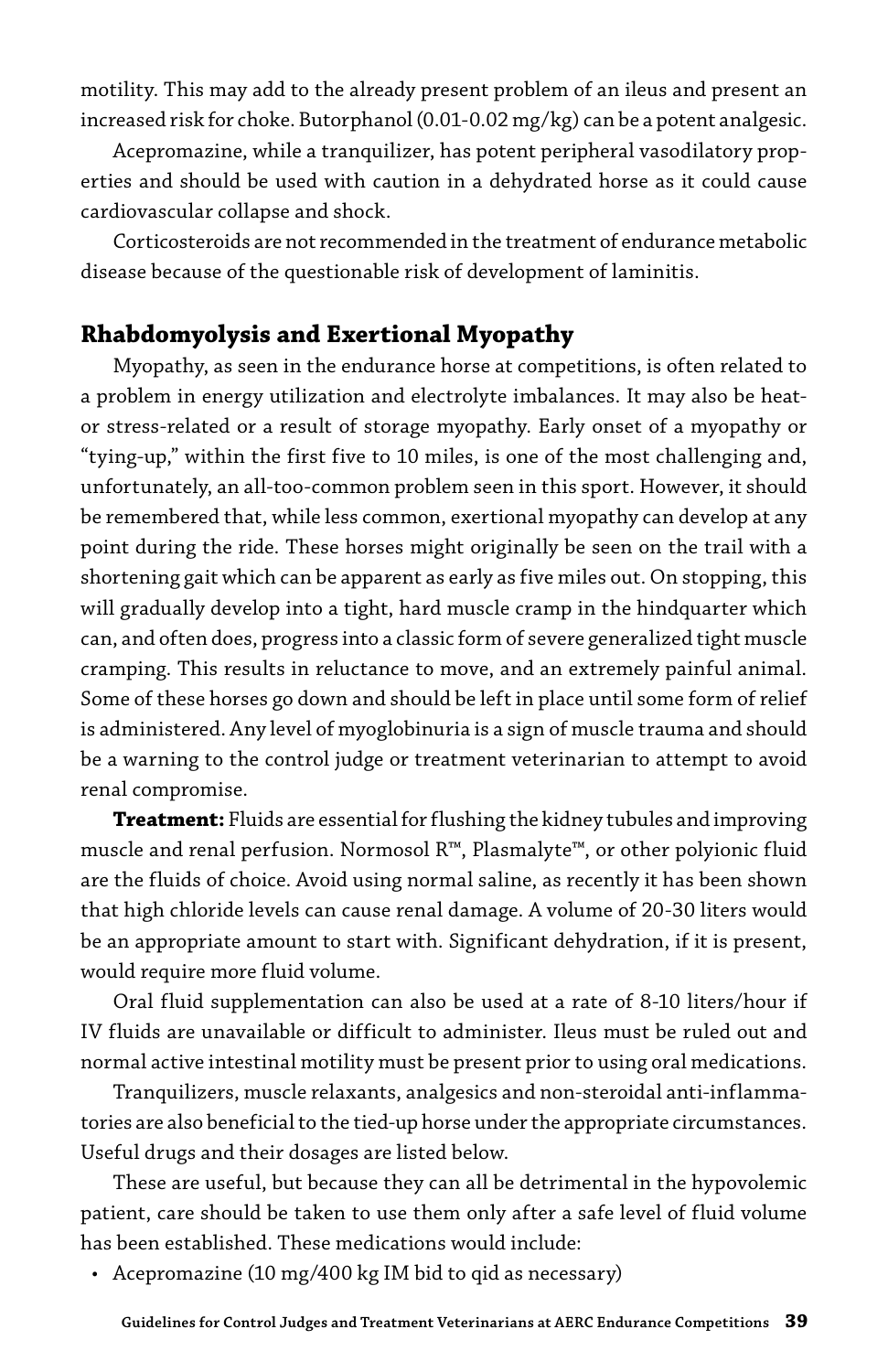- Xylazine (0.2 mg/kg IV)
- Detomidine (10-20 mcg/kg IV)
- Flunixin meglumine (0.5 mg/kg IV)

Butorphanol (0.02-0.04 mg/kg IV)

Dantrolene is a non-centrally acting spasmolytic which acts by slowing calcium release from the sarcoplasmic reticulum. This results in muscle relaxation and is effective in treating the severe muscle cramping seen in the tied-up horse. The dose is 3-5 g orally. It comes in capsules and these can be opened and added to applesauce or administered by nasogastric tube. Slow IV dantrolene is also available and used at the dose of 15-25 mg/kg.

Heat, supplied over the cramped muscles, can come from many sources. Warm water towels, chemically warm packs, or White Liniment will help increase the circulation and assist in the relaxation of the heavy muscles. Placing a space blanket or a plastic trash bag over the rump will help to hold the heat in over a long period of time. Take environmental conditions and the presence of hyperthermia into consideration if the myopathy occurs later in the ride. Acupuncture may also prove to be beneficial, particularly in the pain management aspect.

**Use of Muscle Enzymes for Prognosis of Healing:** Creatinine Phosphokinase (CPK) has a high specificity for damaged muscle, peaking in serum within 4-6 hours of the insult. CPK is quick to return to normal once ongoing damage has stopped and it is a helpful predictor to monitor improvement and to help decide when a horse can return to exercise. CPK should return to <1000 micromoles/L before training resumes. AST is much slower to elevate and can take weeks to return to normal concentration.

#### **Colic**

Acute and, sometimes, severe colics are not unusual in the tired and excessively stressed endurance horse. Colic is one of the most common conditions encountered during endurance competition and is the primary cause of 80% of fatalities within the sport. One of the best strategies in preventing the development of colic is in eliminating the metabolically stressed horse with poor gut motility from further competition before the condition reaches the point of requiring more than the opportunity to rest and re-fuel.

Abnormal GI motility can result from the combined stressors of travel, hyperthermia, dehydration or fatigue. During competition, the further metabolic stresses of protracted exercise and loss of body fluid, especially if beyond the current abilities of the horse, can result in a shift of blood from the bowel to vital organs and muscles, resulting in poor bowel motility and considerable discomfort.

Timely assessment of the cause of pain is important and the risks of the horse causing damage to itself, other horses and the people around it must be addressed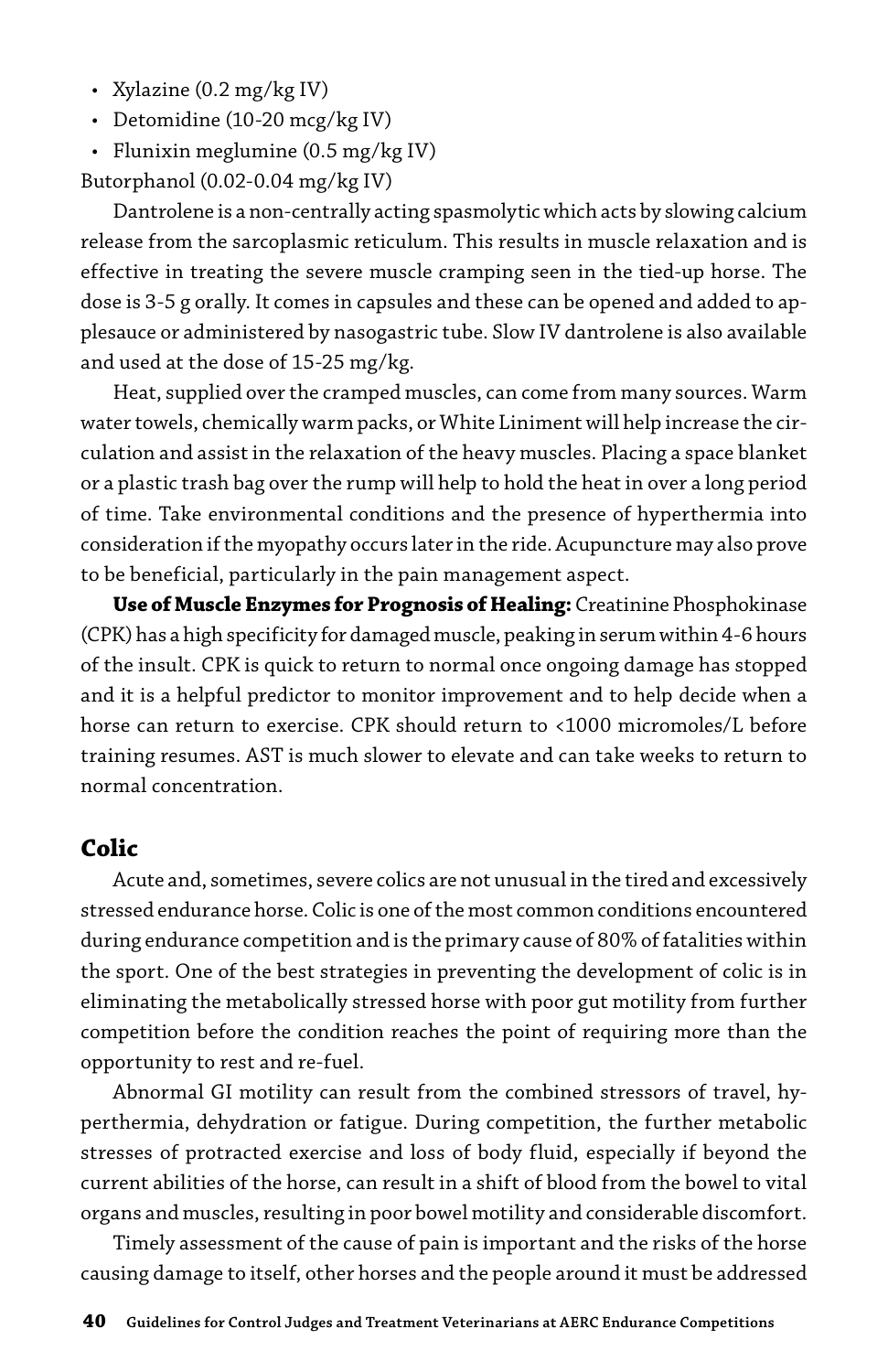immediately. Pain is commonly caused by impaction, gas or fluids accumulation and subsequent distension of the bowel. Surgical colics are less common in the endurance horse, but displacements, torsions, and intussusceptions have been identified. For these reasons, passing a nasogastric tube to diagnose and/or relieve gas or fluid from the stomach is important. Significant reflux can occur from ileus, requiring serially refluxing of the stomach to remove the excess fluid and relieve pain.

Rectal manual examination can provide important diagnostic information, but the danger of tearing a fragile rectal wall due to dehydration is significant. Good restraint (both physical and pharmacologic), generous lubrication and extreme caution is warranted.

The cornerstone of treatment of colic in the endurance horse should focus on pain relief, sedation and **early administration of intravenous fluids**. Research has demonstrated the the majority of colicking endurance horses will improve significantly with as little as 20 liters of intravenous fluids and appropriate adjunctive care at the ride site. Horses with significant reflux will do better with a nasogastric tube left in place to facilitate periodic refluxing as needed. Serial refluxing and intravenous fluids should continue until the horse is urinating regularly and is no longer refluxing. These horses should then be offered small amounts of wet feed, and not released from the treatment area until they are passing manure and showing good appetite.

Horses that are clearly surgical, or are beyond the scope of the treatment abilities provided at the ride site, should be transported to the referral center with a nastrogastric tube secured in place to prevent gastric rupture.

#### **Development of Hyperthermia**

A hyperthermic horse, with a persistent rectal temperature exceeding 105°F to 106°F, is at risk for more complicated metabolic disease. The following is a list of symptoms and suggested treatment.

#### **Symptoms of Hyperthermia:**

- Note other signs of exhausted horse syndrome as above
- Panting
- Poor heart rate recoveries
- Stumbling/ataxia
- May feel hot to the touch; may not be sweating adequately or effectively
- Loss of mental alertness
- Disinterested in surroundings or environmental stimuli
- Can lapse into convulsions or seizures due to sensitivity of CNS to high temperatures.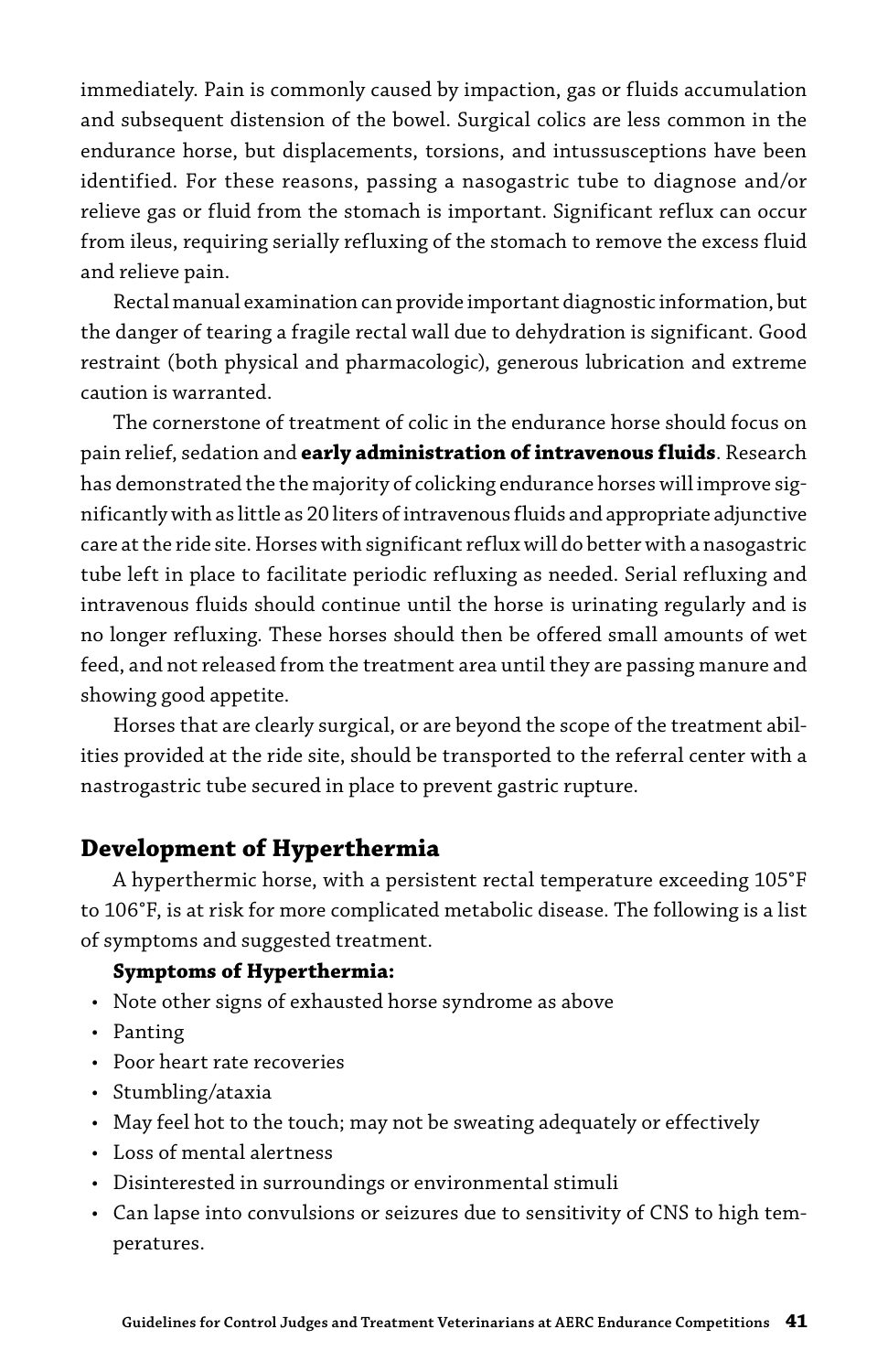#### **Treatment of Hyperthermia:**

**Intravenous fluids:** Dehydration is a primary contributor to heat stress, so this issue must be addressed immediately and aggressively.

#### **Cooling strategies:**

- Cold water immersion in a lake or stream
- Continual dousing with water via sponge or hose, especially the head, neck, and lower limbs. It is important to continuously scrape water off the body and re-apply. Leaving a layer of water on the body removes a small amount of heat, but then acts as an insulating layer if not removed.
- Fans or misting sprayers
- Ice boots on legs over large vessels. Some styles of boots are conducive to being applied over the jugular veins.
- Alcohol baths (one pint alcohol per gallon of water)
- Cold water enemas, being extremely careful of potentially dehydrated, and thus fragile, rectal walls.
- Stomach tube with cool (**not** cold) water in small amounts at frequent intervals.
- Remove all tack and equipment
- Shade.

#### **Note that once rectal temperature drops below 103°F, active cooling can be suspended for a time so the horse is not chilled too quickly.**

#### **Laminitis**

The number of metabolic syndromes in the endurance horse makes the possibility of subsequent laminitis very real. There are multiple sources for this painful disease including concussion, endotoxins, exhausted horse syndrome, intestinal displacements and myopathies. Due to the close relationship between metabolic disease and acute laminitis, be prepared to treat horses at risk both medically and mechanically at the outset. Supportive wooden wedge blocks, styrofoam blocks, or Lily pads can be taped to the bottom of the foot to stabilize the coffin bone. Counsel the owner that the onset of laminitis symptoms may be delayed for hours or days and caretakers should be vigilant in monitoring after leaving the ride site.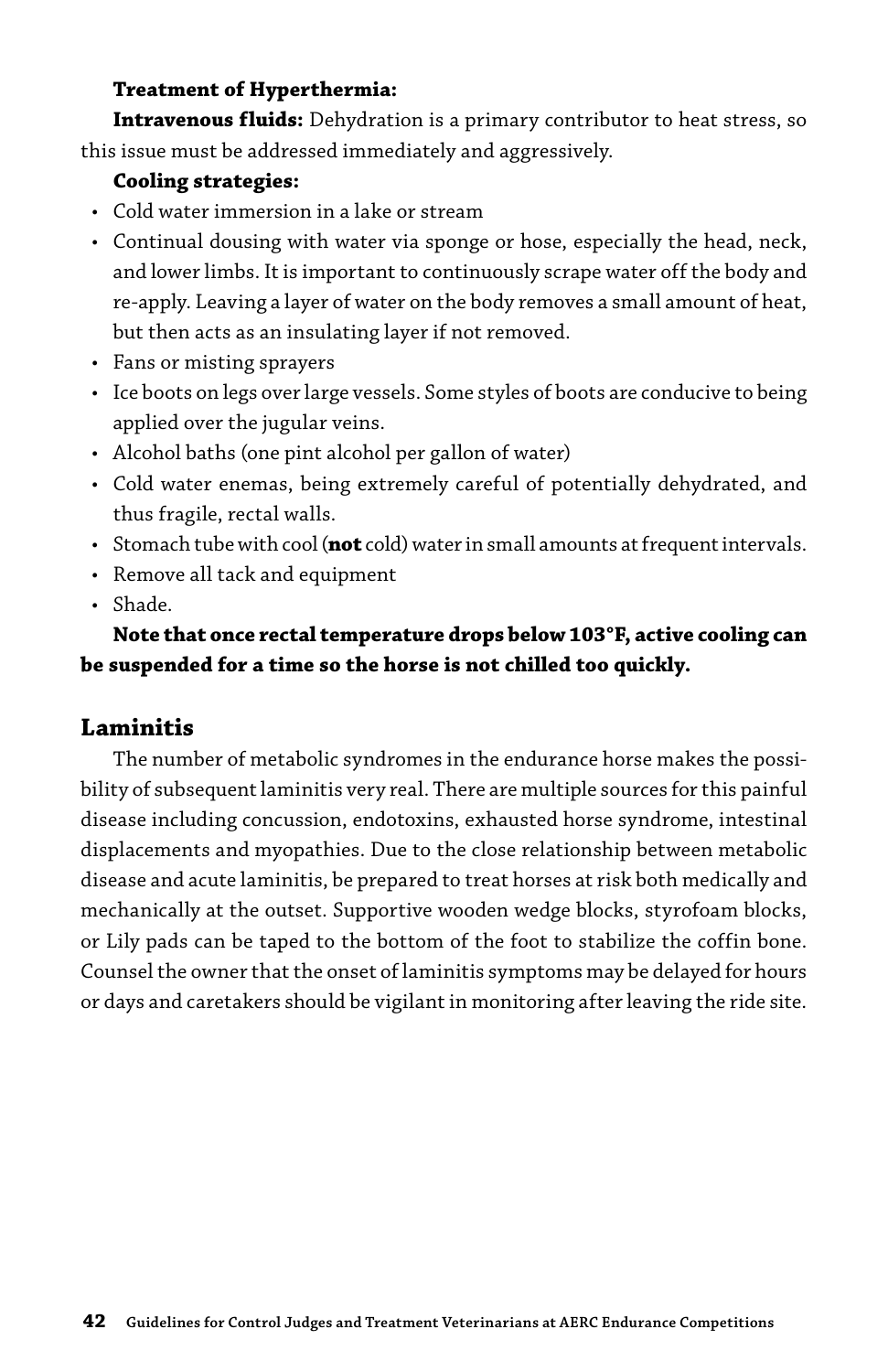|                                                                                 | <b>Organization Construction Construction Construction</b>                                                                                                                                                                          |
|---------------------------------------------------------------------------------|-------------------------------------------------------------------------------------------------------------------------------------------------------------------------------------------------------------------------------------|
| Ride Manager:                                                                   |                                                                                                                                                                                                                                     |
|                                                                                 |                                                                                                                                                                                                                                     |
|                                                                                 |                                                                                                                                                                                                                                     |
| Ride Secretary:                                                                 |                                                                                                                                                                                                                                     |
|                                                                                 |                                                                                                                                                                                                                                     |
|                                                                                 |                                                                                                                                                                                                                                     |
|                                                                                 |                                                                                                                                                                                                                                     |
|                                                                                 | Anticipated # of Riders <b>Anticipated</b> # of Riders                                                                                                                                                                              |
|                                                                                 | Fee: Head Control Judge <b>Manufation Control Associate Control Judge(s)</b>                                                                                                                                                        |
|                                                                                 |                                                                                                                                                                                                                                     |
| Travel Arrangements: Self Sumagement Reimbursement: Yes No                      |                                                                                                                                                                                                                                     |
| Transportation on Course: $\Box$ Self $\Box$ Management                         |                                                                                                                                                                                                                                     |
|                                                                                 |                                                                                                                                                                                                                                     |
| Maps: To Event: Yes No Trail Maps: Yes No                                       |                                                                                                                                                                                                                                     |
|                                                                                 |                                                                                                                                                                                                                                     |
|                                                                                 |                                                                                                                                                                                                                                     |
|                                                                                 |                                                                                                                                                                                                                                     |
|                                                                                 |                                                                                                                                                                                                                                     |
|                                                                                 |                                                                                                                                                                                                                                     |
|                                                                                 |                                                                                                                                                                                                                                     |
|                                                                                 |                                                                                                                                                                                                                                     |
| Secretary Supplies: I Clipboards I Highlighters I Pens I Stock Crayons I Chairs |                                                                                                                                                                                                                                     |
| Treatment Veterinarian: Control Judge Conter Experienced: Thes Control          |                                                                                                                                                                                                                                     |
|                                                                                 |                                                                                                                                                                                                                                     |
| Associate Control Judges:                                                       |                                                                                                                                                                                                                                     |
|                                                                                 |                                                                                                                                                                                                                                     |
|                                                                                 | Name <b>Number</b> and the set of the set of the set of the set of the set of the set of the set of the set of the set of the set of the set of the set of the set of the set of the set of the set of the set of the set of the se |
| Name                                                                            |                                                                                                                                                                                                                                     |

# AERC Control Judge Contract Form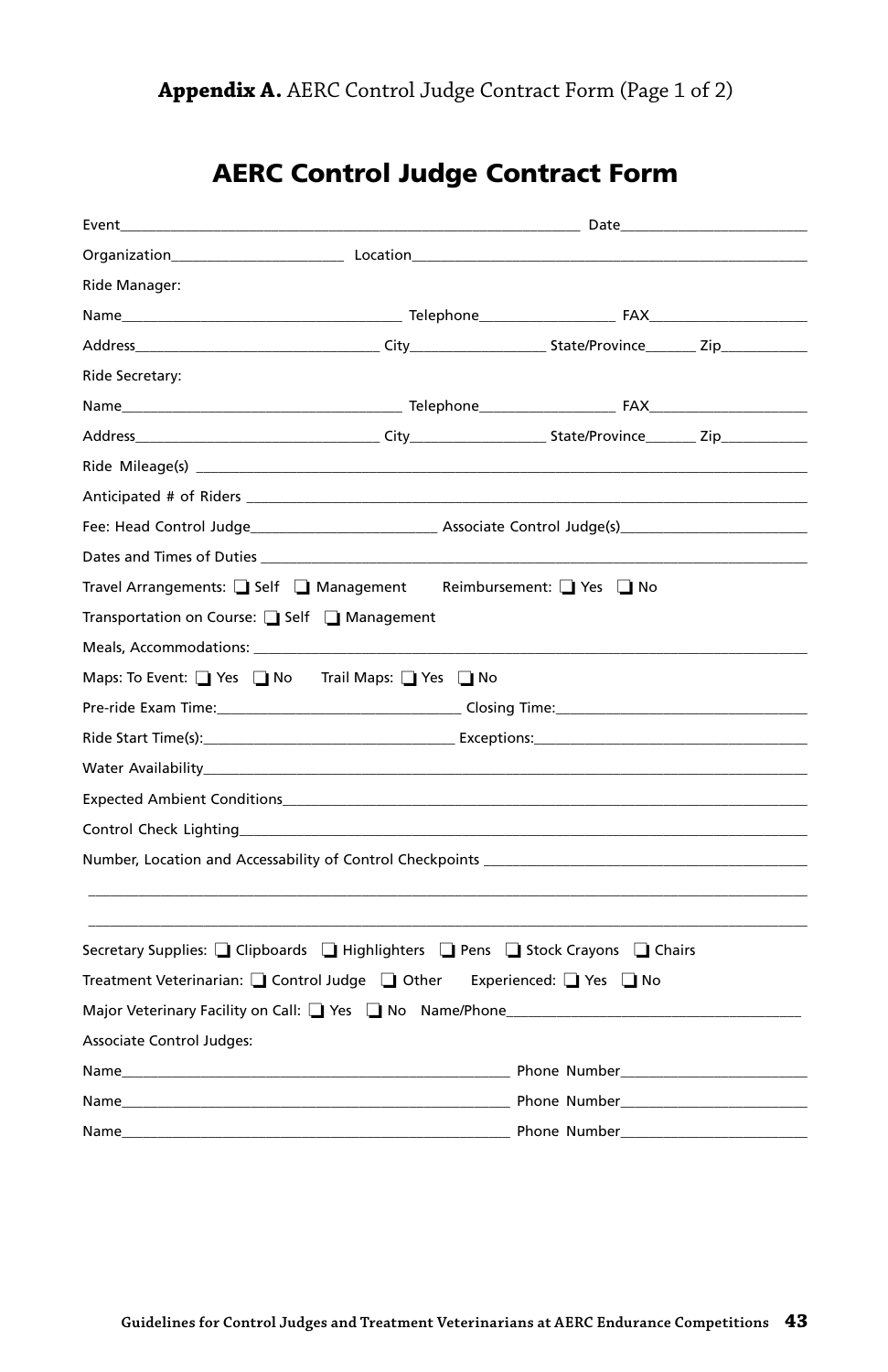### Appendix A. AERC Control Judge Contract Form (Page 2 of 2)

| Treatment Veterinarians:                                                                                                                                                                                                             |                                   |
|--------------------------------------------------------------------------------------------------------------------------------------------------------------------------------------------------------------------------------------|-----------------------------------|
|                                                                                                                                                                                                                                      |                                   |
| Name <b>Name and Solution Contract Contract Contract Contract Contract Contract Contract Contract Contract Contract Contract Contract Contract Contract Contract Contract Contract Contract Contract Contract Contract Contract </b> |                                   |
| <b>Checkpoint Supervisors:</b>                                                                                                                                                                                                       |                                   |
| Name and the contract of the contract of the contract of the contract of the contract of the contract of the contract of the contract of the contract of the contract of the contract of the contract of the contract of the c       | Experienced: $\Box$ Yes $\Box$ No |
|                                                                                                                                                                                                                                      |                                   |
|                                                                                                                                                                                                                                      | Experienced: ■ Yes ■ No           |
|                                                                                                                                                                                                                                      | Experienced: $\Box$ Yes $\Box$ No |
| Control Judge Secretaries:                                                                                                                                                                                                           |                                   |
|                                                                                                                                                                                                                                      | Experienced: ■ Yes ■ No           |
|                                                                                                                                                                                                                                      | Experienced: ■ Yes ■ No           |
|                                                                                                                                                                                                                                      | Experienced: ■ Yes ■ No           |
| Timers:                                                                                                                                                                                                                              |                                   |
|                                                                                                                                                                                                                                      | Experienced: $\Box$ Yes $\Box$ No |
|                                                                                                                                                                                                                                      | Experienced: $\Box$ Yes $\Box$ No |
|                                                                                                                                                                                                                                      | Experienced: $\Box$ Yes $\Box$ No |
|                                                                                                                                                                                                                                      | Experienced: ■ Yes ■ No           |
| Communications: Experienced with Ride Events: ■ Yes ■ No                                                                                                                                                                             |                                   |
| <b>Control Check Criteria:</b>                                                                                                                                                                                                       |                                   |
| Posted in Writing at the Event: $\Box$ Yes $\Box$ No                                                                                                                                                                                 |                                   |
|                                                                                                                                                                                                                                      |                                   |
|                                                                                                                                                                                                                                      |                                   |
|                                                                                                                                                                                                                                      |                                   |
|                                                                                                                                                                                                                                      |                                   |
|                                                                                                                                                                                                                                      |                                   |
|                                                                                                                                                                                                                                      |                                   |
| Other Special Criteria: with a state of the state of the state of the state of the state of the state of the state of the state of the state of the state of the state of the state of the state of the state of the state of        |                                   |
|                                                                                                                                                                                                                                      |                                   |
|                                                                                                                                                                                                                                      |                                   |
|                                                                                                                                                                                                                                      |                                   |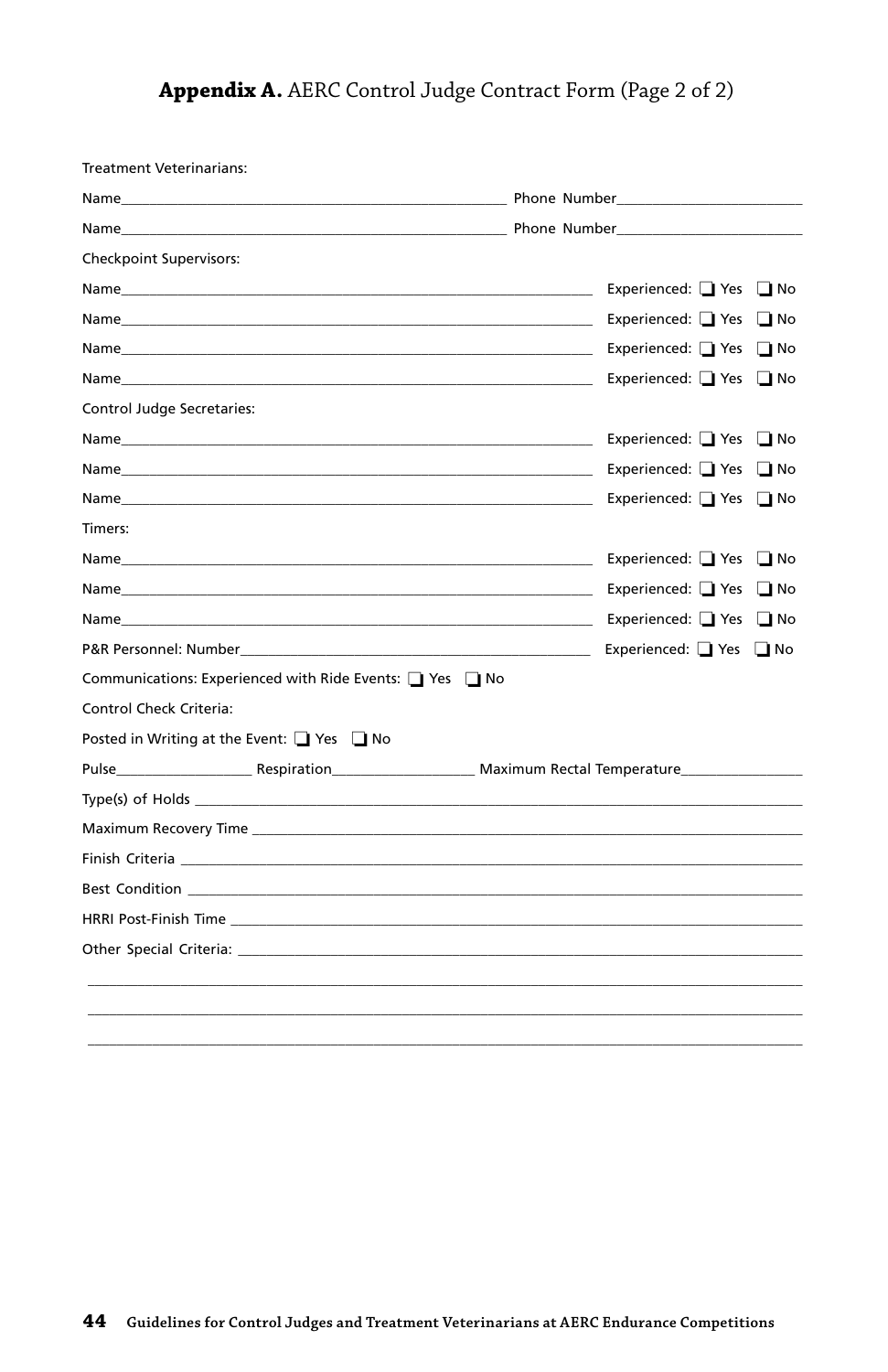#### **Appendix B.** Pre-Ride Checklist for AERC Head Control Judges (Page 1 of 2)

### Pre-Ride Checklist for AERC Head Control Judges

This checklist is helpful for reviewing ride information with the ride manager long before the day of the event. Advance knowl-<br>edge of a ride's planned volunteer coverage, control checks and supply availability, and prede

| Organization <b>Contract Contract Contract Contract Contract Contract Contract Contract Contract Contract Contract Contract Contract Contract Contract Contract Contract Contract Contract Contract Contract Contract Contract C</b> |             |  |
|--------------------------------------------------------------------------------------------------------------------------------------------------------------------------------------------------------------------------------------|-------------|--|
| Ride Manager:                                                                                                                                                                                                                        |             |  |
|                                                                                                                                                                                                                                      |             |  |
|                                                                                                                                                                                                                                      |             |  |
|                                                                                                                                                                                                                                      |             |  |
| Ride Secretary:                                                                                                                                                                                                                      |             |  |
|                                                                                                                                                                                                                                      |             |  |
| Address and the contract of the contract of the contract of the contract of the contract of the contract of the contract of the contract of the contract of the contract of the contract of the contract of the contract of th       |             |  |
|                                                                                                                                                                                                                                      |             |  |
|                                                                                                                                                                                                                                      | Anticipated |  |
|                                                                                                                                                                                                                                      |             |  |
| Fee: Head Control Judge \$____________ Associate Judge(s) \$_________                                                                                                                                                                |             |  |
|                                                                                                                                                                                                                                      |             |  |
| Travel Arrangements: □ Self □ Management Reimbursement: □ Yes □ No                                                                                                                                                                   |             |  |
| Transportation on Course: $\Box$ Self $\Box$ Management                                                                                                                                                                              |             |  |
| Maps: To Event: Yes No Trail Maps: Yes No                                                                                                                                                                                            |             |  |
| Pre-Ride Exam Time_____________Closing Time_____________________Ride Start Time_______________________________                                                                                                                       |             |  |
|                                                                                                                                                                                                                                      |             |  |
| Expected Ambient Conditions___________________________________Control Checkpoint Lighting_____________________                                                                                                                       |             |  |
|                                                                                                                                                                                                                                      |             |  |
|                                                                                                                                                                                                                                      |             |  |
|                                                                                                                                                                                                                                      |             |  |
| Secretary Supplies: □ Highlighters □ Pens □ Stock Crayons □ Chairs                                                                                                                                                                   |             |  |
| Treatment Veterinian: □ Control Judge □ Other Experienced: □ Yes □ No                                                                                                                                                                |             |  |
| Major Veterinary Facility on Call: Q Yes Q No Name/Phone________________________                                                                                                                                                     |             |  |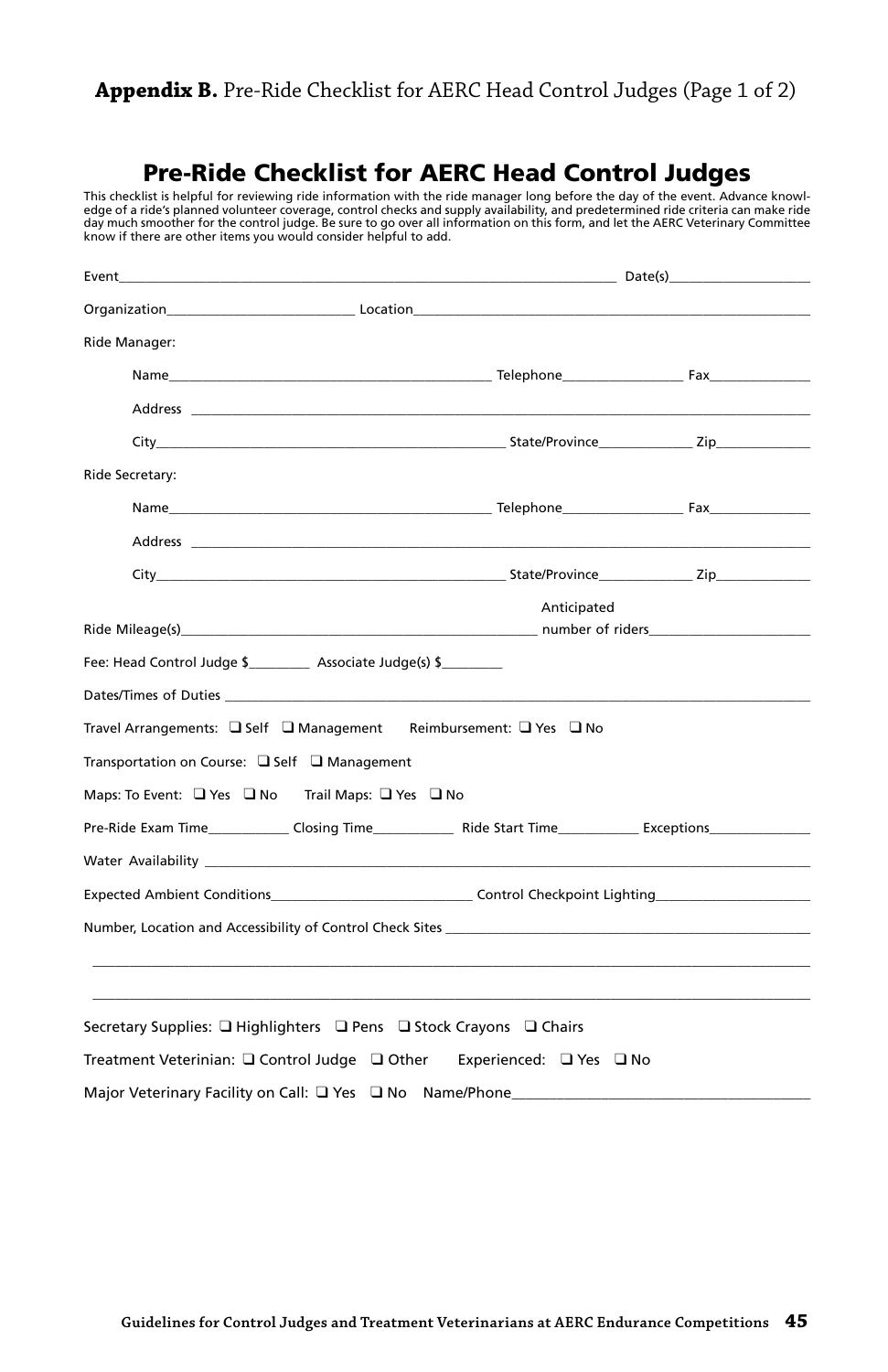#### **Appendix B.** Pre-Ride Checklist for AERC Head Control Judges (Page 2 of 2)

| Associate Veterinarians:                                                                                                                                                                                                             |  |
|--------------------------------------------------------------------------------------------------------------------------------------------------------------------------------------------------------------------------------------|--|
|                                                                                                                                                                                                                                      |  |
| Name <b>Number Number Number Phone Number</b>                                                                                                                                                                                        |  |
|                                                                                                                                                                                                                                      |  |
| <b>Treatment Veterinarians:</b>                                                                                                                                                                                                      |  |
|                                                                                                                                                                                                                                      |  |
| Name Phone Number Phone Number                                                                                                                                                                                                       |  |
| Check Point Supervisors:                                                                                                                                                                                                             |  |
|                                                                                                                                                                                                                                      |  |
|                                                                                                                                                                                                                                      |  |
| Name Experienced: $\square$ Yes $\square$ No                                                                                                                                                                                         |  |
| Name Experienced: $\square$ Yes $\square$ No                                                                                                                                                                                         |  |
| Veterinary Secretaries:                                                                                                                                                                                                              |  |
| Name Experienced: $\square$ Yes $\square$ No                                                                                                                                                                                         |  |
|                                                                                                                                                                                                                                      |  |
| Name Experienced: $\square$ Yes $\square$ No                                                                                                                                                                                         |  |
| Timers:                                                                                                                                                                                                                              |  |
|                                                                                                                                                                                                                                      |  |
|                                                                                                                                                                                                                                      |  |
| Name Experienced: $\square$ Yes $\square$ No                                                                                                                                                                                         |  |
|                                                                                                                                                                                                                                      |  |
| Communications: Experienced with Ride Events: $\Box$ Yes $\Box$ No                                                                                                                                                                   |  |
| Vet Check Criteria:                                                                                                                                                                                                                  |  |
| Posted in Writing at the Event: $\Box$ Yes $\Box$ No                                                                                                                                                                                 |  |
| Pulse Respiration Records Naximum Rectal Temperature                                                                                                                                                                                 |  |
| Type(s) of Holds: Maximum Recover Time                                                                                                                                                                                               |  |
| Finish Criteria <b>Best Condition Example 1</b> HRRI Post-Finish Time                                                                                                                                                                |  |
| Other Special Criteria <b>Manual According to the Contract Contract Contract Contract Contract Contract Contract Contract Contract Contract Contract Contract Contract Contract Contract Contract Contract Contract Contract Con</b> |  |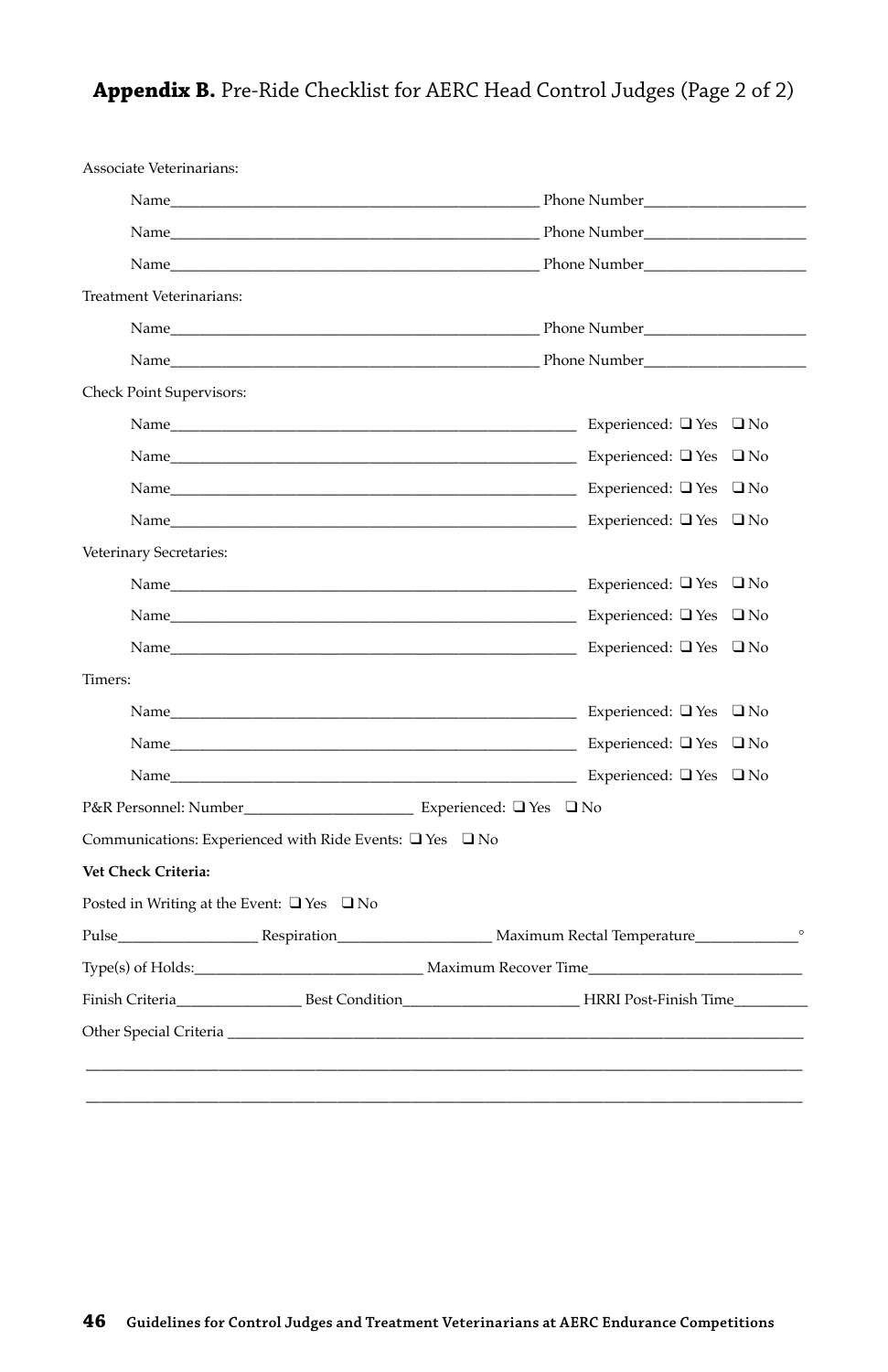|                                                                 |         |         |            |         | Arrive Leave |       |       |       |      |                                          |                                    |
|-----------------------------------------------------------------|---------|---------|------------|---------|--------------|-------|-------|-------|------|------------------------------------------|------------------------------------|
| <b>FINISH</b>                                                   | miles   |         |            |         |              |       |       |       |      |                                          |                                    |
|                                                                 | miles   |         |            |         | Arrive Leave |       |       |       |      |                                          |                                    |
|                                                                 |         | minutes |            |         |              |       |       |       |      |                                          |                                    |
| Control Check 1 Control Check 2 Control Check 3 Control Check 4 | miles   |         |            |         |              |       |       |       |      |                                          |                                    |
|                                                                 |         | minutes |            |         | Arrive Leave |       |       |       |      |                                          |                                    |
|                                                                 | miles   | minutes |            |         | Arrive Leave |       |       |       |      |                                          |                                    |
|                                                                 |         |         |            |         |              |       |       |       |      |                                          |                                    |
|                                                                 | miles   | minutes |            |         | Arrive Leave |       |       |       |      |                                          |                                    |
|                                                                 |         |         |            |         |              |       |       |       |      |                                          |                                    |
| <b>CONROL JUDGE</b>                                             | Mileage | Holds   | Open/Close | Control | Judges       | Dr. A | Dr. B | Dr. C | Dr.D | from previous year<br>First/Last arrival | Next Check Point<br>Travel Time to |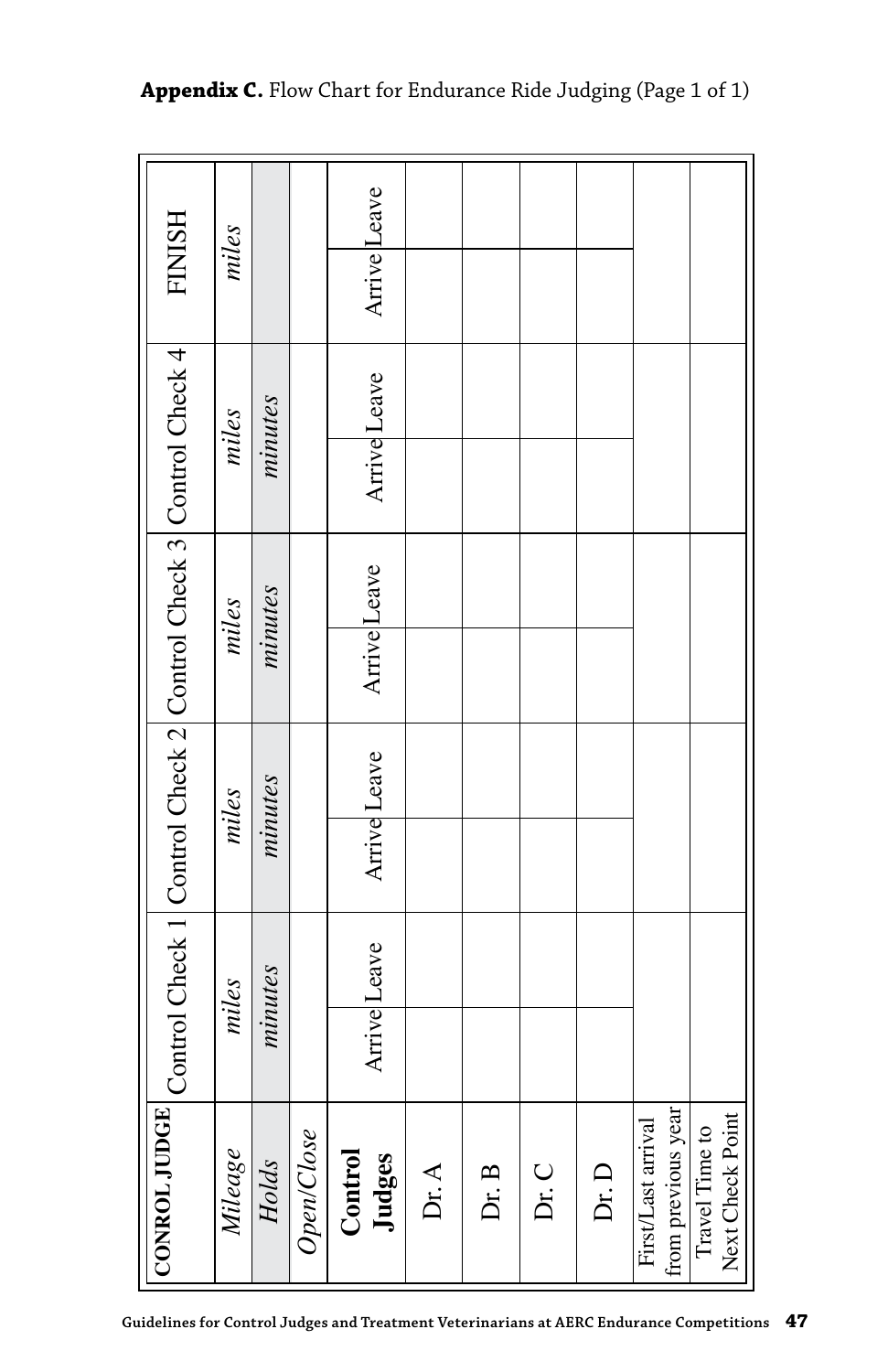#### RIDE NAME\_\_\_\_\_\_\_\_\_\_\_\_\_\_\_\_\_\_\_\_\_\_\_\_\_\_\_\_\_\_\_\_\_\_\_\_ DATE\_\_\_\_\_\_\_\_\_\_\_\_\_\_ DISTANCE\_\_\_\_\_\_ RIDER # Rider Name\_\_\_\_\_\_\_\_\_\_\_\_\_\_\_\_\_\_\_\_\_\_\_\_\_\_\_\_\_\_\_\_\_\_\_\_\_\_\_\_\_\_\_\_\_\_\_\_ Weight Division\_\_\_\_\_\_\_\_\_ Junior Rider Sponsor's Name (Juniors) Horse Name\_\_\_\_\_\_\_\_\_\_\_\_\_\_\_\_\_\_\_\_\_\_\_\_\_\_\_ Age\_\_\_\_\_ Breed\_\_\_\_\_\_\_\_\_\_\_\_\_\_\_ Color\_\_\_\_\_\_\_\_\_ Body Condition Score (Must be between 3 & 8) Circle Score **1** – Poor ,, **2** – Very Thin **3** – Thin Mark at points of concern **4** – Moderately Thin (can use contrasting color **5** – Moderate at final exam) **6** – Moderately Fleshy **7** – Fleshy **8** – Fat FINISH TIME: **9** – Extremely Fat Pre-Ride (First) Examination Post-Ride (Final) Examination P\_\_\_\_\_\_\_\_ P\_\_\_\_\_\_\_\_ Cardiac  $\mathsf{R}$  $\mathsf{R}$ Recovery Index (CRI) $T_{\perp}$  $T_{\perp}$ Parameter  $|A, B, C, D|$  Comments Parameter **A,B,C,D** Comments Mucus Membranes Mucus Membranes Capillary Refill Capillary Refill Jugular Refill Jugular Refill Skin Tenting Skin Tenting Gut Sounds<br>Grade each quadrant Gut Sounds Grade each quadrant Grade each quadrant Anal Tone Anal Tone Muscle Tone Muscle Tone Back Withers Back Withers Tack Galls Tack Galls Wounds **Wounds** Gait Gait Impulsion Impulsion Attitude Attitude Overall Impression Overall Impression Signature Signature of Examiner\_\_\_\_\_\_\_\_\_\_\_\_\_\_\_\_\_\_\_\_\_\_\_\_\_\_\_\_\_\_\_\_\_\_\_\_\_\_\_\_\_\_\_\_ of Examiner\_\_\_\_\_\_\_\_\_\_\_\_\_\_\_\_\_\_\_\_\_\_\_\_\_\_\_\_\_\_\_\_\_\_\_\_\_\_\_\_\_\_\_\_ Reason<br>of elimination of elimination\_\_\_\_\_\_\_\_\_\_\_\_\_\_\_\_\_\_\_\_\_\_\_\_\_\_\_\_\_\_\_\_\_\_\_\_\_\_\_\_\_\_\_\_\_\_\_\_\_\_\_\_\_ Signature\_\_\_\_\_\_\_\_\_\_\_\_\_\_\_\_\_\_\_\_\_\_\_\_\_\_\_\_\_\_\_\_\_\_\_\_\_\_\_

#### Appendix D. Rider Card (Page 1 of 2)

file: RiderCard2015 1.0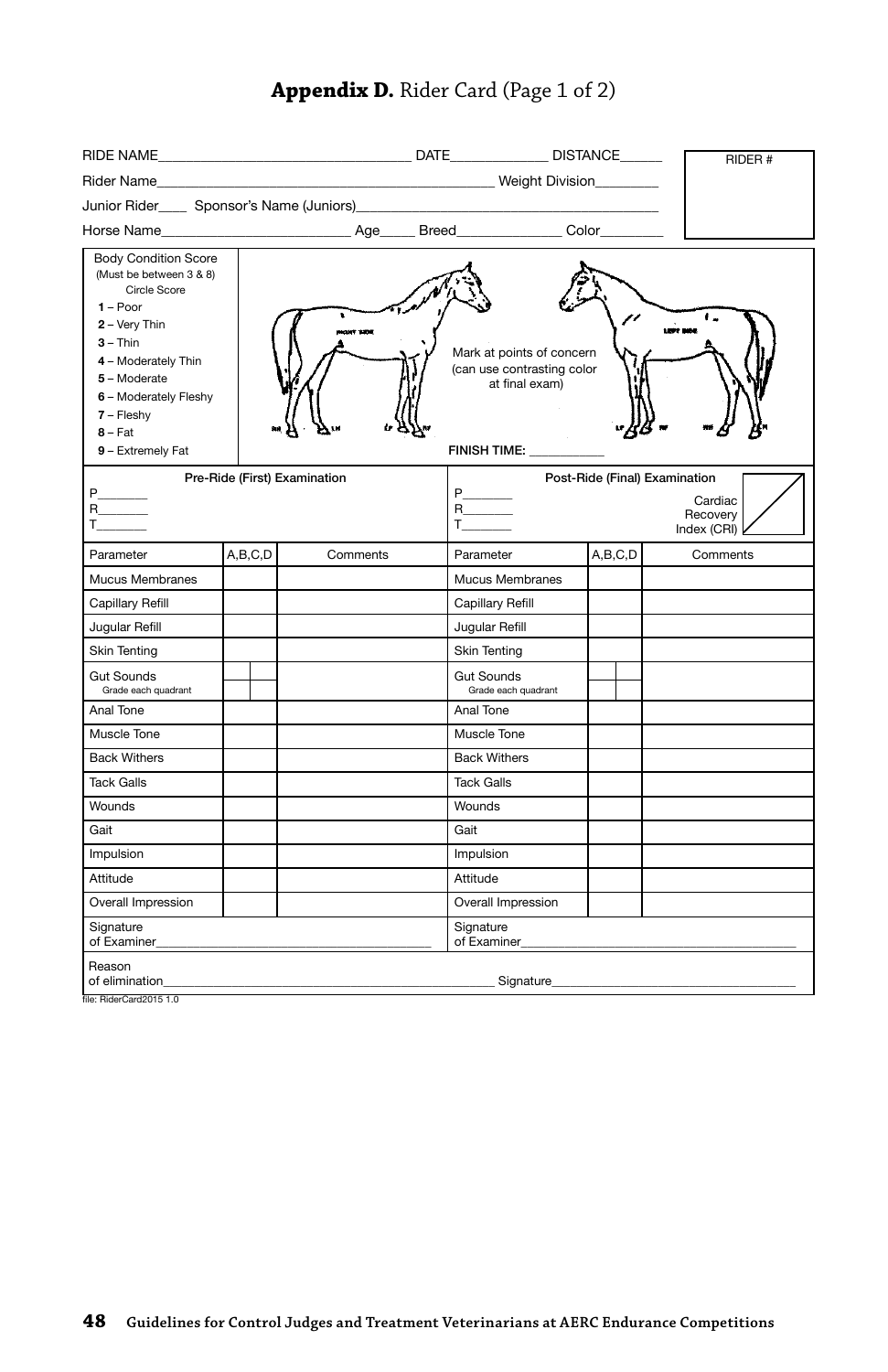#### **Appendix D.** Rider Card (Page 2 of 2)

|                                 | NAME |  |  |  |
|---------------------------------|------|--|--|--|
| CHECK #/NAME                    |      |  |  |  |
| <b>MILEAGE</b>                  |      |  |  |  |
| <b>ARRIVAL TIME</b>             |      |  |  |  |
| PR TIME                         |      |  |  |  |
| <b>PULSE</b>                    |      |  |  |  |
| <b>OUT TIME</b>                 |      |  |  |  |
| Mucus Membranes                 |      |  |  |  |
| Capillary Refill                |      |  |  |  |
| Jugular Refill                  |      |  |  |  |
| <b>Skin Tenting</b>             |      |  |  |  |
| <b>Gut Sounds</b>               |      |  |  |  |
| Grade each quadrant             |      |  |  |  |
| Anal Tone                       |      |  |  |  |
| Muscle Tone                     |      |  |  |  |
| <b>Back Withers</b>             |      |  |  |  |
| <b>Tack Galls</b>               |      |  |  |  |
| Wounds                          |      |  |  |  |
| Gait                            |      |  |  |  |
| Impulsion                       |      |  |  |  |
| Attitude                        |      |  |  |  |
| Overall Impression              |      |  |  |  |
| <b>COMMENTS</b>                 |      |  |  |  |
| Cardiac Recovery<br>Index (CRI) |      |  |  |  |
| Examiner                        |      |  |  |  |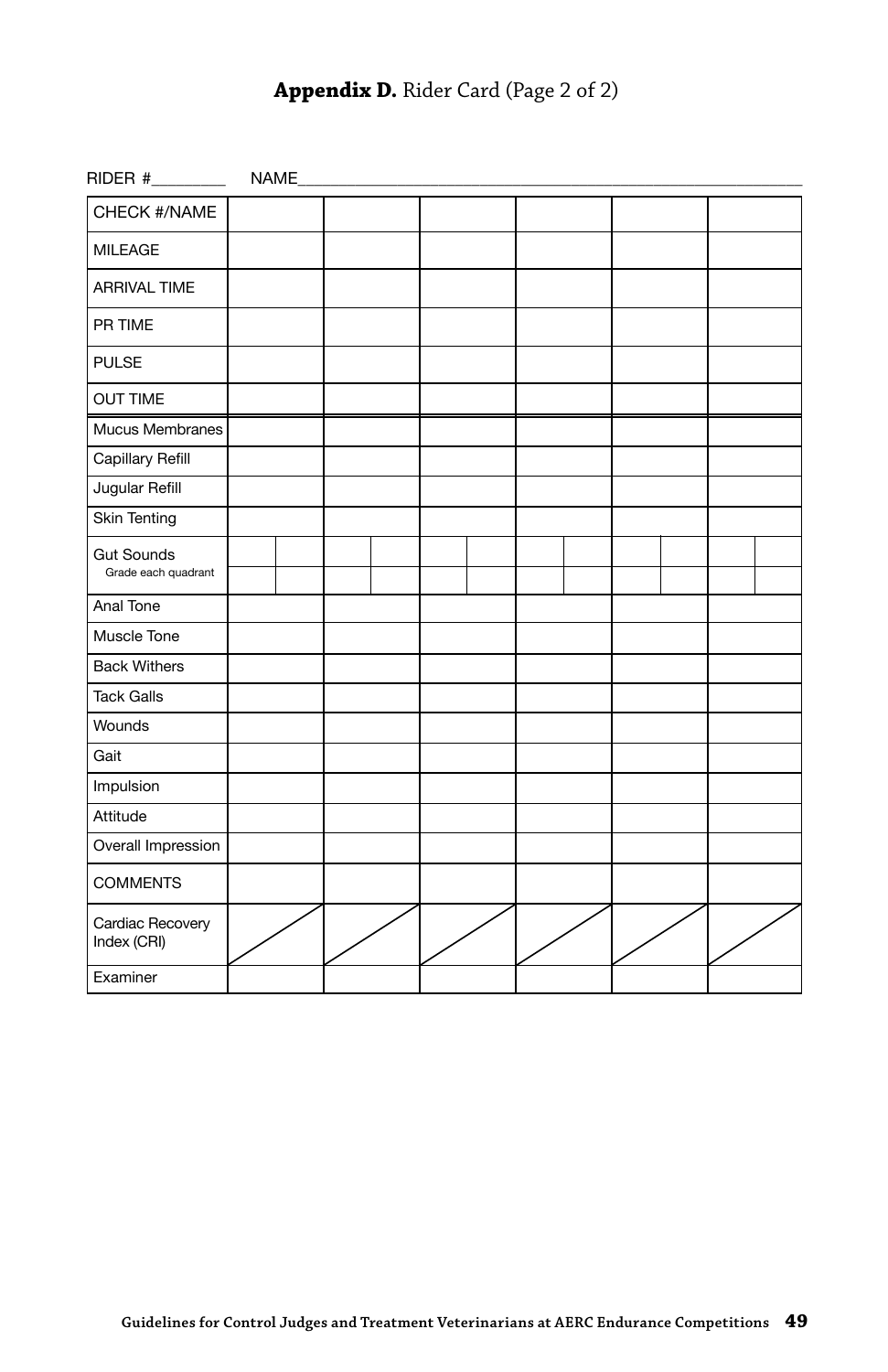|                                                      | BEST CONDITION                                       | Ride                                                        |                                                        | Ride Date                                                  |
|------------------------------------------------------|------------------------------------------------------|-------------------------------------------------------------|--------------------------------------------------------|------------------------------------------------------------|
|                                                      | EVALUATION<br>(instructions on reverse)              | Ride Manager                                                | Head Vet                                               | <b>Distance</b><br>Region                                  |
| Horse Name<br>Rider Name                             | Horse Name<br>Rider Name                             | Rider Name<br>Horse Name                                    | <b>Horse Name</b><br>Rider Name                        | Horse Name<br>Rider Name                                   |
| Finish Time<br>Rider #<br>Finish Place<br>Rider Wt.  | Finish Time<br>Rider#<br>Finish Place<br>Rider Wt.   | Finish Time<br>Rider#<br>Finish Place<br>Rider Wt.          | Finish Time<br>Rider $#_$<br>Finish Place<br>Rider Wt. | Finish Time<br>Rider#<br>Finish Place<br>Rider Wt.         |
| A. VETERINARY SCORE SHEET                            | A. VETERINARY SCORE SHEET                            | A. VETERINARY SCORE SHEET                                   | A. VETERINARY SCORE SHEET                              | A. VETERINARY SCORE SHEET                                  |
| Standing Evaluation                                  | <b>Standing Evaluation</b>                           | Standing Evaluation                                         | <b>Standing Evaluation</b>                             | Standing Evaluation                                        |
| Recovery (Score 1-10)                                | Recovery (Score 1-10)                                | Recovery (Score 1-10)                                       | Recovery (Score 1-10)                                  | Recovery (Score 1-10)                                      |
| Hydration (Score 1-10)                               | Hydration (Score 1-10)                               | Hydration (Score 1-10)                                      | Hydration (Score 1-10)                                 | Hydration (Score 1-10)                                     |
| Lesions (Score 1-10)                                 | Lesions (Score 1-10)                                 | Lesions (Score 1-10)                                        | Lesions (Score 1-10)                                   | Lesions (Score 1-10)                                       |
| Movement Evaluation                                  | Movement Evaluation                                  | Movement Evaluation                                         | Movement Evaluation                                    | Movement Evaluation                                        |
| Soundness (Score 1-10)                               | Soundness (Score 1-10)                               | Soundness (Score 1-10)                                      | Soundness (Score 1-10)                                 | Soundness (Score 1-10)                                     |
| Qual. Mvmt. (Score 1-10)                             | Qual. Mvmt. (Score 1-10)                             | Qual. Mvmt. (Score 1-10)                                    | Qual. Mymt. (Score 1-10)                               | Qual. Mvmt. (Score 1-10)                                   |
| Subtotal                                             | Subtotal                                             | Subtotal                                                    | Subtotal                                               | Subtotal                                                   |
| <b>Total Veterinary Score =</b>                      | Total Veterinary Score =                             | <b>Total Veterinary Score =</b>                             | Total Veterinary Score =                               | Total Veterinary Score =                                   |
| Subtotal x 10                                        | Subtotal x 10                                        | Subtotal x 10                                               | Subtotal x 10                                          | Subtotal x 10                                              |
| RIDE MANAGEMENT SCORE SHEET<br><b>B.</b> Time Factor | RIDE MANAGEMENT SCORE SHEET<br><b>B.</b> Time Factor | RIDE MANAGEMENT SCORE SHEET<br><b>B.</b> Time Factor        | RIDE MANAGEMENT SCORE SHEET<br><b>B.</b> Time Factor   | RIDE MANAGEMENT SCORE SHEET<br><b>B.</b> Time Factor       |
| Ride Time, This Rider                                | Ride Time, This Rider                                | Ride Time, This Rider                                       | Ride Time, This Rider                                  | Ride Time, This Rider                                      |
| Ride Time of Winner<br>Difference:                   | Ride Time of Winner<br>Difference:                   | Ride Time of Winner<br>Difference:                          | Ride Time of Winner<br>Difference:                     | Ride Time of Winner<br>Difference:                         |
| 200<br>Maximum                                       | $\frac{200}{200}$<br>Maximum                         | ଞ୍ଜ<br>Maximum                                              | $\frac{200}{200}$<br>Maximum                           | 200<br>Maximum                                             |
| Less Difference (-)                                  | Less Difference (-)                                  | Less Difference (-)                                         | Less Difference(-)                                     | Less Difference(-)                                         |
| <b>Total Time Score</b>                              | <b>Total Time Score</b>                              | <b>Total Time Score</b>                                     | <b>Total Time Score</b>                                | <b>Total Time Score</b>                                    |
| C. Weight Factor                                     | C. Weight Factor                                     | C. Weight Factor                                            | C. Weight Factor                                       | C. Weight Factor                                           |
| Wt. of Heaviest Rider<br>Weigh of This Rider         | Wt. of Heaviest Rider<br>Weigh of This Rider         | Wt. of Heaviest Rider<br>Weigh of This Rider                | Wt. of Heaviest Rider<br>Weigh of This Rider           | Wt. of Heaviest Rider<br>Weigh of This Rider               |
| Difference $\div 2$                                  | Difference $\div 2$                                  | Difference $\div 2$                                         | Difference $\div 2$                                    | Difference ÷ 2                                             |
| 700<br>Maximum                                       | 700<br>Maximum                                       | ğ,<br>Maximum                                               | 100<br>Maximum                                         | 図<br>Maximum                                               |
| <b>Total Weight Score</b><br>Less Diff. $\div$ 2 (-) | <b>Total Weight Score</b><br>Less Diff. $\div 2$ (-) | <b>Total Weight Score</b><br>$\text{Loss Diff.} \div 2$ (-) | <b>Total Weight Score</b><br>Less Diff. $\div$ 2 (-)   | <b>Total Weight Score</b><br>Less Diff. $\div$ 2 $(\cdot)$ |
| TOTAL SCORE = A + B + C =                            | TOTAL SCORE = $A + B + C =$                          | TOTAL SCORE = A + B + C =                                   | TOTAL SCORE = A + B + C =                              | TOTAL SCORE = $A + B + C =$                                |
|                                                      |                                                      |                                                             |                                                        |                                                            |

#### **Appendix E.** Best Condition Evaluation Form (Page 1 of 2)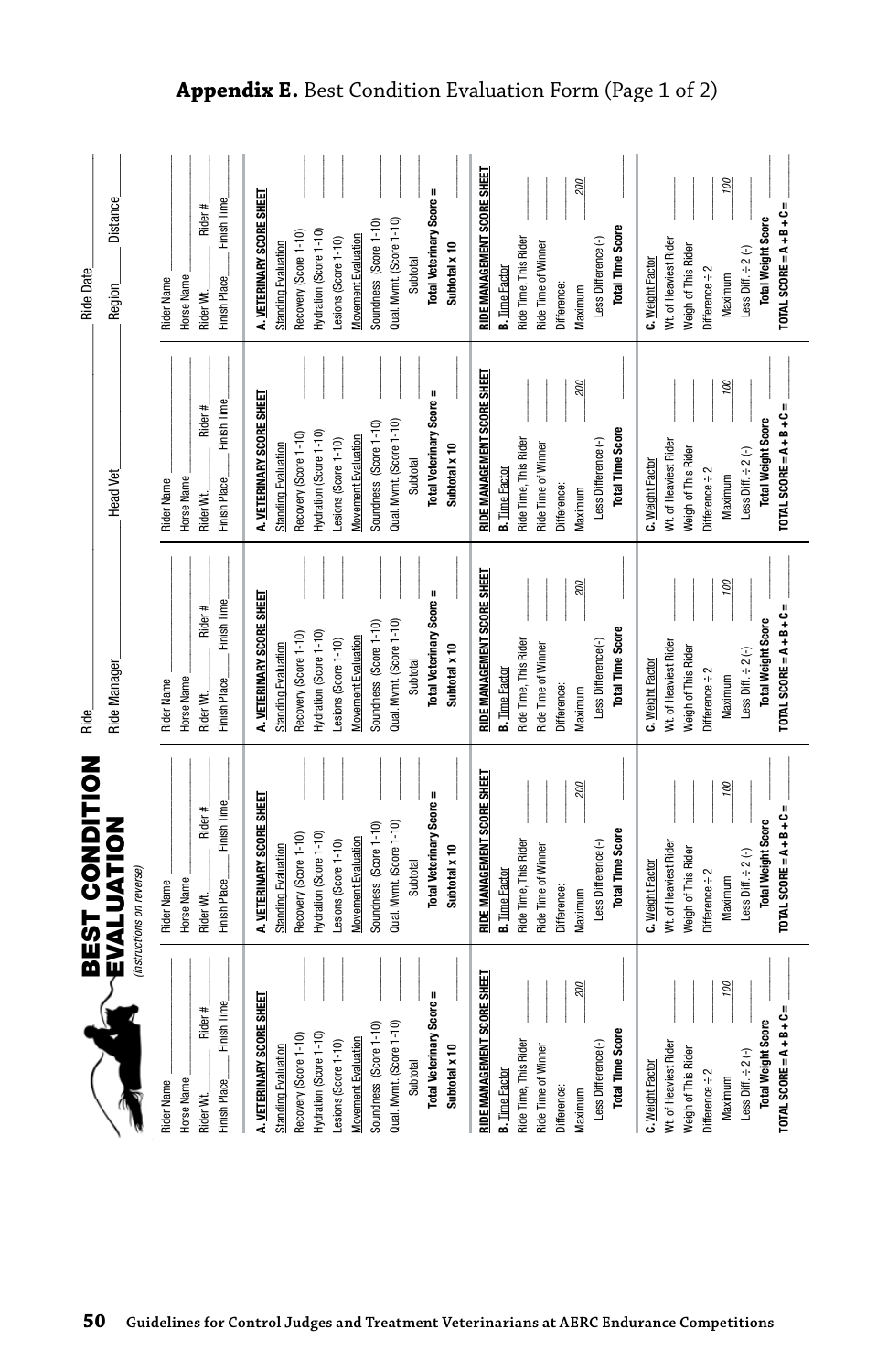### **Instructions**

A. VETERINARY SCORE SHEET **ALL ASSESS** Maximum Score 500 Points

#### **STANDING EVALUATION**

#### **Recovery:**

 Base upon ability to demonstrate recovery; e.g., the Cardiac Recovery Index; recommend use the CRI taken 10 or 15 minutes post-finish time. Base the respiratory aspects on quality of respiration as determined visually and by auscultation.

#### **Hydration Factors:**

 Use all the metabolic parameters that indicate the state of hydration, i.e. skin tenting, mucous membranes, capillary refill time, jugular refill time and gut sounds.

#### **Lesions Producing Pain and Discomfort:**

Major concerns are back pain and pain/swelling in joints, tendons, and ligaments that may be indicative of potentially serious pathology. Also consider girth, saddle, and other tack-induced lesions and all wounds. Note: Do all but cursory palpation after the movement phase.

#### **MOVEMENT EVALUATION**

#### **Soundness:**

Note: Not eligible for consideration for B.C. if there is a pathological gait aberration greater than grade II. Consider: Regularity of gait and movement.

#### **Quality of Movement:**

 Consider: Attitude, coordination and impulsion (deterioration exhibited as a reluctance or refusal to trot, stumbling, leg weariness, muscle fatigue and stiffness).

*Parts B & C to be completed by Ride Management ONLY (to be done after veterinary completion of Part A)*

| B. TIME FACTOR                                                     | <b>Maximum 200 Points (Awarded to Fastest Rider)</b> |            |
|--------------------------------------------------------------------|------------------------------------------------------|------------|
| <b>Riding Time of THIS Rider</b><br>and the company of the company | (Value one point per minute)                         |            |
| <b>Riding Time of Winner</b>                                       | Maximum                                              | <i>200</i> |
| Difference:                                                        | Less Difference                                      |            |
| (Calculate time in minutes - exclude hold time)                    | <b>Total Time Score</b>                              |            |

| C. WEIGHT                 | <b>Maximum 100 Points (Awarded to the Heaviest Rider)</b> |       |
|---------------------------|-----------------------------------------------------------|-------|
| <b>Weight of Heaviest</b> | (Value one-half point per pound)                          |       |
| Weight of THIS Rider      | Maximum                                                   | 100   |
| Difference:               | Less Difference $\div 2$                                  | $(-)$ |
| Difference $\div$ 2       | <b>Total Weight Score</b>                                 |       |
|                           | Total Score = $A + B + C =$ Score                         |       |

\*\* The rider's finishing weight is determined at the conclusion of the ride with tack and the same clothes worn during the ride.

This score sheet must accompany AERC ride results for winner to be eligible for regional and national awards. Mail original copy to AERC with ride results.

2.1 Rev. 4/06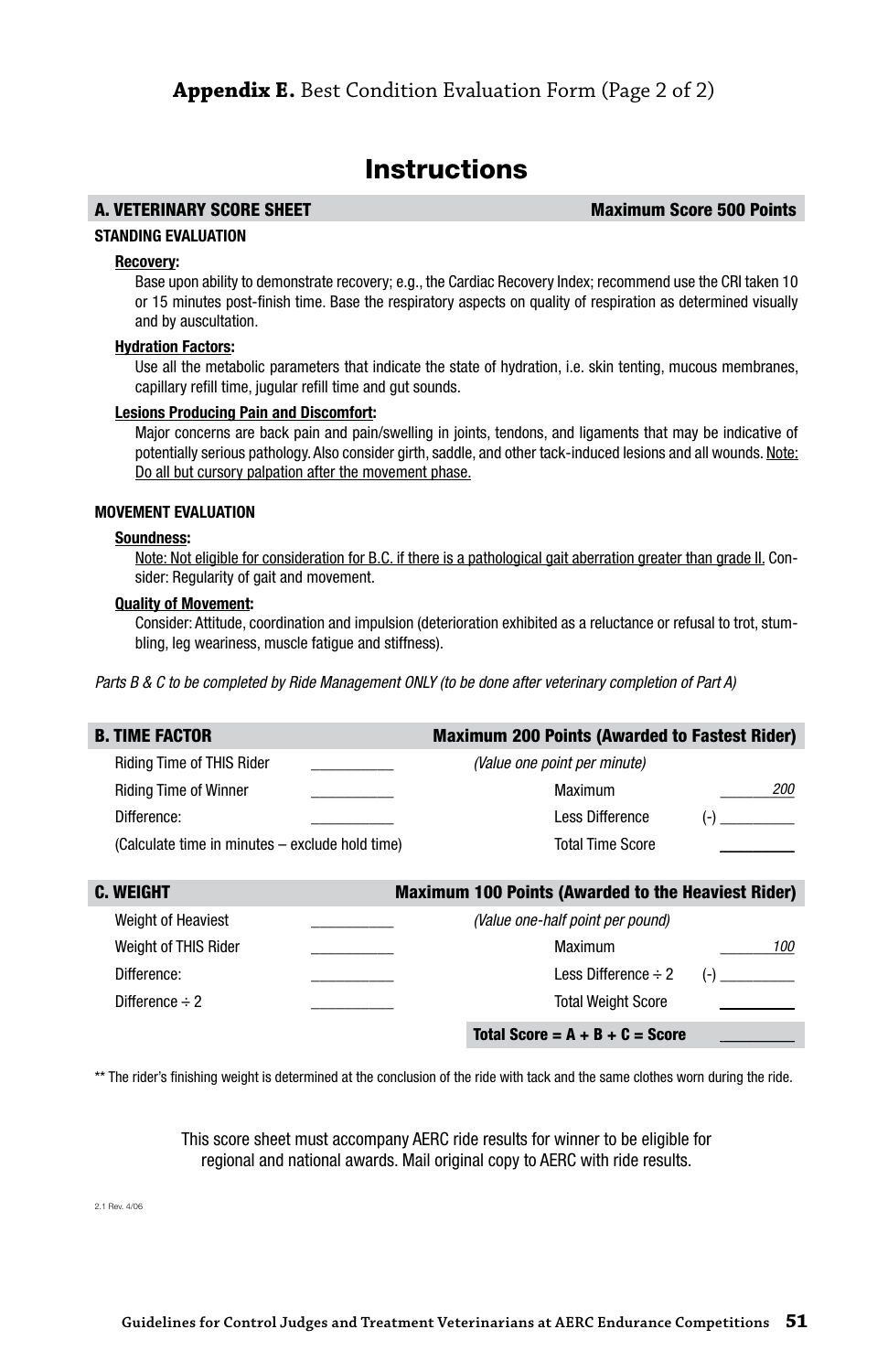#### **Appendix F.** AERC Veterinary Treatment Form (Page 1 of 1)

#### AERC VETERINARY TREATMENT FORM

| Person Responsible <b>Example 2018</b> Date <b>Date Contract Contract Contract Contract Contract Contract Contract Contract Contract Contract Contract Contract Contract Contract Contract Contract Contract Contract Contract Contra</b>                                                                   |                                                                                 |  |
|-------------------------------------------------------------------------------------------------------------------------------------------------------------------------------------------------------------------------------------------------------------------------------------------------------------|---------------------------------------------------------------------------------|--|
| Reason for Referral <b>contract the contract of the contract of the contract of the contract of the contract of th</b>                                                                                                                                                                                      |                                                                                 |  |
| Refer from Vet Gate No. Time Treatment Vet Callback Phone                                                                                                                                                                                                                                                   |                                                                                 |  |
| Description of Treatment (medications/amounts/route/time):                                                                                                                                                                                                                                                  |                                                                                 |  |
|                                                                                                                                                                                                                                                                                                             |                                                                                 |  |
|                                                                                                                                                                                                                                                                                                             |                                                                                 |  |
|                                                                                                                                                                                                                                                                                                             |                                                                                 |  |
|                                                                                                                                                                                                                                                                                                             |                                                                                 |  |
|                                                                                                                                                                                                                                                                                                             |                                                                                 |  |
|                                                                                                                                                                                                                                                                                                             |                                                                                 |  |
|                                                                                                                                                                                                                                                                                                             |                                                                                 |  |
|                                                                                                                                                                                                                                                                                                             |                                                                                 |  |
|                                                                                                                                                                                                                                                                                                             |                                                                                 |  |
| After examination/treatment of the above horse, this equine should be:<br>Returned to the horse's stabling area with horse brought to veterinarian for recheck in ____ hours<br>Referred to surgical hospital on call for this event<br>Released to care of person responsible, to return if symptoms recur | Returned to base camp with immediate referral to treatment veterinarian on duty |  |
|                                                                                                                                                                                                                                                                                                             |                                                                                 |  |
| Signature(s) and the control of the control of the control of the control of the control of the control of the control of the control of the control of the control of the control of the control of the control of the contro                                                                              |                                                                                 |  |
| To the Referral Clinic: In the unlikely event that this horse should not survive, the AERC Veterinary<br>Committee strongly suggests a post-mortem examination be performed for purposes of collecting<br>data. Currently, AERC will reimburse the owner for costs associated with a necropsy up to \$300.  |                                                                                 |  |
| Person responsible (owner/agent): I authorize release of medical reports on this equine, including any<br>post-mortem examination report, to: AERC Veterinary Committee, P.O. Box 6027, Auburn, CA 95604.                                                                                                   |                                                                                 |  |
|                                                                                                                                                                                                                                                                                                             |                                                                                 |  |
| Person responsible (owner/agent): I hereby authorize that a post-mortem examination be performed<br>on this equine.                                                                                                                                                                                         |                                                                                 |  |
| Name (print) <b>Example 2</b> Signature <b>Contract Contract Contract Contract Contract Contract Contract Contract Contract Contract Contract Contract Contract Contract Contract Contract Contract Contract Contract Contract Contra</b>                                                                   |                                                                                 |  |
|                                                                                                                                                                                                                                                                                                             |                                                                                 |  |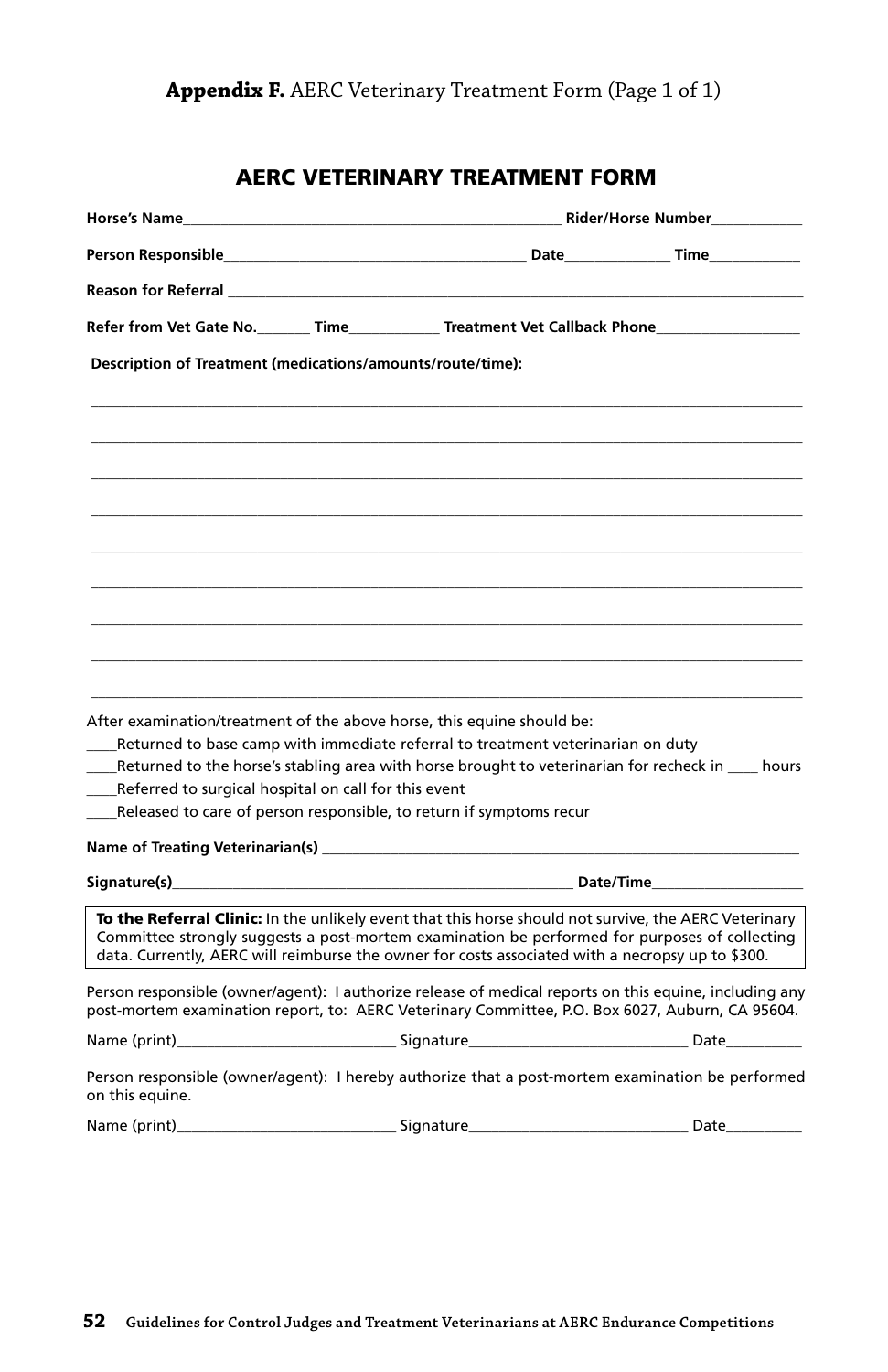#### **Appendix G.** AERC Post-Ride Control Judge and Veterinary Treatment Report (Page 1 of 1)

#### AERC Post-Ride Control Judge and Veterinary Treatment Report

**To be filled out by the head control judge – Please complete a form for each distance** (Send completed form to AERC, P.O. Box 6027, Auburn, CA 95604 or fax to 530-823-7805)

| <b>Ride Name</b> |                |                          |  |
|------------------|----------------|--------------------------|--|
| Date             | <b>Carl Co</b> | Head<br>Control .<br>. . |  |

Ride Control Judges and Treatment Veterinarians (please list):

\_\_\_\_\_\_\_\_\_\_\_\_\_\_\_\_\_\_\_\_\_\_\_\_\_\_\_\_\_\_\_\_\_\_ \_\_\_\_\_\_\_\_\_\_\_\_\_\_\_\_\_\_\_\_\_\_\_\_\_\_\_\_\_\_\_\_\_\_ \_\_\_\_\_\_\_\_\_\_\_\_\_\_\_\_\_\_\_\_\_\_\_\_\_\_\_\_\_\_\_\_\_\_ Please note: RIDER OPTION, RIDER OPTION-LAME and RIDER OPTION-METABOLIC are only to be used in cases where the horse has cleared/passed control judging and is fit to continue, but rider elects to withdraw.

\_\_\_\_\_\_\_\_\_\_\_\_\_\_\_\_\_\_\_\_\_\_\_\_\_\_\_\_\_\_\_\_\_\_ \_\_\_\_\_\_\_\_\_\_\_\_\_\_\_\_\_\_\_\_\_\_\_\_\_\_\_\_\_\_\_\_\_\_ \_\_\_\_\_\_\_\_\_\_\_\_\_\_\_\_\_\_\_\_\_\_\_\_\_\_\_\_\_\_\_\_\_\_

Instructions: For each category, please write in number of pulls attributed to each. Limit one category for each horse/disqualification.

| <b>METABOLIC</b>      | Pulse criteria         | <b>LAMENESS</b><br><b>Forelimb</b> | <b>Hindlimb</b> |  |
|-----------------------|------------------------|------------------------------------|-----------------|--|
|                       | Rhabdomyolysis         |                                    |                 |  |
|                       |                        | Unknown                            | Unknown         |  |
|                       | <b>SDF</b>             | Hoof                               | Hoof<br>Joint   |  |
|                       | Fatigue/Exhausted      | Joint                              |                 |  |
|                       | Colic                  | Tendon                             | Tendon          |  |
| <b>TACK</b>           | Sore back              | Suspensory                         | Suspensory      |  |
|                       | Galls                  | Other ligament                     | Other ligament  |  |
| <b>INJURY</b>         | <b>Body laceration</b> | Muscle                             | Muscle          |  |
| <b>Body contusion</b> |                        | <b>RIDER OPTION</b>                | <b>RO</b>       |  |
|                       | Leg laceration         |                                    | RO-L            |  |
|                       | Ocular                 |                                    | RO-M            |  |

| <b>TRAIL</b><br><b>CONDITIONS</b> | Wet           | <b>TREATMENTS</b> | # of horses<br>requiring<br>treatment                                                                                                                                                                                              |
|-----------------------------------|---------------|-------------------|------------------------------------------------------------------------------------------------------------------------------------------------------------------------------------------------------------------------------------|
|                                   | Dry           |                   |                                                                                                                                                                                                                                    |
|                                   | Soft          |                   | Litres of fluid<br>per treated                                                                                                                                                                                                     |
| Hard                              |               |                   | horse                                                                                                                                                                                                                              |
| <b>CLIMATE</b>                    | High temp.    |                   | <b>COMMENTS:</b> Note that the comments of the community of the community of the community of the community of the community of the community of the community of the community of the community of the community of the community |
|                                   | Low temp.     |                   |                                                                                                                                                                                                                                    |
|                                   | Humidity      |                   |                                                                                                                                                                                                                                    |
|                                   | Precipitation |                   |                                                                                                                                                                                                                                    |

Post Ride Report • Version 4.2 3/16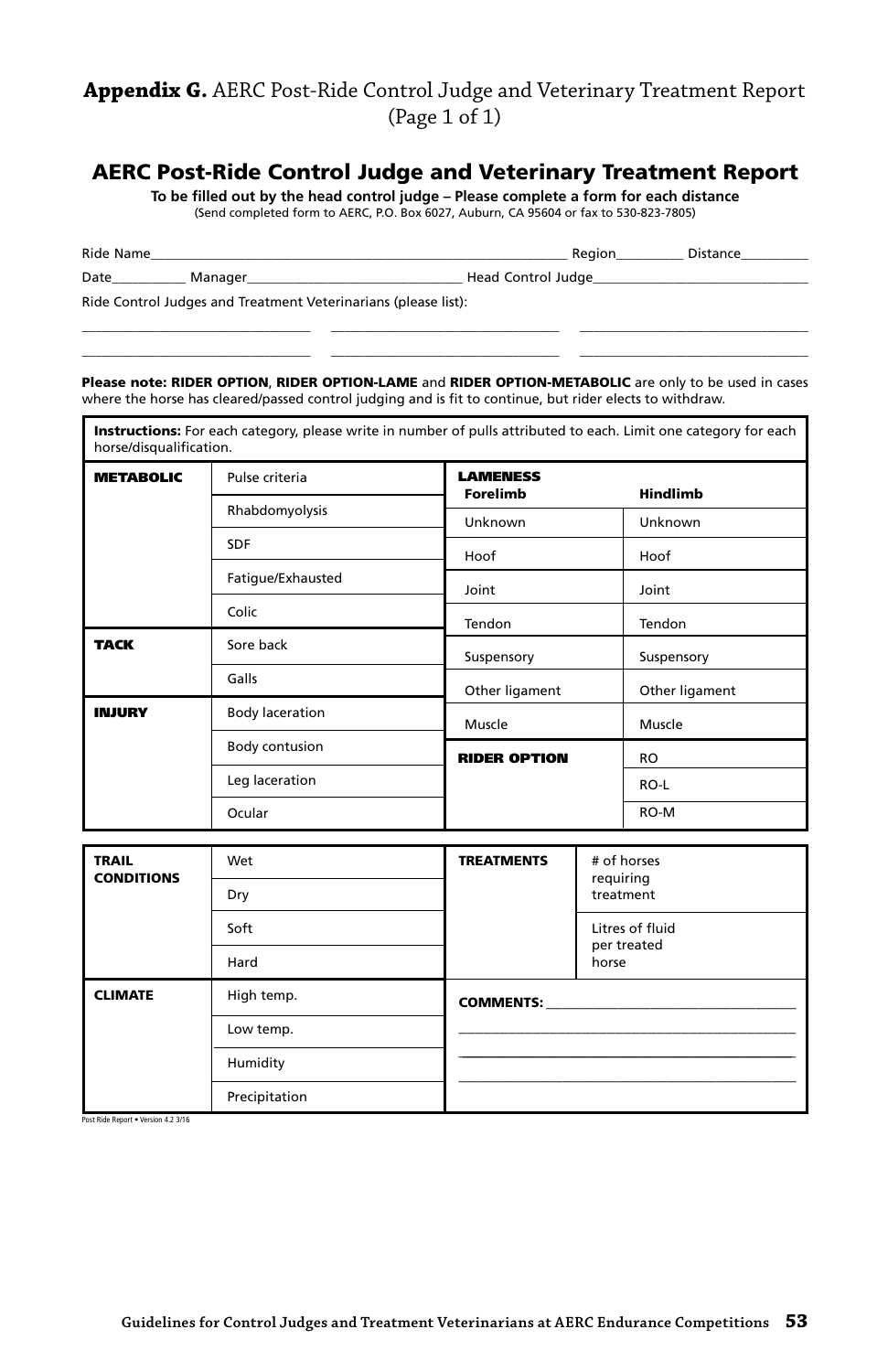| American<br>Endurance Ride-<br>Conference                                                                                                                                                                                            |  | <b>IMPORTANT!</b> Please attach the rider card<br>to this form. Send to the AERC office with<br>the post-ride statistical report. |
|--------------------------------------------------------------------------------------------------------------------------------------------------------------------------------------------------------------------------------------|--|-----------------------------------------------------------------------------------------------------------------------------------|
| <b>AERC Equine Fatality Report</b>                                                                                                                                                                                                   |  |                                                                                                                                   |
|                                                                                                                                                                                                                                      |  |                                                                                                                                   |
| Ride Location: City and the control of the control of the State of the Region Region                                                                                                                                                 |  |                                                                                                                                   |
|                                                                                                                                                                                                                                      |  |                                                                                                                                   |
| Head Veterinarian <b>Engineerial Community of the Community of the Community of the Community of the Community of the Community of the Community of the Community of the Community of the Community of the Community of the Comm</b> |  |                                                                                                                                   |
|                                                                                                                                                                                                                                      |  |                                                                                                                                   |
|                                                                                                                                                                                                                                      |  |                                                                                                                                   |
|                                                                                                                                                                                                                                      |  |                                                                                                                                   |
| If known: Horse/Rider miles ________/ _________ Horse/Rider miles in last six months ________/ __________                                                                                                                            |  |                                                                                                                                   |
|                                                                                                                                                                                                                                      |  |                                                                                                                                   |
|                                                                                                                                                                                                                                      |  |                                                                                                                                   |
|                                                                                                                                                                                                                                      |  |                                                                                                                                   |
| Treatment (describe details of treatment only if the owner/rider has authorized release of treatment records to AERC)                                                                                                                |  |                                                                                                                                   |
| Tentative cause of death that is a more continuously as a more continuously as a set of the continuous continuo                                                                                                                      |  |                                                                                                                                   |
|                                                                                                                                                                                                                                      |  |                                                                                                                                   |
|                                                                                                                                                                                                                                      |  |                                                                                                                                   |
|                                                                                                                                                                                                                                      |  |                                                                                                                                   |
|                                                                                                                                                                                                                                      |  |                                                                                                                                   |
|                                                                                                                                                                                                                                      |  |                                                                                                                                   |

### **Appendix H.** Equine Fatality Report (Page 1 of 1)

#### Fax or mail immediately to AERC, P.O. Box 6027, Auburn, CA 95604 . Fax 530-823-7805 . Phone 866-271-2372

NOTE: A member of AERC's Veterinary Committee will be contacting the head veterinarian.

EquineFatalityReport<br>2.2 Rev. 6/15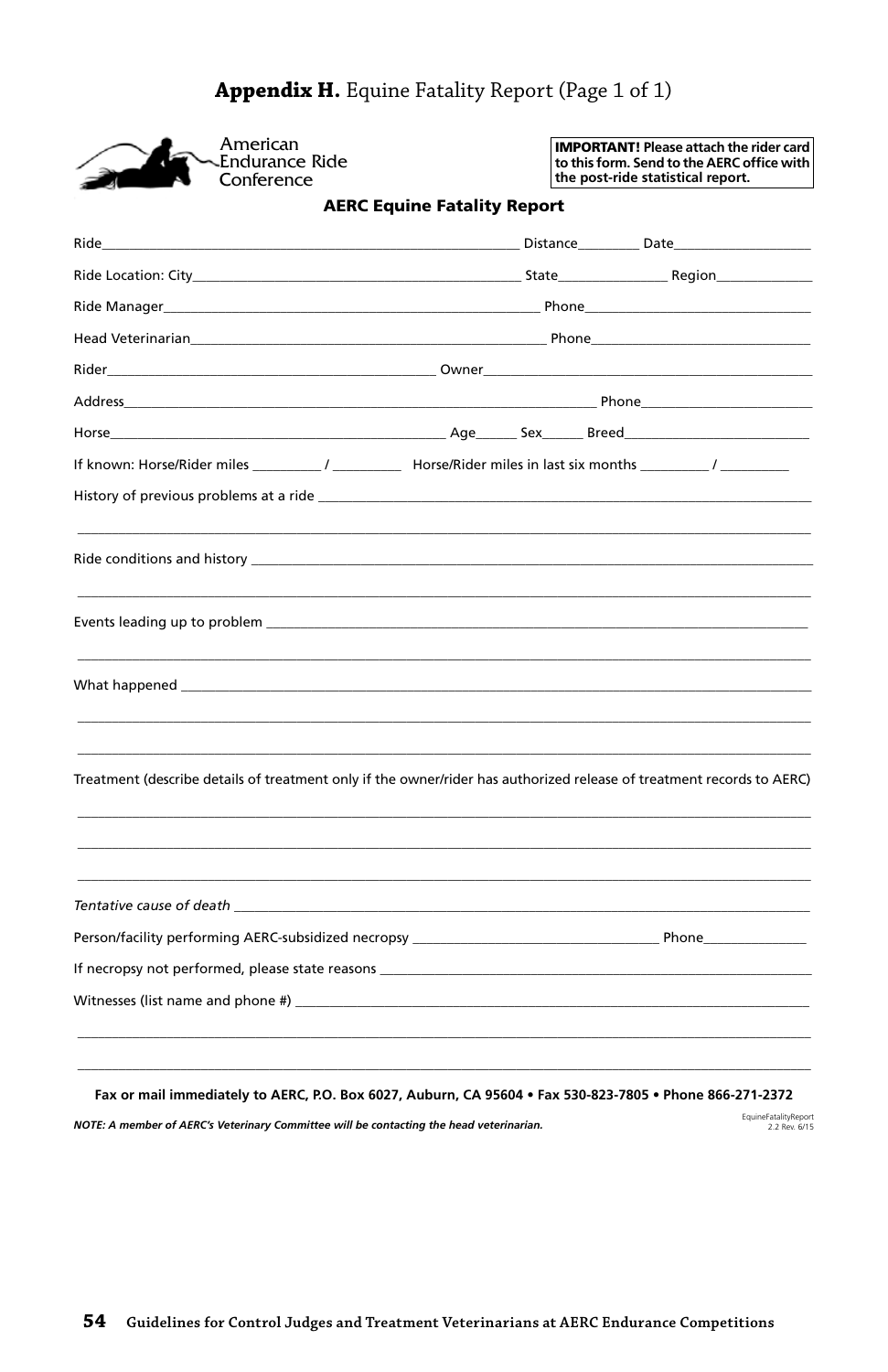#### **Appendix I.** Necropsy Protocol (Page 1 of 2)



#### Guidelines for Performing a Field Necropsy

The American Endurance Ride Conference (AERC) is interested in acquiring as much information as possible when the unfortunate event of an equine fatality occurs. To aid in this, limited funding is provided for necropsy exams.

- If possible, the horse should be sent to a pathology lab for the necropsy. However, if due to the location of the ride and the difficulty in transporting the horse, a necropsy performed by the attending veterinarian may be necessary.
- Please use the attached form to aid in performing the necropsy and providing the data necessary to determine the cause of death.
- Prior to beginning the necropsy exam the appropriate area and disposal of the animal should be considered. Areas away from public view and an adequate way to dispose of the body should be determined. AERC under stands this may not always be possible and therefore a necropsy may not be performed.

Field Necropsy:

- A systematic approach should be used beginning with the suspected area of interest.
	- $\checkmark$  If an obvious cause of death is identified, document this.
	- $\checkmark$  If a spinal cord injury is suspected referral to a facility that can remove the spinal column is recommended.
- Abdomen:
	- A curved flank incision from the tuber coxae to the xyphoid cartilage will allow adequate exposure of the abdomen and permit closure of the abdomen.
		- **X** Identify the positioning of the GI tract.
		- 8 Ante-mortem rupture of bowel will result in peritonitis and the presence of fibrin and fibrin tags on the bowel surface. If ingesta is identified in the GI tract without peritonitis this is likely post-mortem rupture.
		- 8 Identify any intestinal compromise and cause (ie strangulation)
		- 8 If no obvious cause is seen full thickness samples of small intestine, stomach, large intestine and cecum should be taken.
		- 8 At least one kidney should be removed and submitted for histo. If renal failure or rhabdomyolysis is suspected then both kidneys should be examined and submitted.
- Thorax:
	- $\checkmark$  From the abdominal incision the chest cavity may be entered by removing the rib cage.

The presence of blood in the pleural space should be investigated for either aortic or pulmonary ruptures.  $\checkmark$  Submit lung and heart tissue for histo.

- Musculoskeletal:
	- $\angle$  If rhabdomolysis is suspected or confirmed then the muscles can be examined for evidence of necrosis and samples submitted.
- Any other system that appeared to be involved.

These are only guidelines. All information that can be obtained will be helpful towards the efforts to educate riders and veterinarians as to the possible causes of deaths in endurance horses and possible preventative measures.

#### **Notes**

1. This form is to be completed when a field or in hospital necropsy is performed.

2. Please submit to the AERC office along with the fatality report. If tissues have been sent for histopathology this form may be returned prior to those results and the pathologists report forwarded when available.

3. This form may be used as a guideline for the necropsy information. Please include those areas of clinical relevance to the cause of death. If a definitive cause of death is not apparent please perform as thorough a necropsy evaluation as the conditions will allow.

**AERC • P.O. Box 6027 • Auburn, CA 95604 • 866-271-2372 • Fax 530-823-7805 • www.aerc.org • office@aerc.org** stMortemExam 1.2 Rev. 4/16